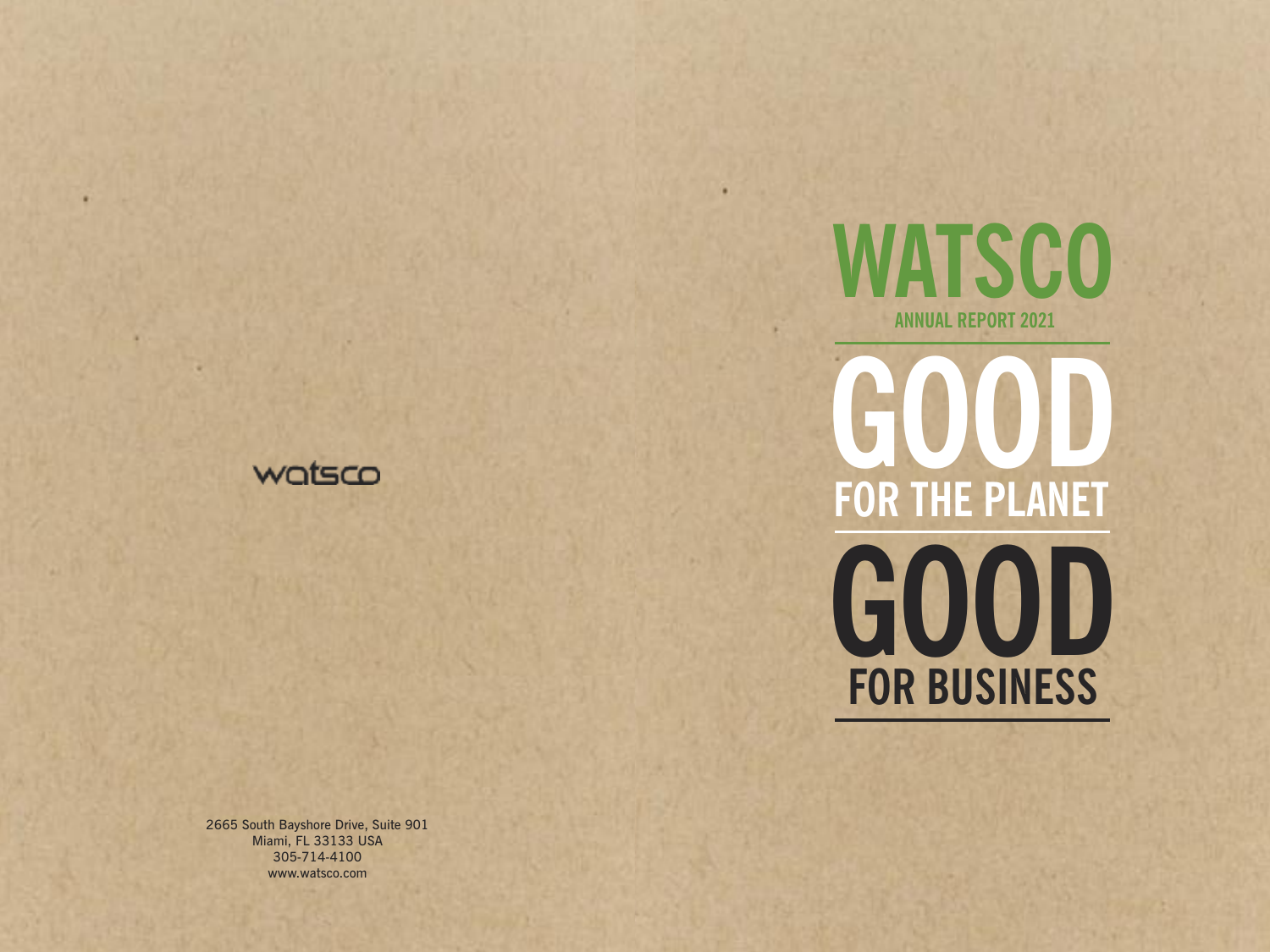*ROUGHLY 117 MILLION METRIC TONS OF CARBON DIOXIDE ARE RELEASED INTO THE AIR EACH YEAR FROM HVAC SYSTEMS INSTALLED IN U.S. HOMES. WATSCO HAS REVOLUTIONIZED THE HVAC/R INDUSTRY AND IS NOW LEADING THE CHARGE IN COMBATTING CLIMATE CHANGE. IT'S THE RIGHT THING TO DO. FOR THE PLANET. FOR WATSCO.*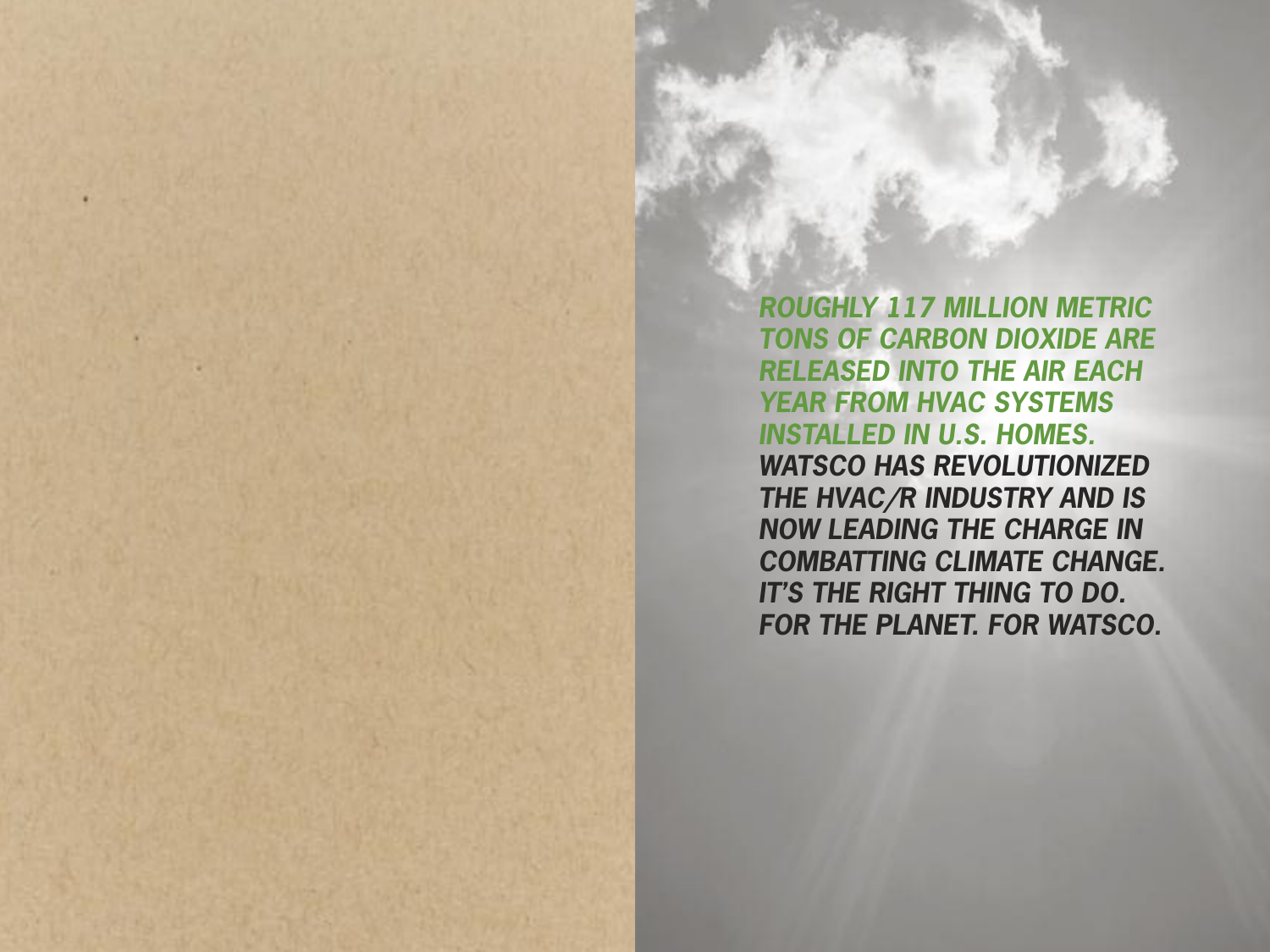## **FINANCIAL HIGHLIGHTS**

| (in thousands, except per share data)              | 2017        | 2018(1)     | 2019(2)     | 2020        | 2021        |
|----------------------------------------------------|-------------|-------------|-------------|-------------|-------------|
|                                                    |             |             |             |             |             |
| Revenues                                           | \$4,341,955 | \$4,546,653 | \$4,770,362 | \$5,054,928 | \$6,280,192 |
| Operating income                                   | 353,874     | 372,082     | 366,884     | 401,034     | 628,528     |
| EBITDA <sup>(3)</sup>                              | 375,907     | 394,177     | 391,396     | 426,942     | 656,655     |
| Net Income<br>attributable to Watsco, Inc.         | 208,221     | 242,932     | 245,950     | 269,579     | 418,945     |
| Diluted earnings per share                         | 5.81        | 6.49        | 6.50        | 7.01        | 10.78       |
| Adjusted diluted earnings per share <sup>(4)</sup> | 5.54        | 6.49        | 6.50        | 7.01        | 10.78       |
| Dividends per share                                | 4.60        | 5.60        | 6.40        | 6.925       | 7.625       |
| Operating cash flow                                | 306,520     | 170,557     | 335,771     | 534,379     | 349,566     |
| Total assets                                       | 2,046,877   | 2,161,033   | 2,556,161   | 2,484,347   | 3,085,861   |
| Borrowings under revolving<br>credit agreement     | 21,800      | 135,200     | 155,700     |             | 89,000      |
| Shareholders' equity                               | 1,550,977   | 1,601,713   | 1,714,767   | 1,779,761   | 1,997,415   |

(1) Effective January 1, 2018, we adopted the provisions of accounting guidance related to revenue recognition. Amounts prior to January 1, 2018 have not been adjusted and remain as originally reported for such periods.

(2) Effective January 1, 2019, we adopted the provisions of accounting guidance related to leases. Amounts prior to January 1, 2019 have not been adjusted and remain as originally reported for such periods.

(3) EBITDA is defined as earnings before interest expense, net, income taxes, depreciation and amortization. Amortization of debt costs is included in interest expense, net.

(4) On December 2017, the Tax Cuts and Job Act of 2017 (the "TCJA") was signed into law. Adjusted diluted earnings per share for 2017 excludes the one-time tax benefit recognized by the company in the application of the TCJA.

**TOTAL REVENUES** (in millions)

| \$4,342 | \$4,547 | \$4,770 | \$5,055 | \$6,280 |
|---------|---------|---------|---------|---------|
| 2017    | 2018    | 2019    | 2020    | 2021    |



### **ADJUSTED DILUTED EARNINGS PER SHARE**

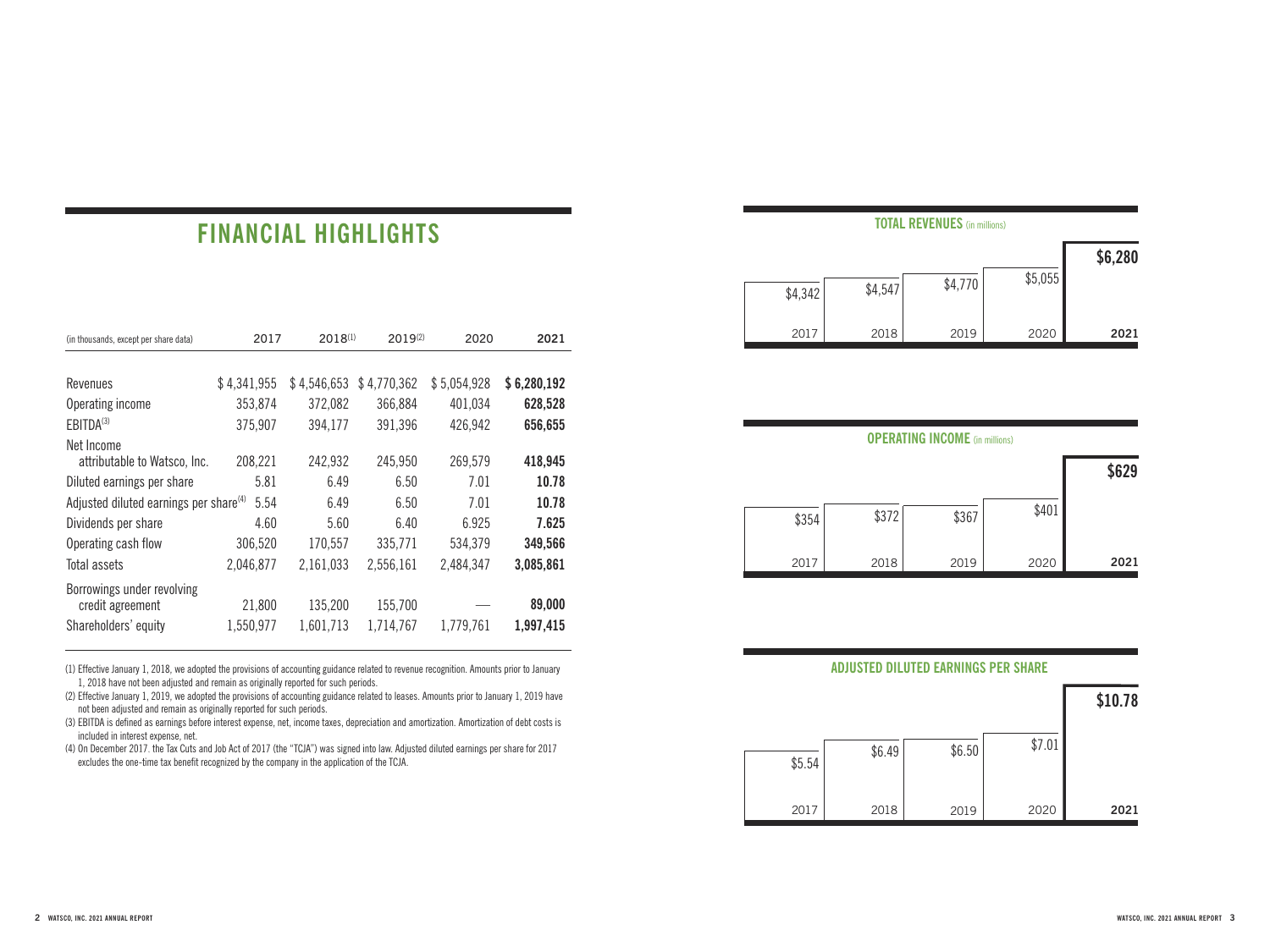## TO OUR VALUED SHAREHOLDERS:

2021 was an outstanding year for Watsco as we achieved record results yet again.

Watsco began its journey as a distributor of air conditioning and heating products in 1989, and since then has become the industry leader delivering a 32-year cumulative total shareholder return of 26,442%, a 19% compounded annual growth rate, ranking us among the most successful U.S. public companies according to data provided by FactSet.

We believe this success is the result of our entrepreneurial culture and unique business model, which we established decades ago and continues to drive our performance today. The core values of our culture include:

- managing and investing with a long-term perspective
- empowering entrepreneurs to make local decisions with local customers in mind
- creating a sustainable competitive edge through our industry-leading technology platforms
- respecting entrepreneurs and management teams that join our company via acquisition
- promoting an ownership culture with long-term equity among key leaders
- providing excellent wellness and retirement benefits for our employees
- establishing strong and respectful relationships with our OEM partners
- instilling a growth mindset and culture of continuous improvement
- sustaining financial strength through conservative management of our balance sheet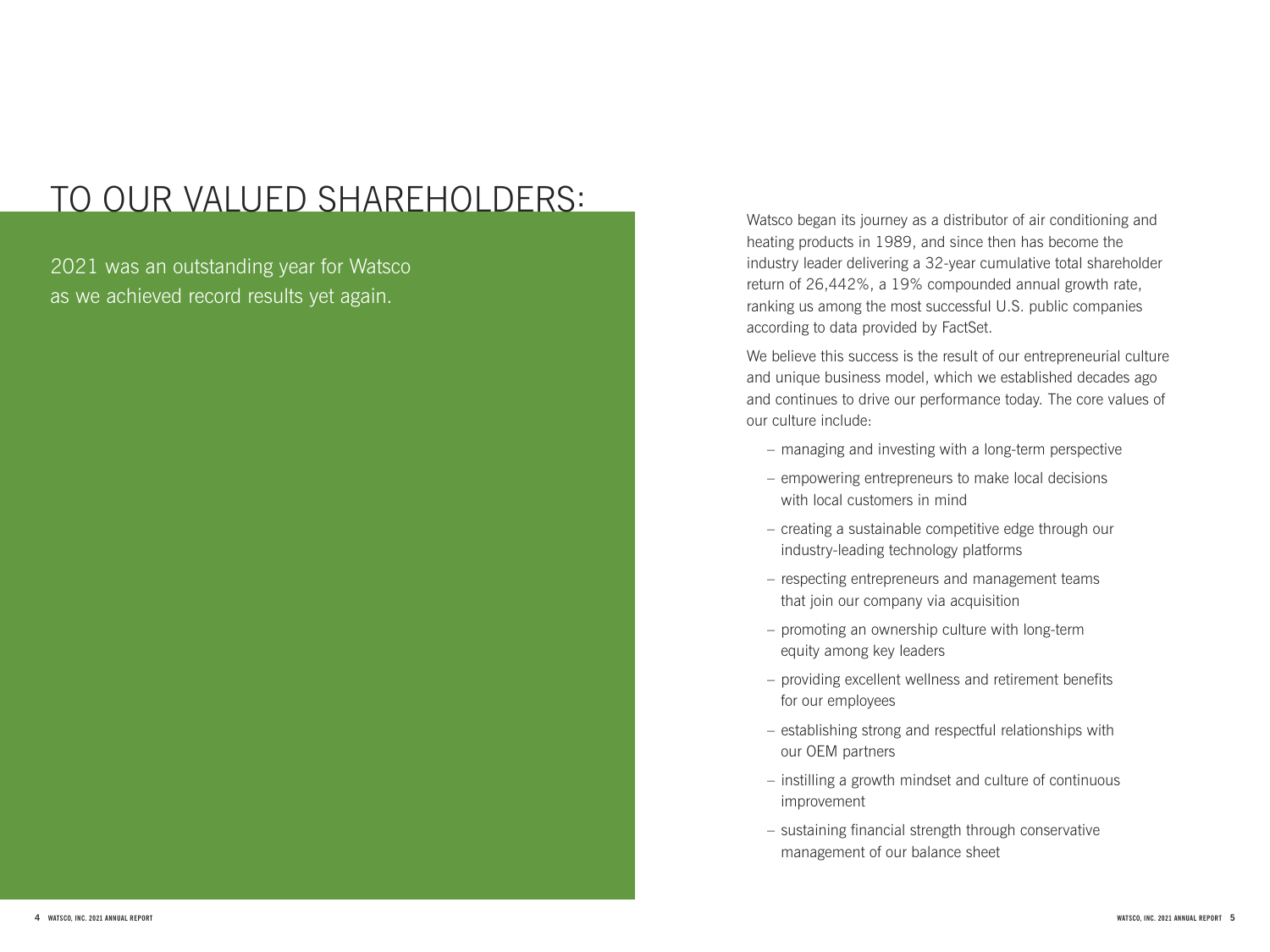Looking ahead, these core values coupled with our devoted customer focus can be put to work in the global fight to stem climate change. According to estimates by the Department of Energy, HVAC systems account for approximately half of U.S. household energy consumption. Furthermore, the installed base of HVAC systems includes tens of millions of systems that operate under outdated efficiency standards and contain refrigerants that may be detrimental to our climate.

Our company and our customers are all capable of driving change that is good for the consumer, good for the environment, and good for our business. The products we sell have a direct and meaningful impact on overall energy consumption and  $CO<sub>2</sub>e$  emissions. As consumers replace older existing systems, particularly with high-efficiency systems, consumers save on energy costs and reduce greenhouse gas emissions. Upcoming federal regulatory changes will influence what products consumers choose from and how contractors present innovative solutions to homeowners.

To that end, we are partnering with OEMs and suppliers to invest in more tools, technology and training for our customers to capitalize on this important opportunity. Our industry has much to contribute to this endeavor - and as a leader we are committed to do our part.

In terms of 2021 performance, we achieved record sales and earnings, with nearly all other performance metrics at all-time levels. We continued to make progress in deploying the industry's leading technologies to more customers. Watsco is fortunate to work with more than 350,000 HVAC contractors and technicians across 671 locations in North America who in turn service countless homeowners and businesses.

Watsco continues to revolutionize how contractors do business in the digital age with the industry's most robust, customerobsessed platforms to support them, deepen our relationship and drive growth. The community of customers using our digital tools and platforms expanded in 2021 with active users generating stronger overall growth rates and considerably less attrition year over year. We continue to innovate and add functionality while actively engaging with more and more customers to drive greater adoption.

We welcomed three new companies to the Watsco family during 2021, adding 56 locations and approximately \$460 million in annualized revenues. Our acquisition of Temperature Equipment Corporation expanded Watsco's reach into four Midwestern states. Our acquisition of Acme Refrigeration increased our penetration in a core sunbelt market. Finally, the purchase of Makdad Supply extended our reach into the refrigeration market. We are so pleased that more entrepreneurs have joined forces with us and that our shareholders will benefit from these investments in the long-term.

Yet we believe we are only scratching the surface of what is possible. The spirit of innovation and entrepreneurism is alive and well at Watsco and we remain focused on what we believe will be the long-term drivers of success: continued innovation and adoption of technology by customers at scale, a strong financial foundation that positions us well in any environment and a sharpened focus on contributing to global efforts on climate change.

The pages in this year's annual report highlight our opportunities to impact climate change at this important moment in time. We are very optimistic about the future of the Company and the growth trajectory that lies ahead.

Auf While

Aaron (A.J.) Nahmad President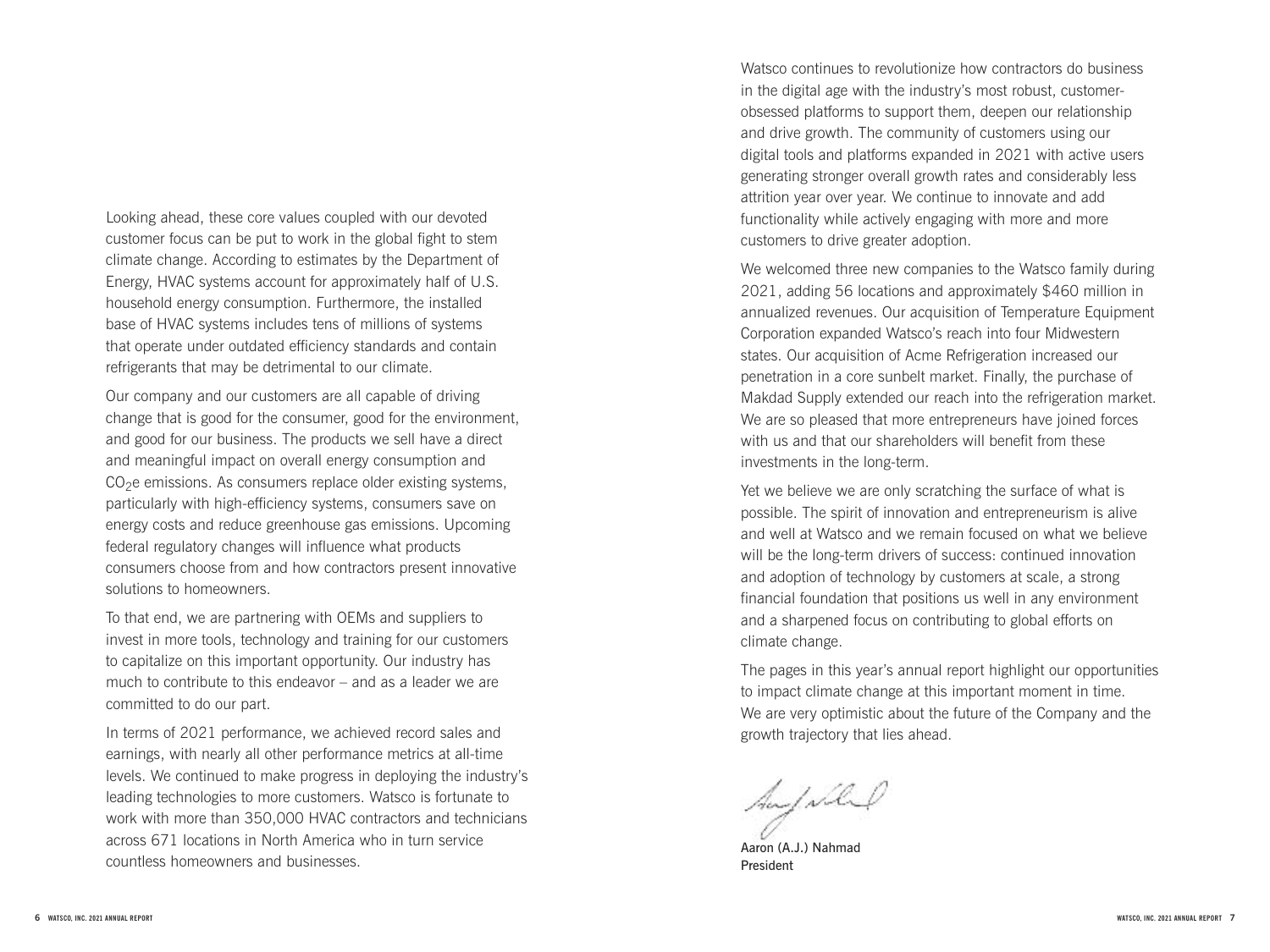# 118,000,000

**homes in the U.S., most of which have installed HVAC systems. The overwhelming majority of new HVAC systems sold by Watsco replace systems that likely operate well below current U.S. minimum efficiency standards and may use more harmful refrigerants that have been, or are being, phased-out. As consumers replace old, energy-intensive HVAC systems with new, higher-efficiency, eco-friendly systems, they will use less energy, decrease operating costs, and reduce their carbon footprint over time.**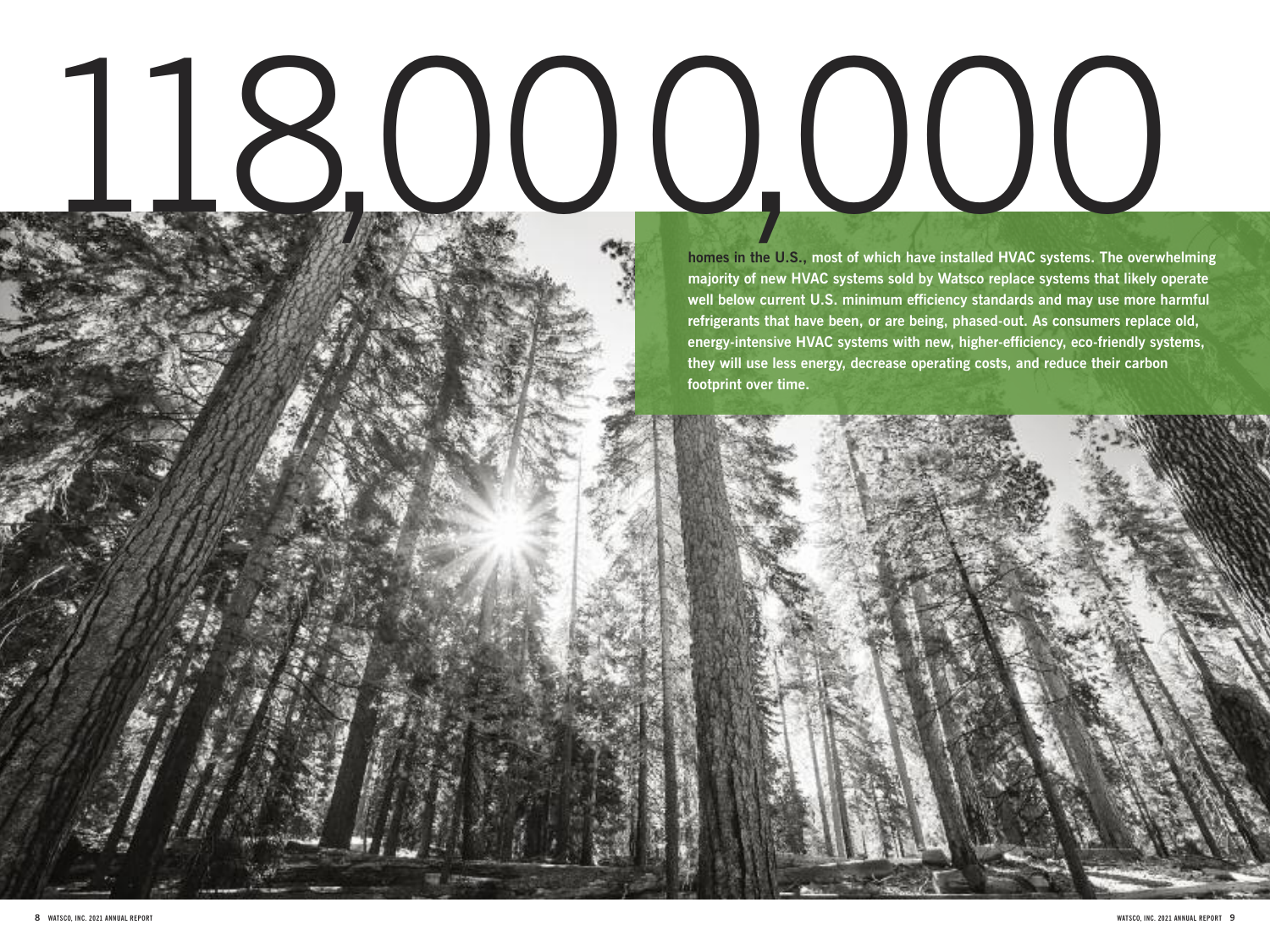# 10,000,000+

**estimated metric tons of CO2e emissions averted in 2020 - 2021 through our sale of higher-efficiency replacement residential HVAC systems. That represents the equivalent of removing nearly 2.2 million passenger vehicles from the roads over the course of one year. Since roughly half of a typical U.S. home's energy consumption is used for heating and cooling, upgrading to higher efficiency HVAC systems is one of the most meaningful steps homeowners can take to reduce their electricity costs and CO2e emissions.**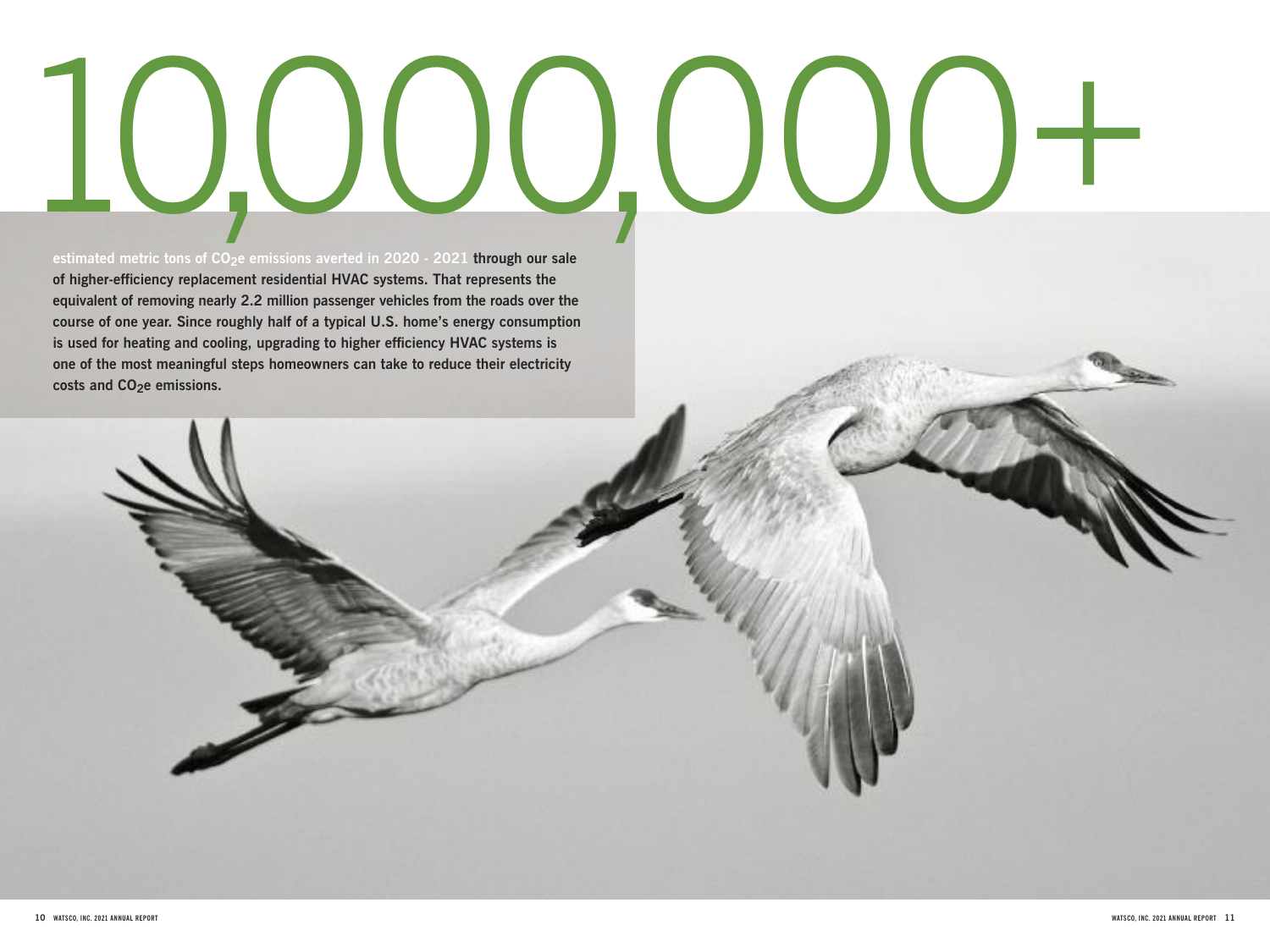

**branches across North America give us the scale to drive change since the products we sell have a direct and consequential impact on energy consumption and CO2e emissions. We are creating more awareness of the benefits of high-efficiency systems, developing training for contractors and technicians, and investing in technologies that help our customers sell, finance, install, and service more highefficiency replacement systems and related accessories.**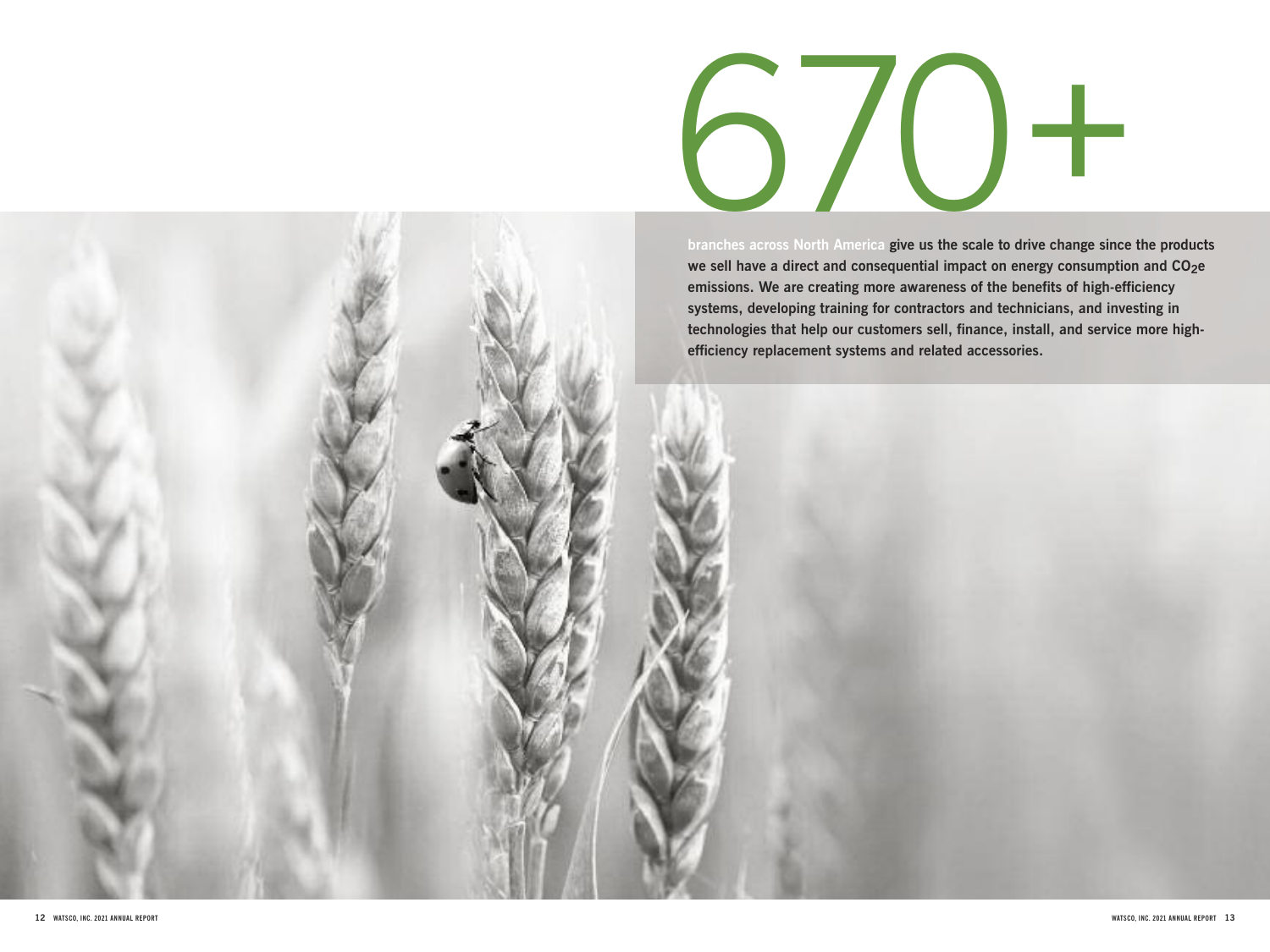# 120,000+

**active contractor and dealer customers in our network that play a crucial role in highlighting the benefits of high efficiency systems and energy-saving accessories. Education is key to building awareness around how equipment choices impact household energy consumption. We believe spreading the message of the advantages of high-efficiency HVAC systems, and the related reduction of CO2e emissions, benefits our customers, consumers, Watsco, and the planet.**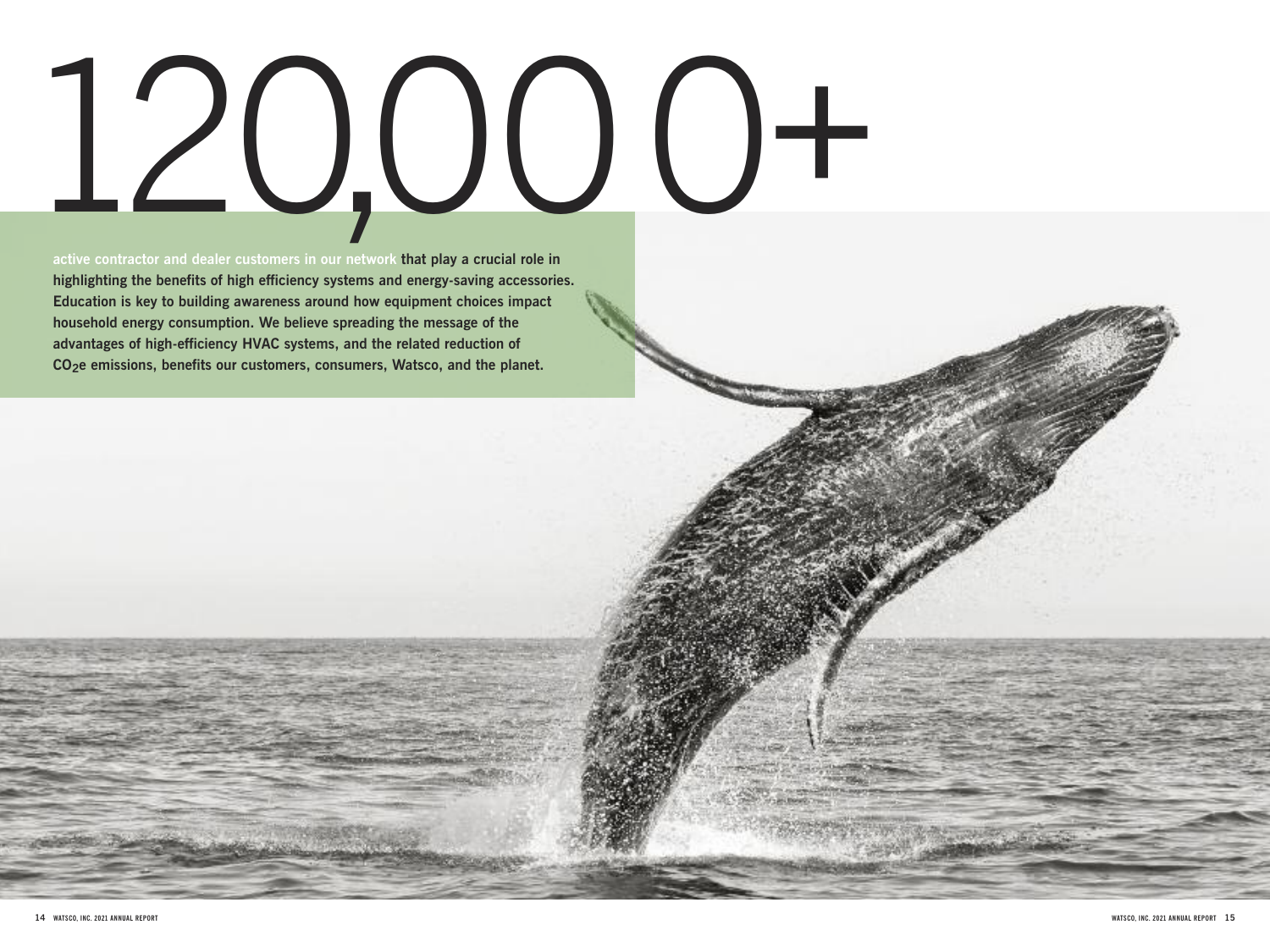

**residential HVAC outdoor and indoor equipment units were sold by Watsco in 2021 from approximately 16 million square feet of warehousing and distribution facilities with our fleet of more than 800 ground transport vehicles. Each unit, square foot, and vehicle uses electricity or fuel and as a result, offers opportunities to reduce CO2e emissions. We are laying a foundation to improve our own carbon footprint, by gathering the appropriate data and determining the right methodology to set realistic and achievable targets.**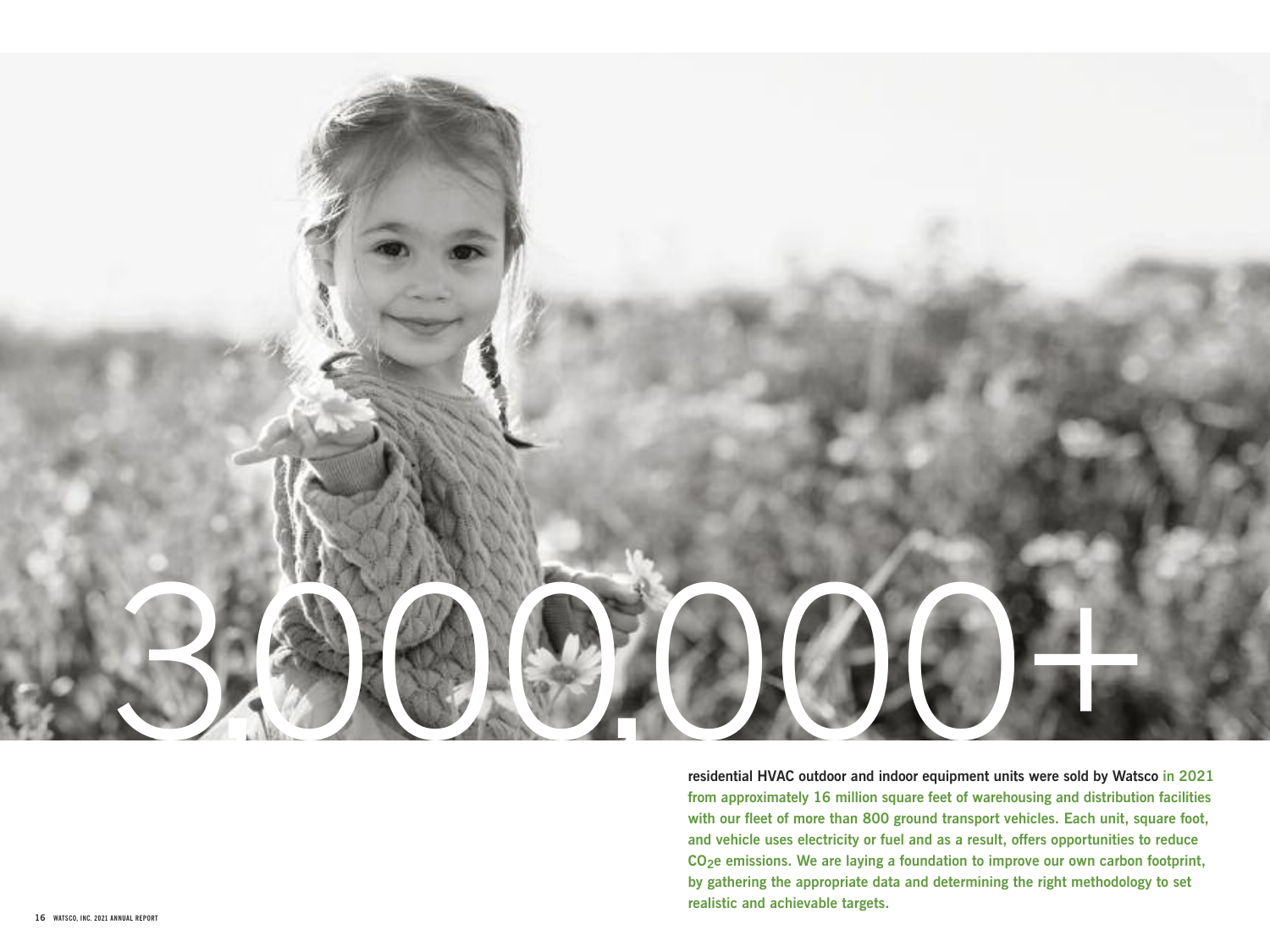## MANCIAL REVIEW Management's Discussion and Analysis **Proporting Paramagement's Report** on Internal Control Over Financial Reporting 33

| Management's Discussion and Analysis                                                                                                                                                                                                                                | ۷U                         |
|---------------------------------------------------------------------------------------------------------------------------------------------------------------------------------------------------------------------------------------------------------------------|----------------------------|
| Management's Report on Internal Control Over Financial Reporting                                                                                                                                                                                                    | 33                         |
| Report of Independent Registered Public Accounting Firm                                                                                                                                                                                                             | 34                         |
| Report of Independent Registered Public Accounting Firm                                                                                                                                                                                                             | 36                         |
| Consolidated Financial Statements:<br>Consolidated Statements of Income<br>Consolidated Statements of Comprehensive Income<br><b>Consolidated Balance Sheets</b><br>Consolidated Statements of Shareholders' Equity<br><b>Consolidated Statements of Cash Flows</b> | 38<br>38<br>39<br>40<br>42 |
| Notes to Consolidated Financial Statements                                                                                                                                                                                                                          | 43                         |
| Shareholder Return Performance                                                                                                                                                                                                                                      | 67                         |
| Shareholder Information                                                                                                                                                                                                                                             | 68                         |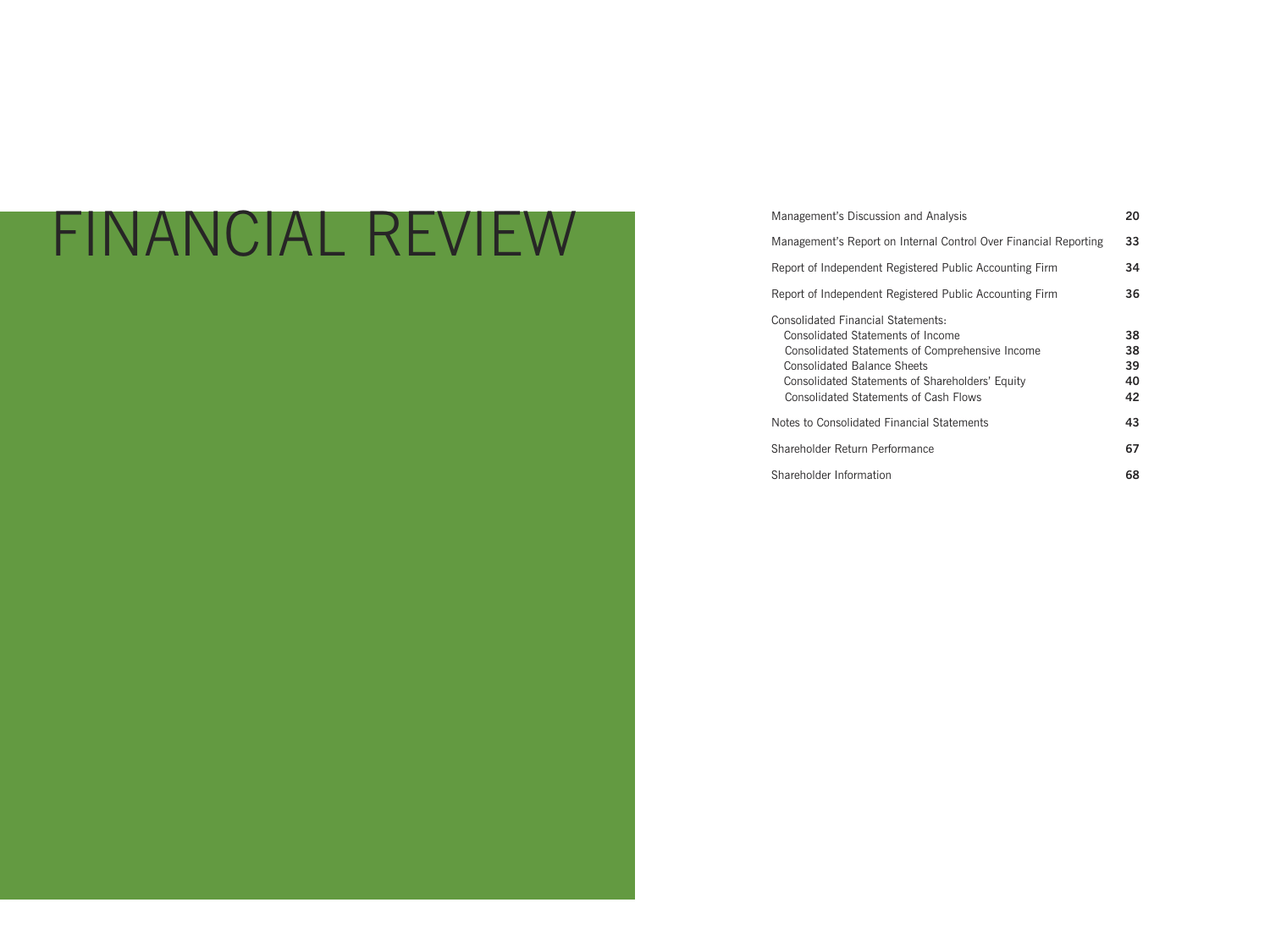### Management's Discussion and Analysis of Financial Condition and Results of Operations

### **FORWARD-LOOKING STATEMENTS**

This Annual Report to Shareholders contains or incorporates by reference statements that are not historical in nature and that are intended to be, and are hereby identified as, "forward-looking statements" as defined in the Private Securities Litigation Reform Act of 1995. Statements which are not historical in nature, including the words "anticipate," "estimate," "could," "should," "may," "plan," "seek," "expect," "believe," "intend," "target," "will," "project," "focused," "outlook," "goal," "designed," and variations of these words and negatives thereof and similar expressions are intended to identify forward-looking statements, including statements regarding, among others, (i) economic conditions, (ii) business and acquisition strategies, (iii) potential acquisitions and/or joint ventures and investments in unconsolidated entities, (iv) financing plans, and (v) industry, demographic and other trends affecting our financial condition or results of operations. These forward-looking statements are based on management's current expectations, are not guarantees of future performance and are subject to a number of risks, uncertainties, and changes in circumstances, certain of which are beyond our control. Actual results could differ materially from these forward-looking statements as a result of several factors, including, but not limited to:

- general economic conditions, both in the United States and in the international markets we serve;
- competitive factors within the HVAC/R industry;
- effects of supplier concentration;
- fluctuations in certain commodity costs;
- consumer spending;
- consumer debt levels;
- the continued impact of the COVID-19 pandemic;
- new housing starts and completions;
- capital spending in the commercial construction market;
- access to liquidity needed for operations;
- seasonal nature of product sales;
- weather patterns and conditions;
- insurance coverage risks;
- federal, state, and local regulations impacting our industry and products;
- prevailing interest rates;
- foreign currency exchange rate fluctuations;
- international risk;
- cybersecurity risk; and
- the continued viability of our business strategy.

We believe these forward-looking statements are reasonable; however, you should not place undue reliance on any forward-looking statements, which are based on current expectations. For additional information regarding important factors that may affect our operations and could cause actual results to vary materially from those anticipated in the forward-looking statements, please see the discussion included in Item 1A "Risk Factors" of our Annual Report on Form 10-K, as well as the other documents and reports that we file with the SEC. Forward-looking statements speak only as of the date the statements were made. We assume no obligation to update forward-looking information or the discussion of such risks and uncertainties to reflect actual results, changes in assumptions, or changes in other factors affecting forward-looking information, except as required by applicable law. We qualify any and all of our forwardlooking statements by these cautionary factors.

This discussion summarizes the significant factors affecting our consolidated operating results, financial condition and liquidity for the year ended December 31, 2021. This discussion should be read in conjunction with the information contained in Item 1A, "Risk Factors" and the consolidated financial statements, including the notes thereto, included in this Annual Report to Shareholders for the year ended December 31, 2021.

### **COMPANY OVERVIEW**

Watsco, Inc. was incorporated in Florida in 1956, and, together with its subsidiaries (collectively, "Watsco," or "we," "us," or "our") is the largest distributor of air conditioning, heating, and refrigeration equipment, and related parts and supplies ("HVAC/R") in the HVAC/R distribution industry in North America. At December 31, 2021, we operated from 671 locations in 42 U.S. States, Canada, Mexico, and Puerto Rico with additional market coverage on an export basis to portions of Latin America and the Caribbean.

Revenues primarily consist of sales of air conditioning, heating, and refrigeration equipment, and related parts and supplies. Selling, general and administrative expenses primarily consist of selling expenses, the largest components of which are salaries, commissions, and marketing expenses that are variable and correlate to changes in sales. Other significant selling, general and administrative expenses relate to the operation of warehouse facilities, including a fleet of trucks and forklifts, and facility rent, a majority of which we operate under non-cancelable operating leases.

Sales of residential central air conditioners, heating equipment, and parts and supplies are seasonal. Furthermore, profitability can be impacted favorably or unfavorably based on weather patterns, particularly during the Summer and Winter selling seasons. Demand related to the residential central air conditioning replacement market is typically highest in the second and third quarters, and demand for heating equipment is usually highest in the first and fourth quarters. Demand related to the new construction sectors throughout most of the markets we serve tends to be fairly evenly distributed throughout the year and depends largely on housing completions and related weather and economic conditions.

### **COVID-19 PANDEMIC**

The COVID-19 pandemic continues to have widespread, rapidly-evolving and unpredictable impacts on financial markets and business practices. As conditions fluctuate, governments and organizations have responded by adjusting their restrictions and guidelines accordingly. Although we have learned to navigate COVID-19 while maintaining our operations in all material respects, our focus remains on promoting employee health and safety, serving our customers and ensuring business continuity.

In response to the pandemic, we implemented plans intended to preserve adequate liquidity and ensure that our business continued to operate during this uncertain time. In addition, we took actions to reduce costs, including reductions in compensation, rent abatement, changes to vendor terms and other austerity measures to curtail discretionary spending in light of the circumstances in 2020. As restrictions have eased and normal economic conditions have largely resumed, our various austerity measures to curtail discretionary spending have eased.

As economic activity has been recovering and the effects of the pandemic lessened in 2021, the impact of the pandemic on our business has been more reflective of greater economic and marketplace dynamics rather than pandemic-related issues, such as location closures, mandated restrictions and employee illness. Manufacturers experienced some level of supply chain disruptions caused by constrained component availability, labor shortages, transportation delays, and other logistical challenges, all of which impacted typical lead times and overall availability of HVAC/R products. These supply chain disruptions impacted our ability to fulfill contractor demand at various points during 2021. Despite these disruptions, we experienced growth in sales of residential units during the year. As of the date of this filing, product availability has improved in recent months and more typical inventory levels are being reestablished to meet the continued strong end-market demand.

Notwithstanding the recent resurgence of economic activity, in light of variant strains of the virus and the continued rate of viral infections that exists as of the date of this filing, there remains uncertainty concerning the magnitude of the impact and duration of the COVID-19 pandemic. The full impact of the COVID-19 pandemic on our financial condition and results of operations will continue to depend on future developments, such as the ultimate duration and scope of the pandemic, its impact on our employees, customers and suppliers, potential subsequent waves of COVID-19 infection or potential new variants, the effectiveness and adoption of COVID-19 vaccines and therapeutics, the broader implications of the macro-economic recovery on our business, and the extent to which normal economic and operating condi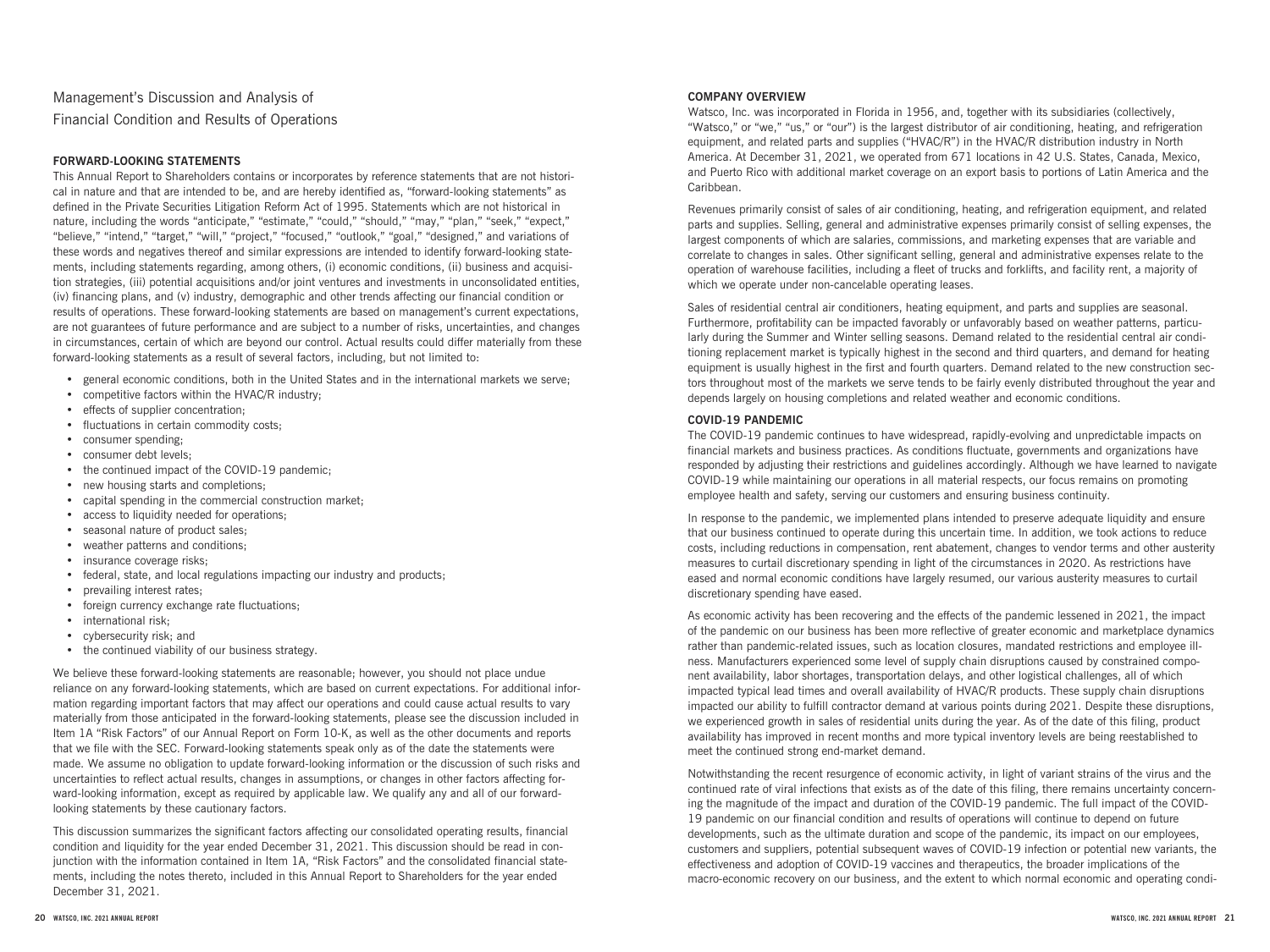tions are impacted, and whether the pandemic exacerbates the risks disclosed in Item 1A "Risk Factors" of our Annual Report on Form 10-K for the year ended December 31, 2021. We intend to continue to actively monitor the situation and may take further actions that alter our business operations as may be required by federal, state or local authorities or that we determine are in the best interests of our employees, customers, suppliers and shareholders.

### **CLIMATE CHANGE AND REDUCTIONS IN CO2e EMISSIONS**

We believe that our business plays an important and significant role in the drive to lower CO2e emissions. According to the United States Department of Energy, heating and air conditioning accounts for roughly half of household energy consumption in the United States. As such, replacing HVAC systems at higher efficiency levels is one of the most meaningful steps homeowners can take to reduce their electricity costs and carbon footprint over time.

The overwhelming majority of new HVAC systems that we sell replace systems that likely operate well below current minimum efficiency standards in the United States and may use more harmful refrigerants that have been, or are being, phased-out. As consumers replace HVAC systems with new, higher-efficiency systems, homeowners will consume less energy, save costs and reduce the carbon footprint over time.

The sale of high-efficiency systems has long been a focus of ours, and we have invested in tools and technology intended to capture an increasingly richer sales mix over time. In addition, regulatory mandates will periodically increase the required minimum SEER, thus providing a catalyst for greater sales of higher-efficiency systems.

We offer a broad variety of systems that operate beyond the minimum SEER standards, including systems that operate at more than 20 SEER. Our sales of higher-efficiency residential HVAC systems grew 26% organically in 2021, outpacing the overall growth rate of 17% for residential HVAC equipment in the United States. Based on estimates validated by independent sources, we averted an estimated 10.1 million metric tons of CO2e emissions during 2020 and 2021 through the sale of replacement residential HVAC systems at higher-efficiency standards.

### **JOINT VENTURES WITH CARRIER GLOBAL CORPORATION**

In 2009, we formed a joint venture with Carrier, which we refer to as Carrier Enterprise I, in which Carrier contributed company-owned locations in the Sun Belt states and Puerto Rico, and its export division in Miami, Florida, and we contributed certain locations that distributed Carrier products. We have an 80% controlling interest in Carrier Enterprise I, and Carrier has a 20% non-controlling interest. The export division, Carrier InterAmerica Corporation, redomesticated from the U.S. Virgin Islands to Delaware effective December 31, 2019, following which Carrier InterAmerica Corporation became a separate operating entity in which we have an 80% controlling interest and Carrier has a 20% non-controlling interest. On August 1, 2019, Carrier Enterprise I acquired substantially all of the HVAC assets and assumed certain of the liabilities of Peirce-Phelps, Inc. ("PPI"), an HVAC distributor operating from 19 locations in Pennsylvania, New Jersey, and Delaware.

In 2011, we formed a second joint venture with Carrier, which we refer to as Carrier Enterprise II, in which Carrier contributed company-owned locations in the Northeast U.S., and we contributed certain locations operating as Homans Associates LLC ("Homans"), a Watsco subsidiary, in the Northeast U.S. Subsequently, Carrier Enterprise II purchased Carrier's distribution operations in Mexico. We have an 80% controlling interest in Carrier Enterprise II, and Carrier has a 20% non-controlling interest. Effective May 31, 2019, we repurchased the 20% ownership interest in Homans from Carrier Enterprise II, following which we own 100% of Homans. Homans previously operated as a division of Carrier Enterprise II and subsequent to the purchase operates as a wholly owned subsidiary of the Company.

In 2012, we formed a third joint venture with Carrier, which we refer to as Carrier Enterprise III. Carrier contributed 35 of its company-owned locations in Canada to Carrier Enterprise III. We have a 60% controlling interest in Carrier Enterprise III, and Carrier has a 40% non-controlling interest.

On April 9, 2021, we acquired certain assets and assumed certain liabilities comprising the HVAC distribution business of Temperature Equipment Corporation, an HVAC distributor operating from 32 locations in Illinois, Indiana, Kansas, Michigan, Minnesota, Missouri and Wisconsin. We formed a new, standalone joint venture with Carrier, TEC Distribution LLC ("TEC"), that operates this business. We have an 80% controlling interest in TEC, and Carrier has a 20% non-controlling interest.

### **CRITICAL ACCOUNTING ESTIMATES**

Management's discussion and analysis of financial condition and results of operations is based upon the consolidated financial statements, which have been prepared in accordance with U.S. generally accepted accounting principles. The preparation of these consolidated financial statements requires management to make estimates and assumptions that affect the reported amounts of assets and liabilities, disclosure of contingent assets and liabilities at the date of the consolidated financial statements, and the reported amount of revenues and expenses during the reporting period. Actual results may differ from these estimates under different assumptions or conditions. At least quarterly, management reevaluates its judgments and estimates, which are based on historical experience, current trends, and various other assumptions that are believed to be reasonable under the circumstances.

Our significant accounting policies are discussed in Note 1 to our audited consolidated financial statements included in this Annual Report to Shareholders. Management believes that the following accounting estimates include a higher degree of judgment and/or complexity and are reasonably likely to have a material impact on our financial condition or results of operations and, thus, are considered critical accounting estimates. Management has discussed the development and selection of critical accounting estimates with the Audit Committee of the Board of Directors and the Audit Committee has reviewed the disclosures relating to them.

### **Allowance for Doubtful Accounts**

An allowance for doubtful accounts is maintained for estimated losses resulting from the inability of customers to make required payments. We typically do not require our customers to provide collateral. Accounting for doubtful accounts contains uncertainty because management must use judgment to assess the collectability of these accounts. When preparing these estimates, management considers several factors, including the aging of a customer's account, past transactions with customers, creditworthiness of specific customers, historical trends, and other information, including potential impacts of business and economic conditions. Our business and our customers' businesses are seasonal. Sales are lowest during the first and fourth quarters, and past due accounts receivable balances as a percentage of total trade receivables generally increase during these quarters. We review our accounts receivable reserve policy periodically, reflecting current risks, trends, and changes in industry conditions.

The allowance for doubtful accounts was \$11.3 million and \$7.1 million at December 31, 2021 and 2020, respectively, an increase of \$4.2 million, which is primarily due to an account delinquent in their payments due to us as of December 31, 2021. Accounts receivable balances greater than 90 days past due as a percent of accounts receivable at December 31, 2021 decreased to 0.9% from 1.4% at December 31, 2020, primarily attributable to an improvement in the underlying quality of our accounts receivable portfolio at December 31, 2021.

Although we believe the allowance for doubtful accounts is sufficient, a decline in economic conditions could lead to the deterioration in the financial condition of our customers, resulting in an impairment of their ability to make payments and requiring additional allowances that could materially impact our consolidated results of operations. We believe our exposure to customer credit risk is limited due to the large number of customers comprising our customer base and their dispersion across many different geographical regions. Additionally, we mitigate credit risk through credit insurance programs.

### **Inventory Valuation Reserves**

Inventory valuation reserves are established to report inventories at the lower of cost using the weightedaverage and the first-in, first-out methods, or net realizable value. As part of the valuation process, inventories are adjusted to reflect excess, slow-moving, and damaged goods. The valuation process contains uncertainty because management must make estimates and use judgment to determine the future salabil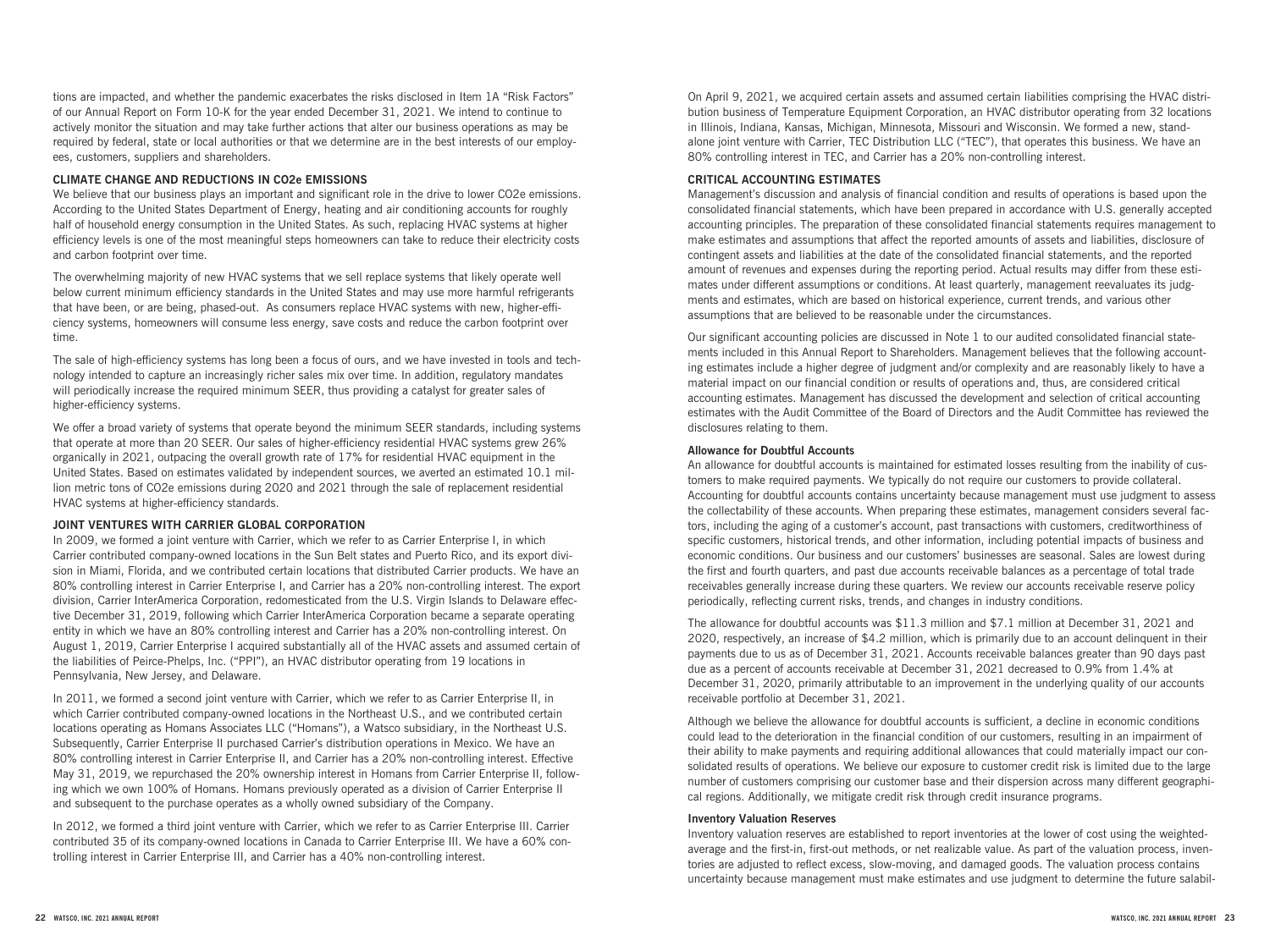ity of inventories. Inventory policies are reviewed periodically, reflecting current risks, trends, and changes in industry conditions. A reserve for estimated inventory shrinkage is also maintained and reflects the results of cycle count programs and physical inventories. When preparing these estimates, management considers historical results, inventory levels, and current operating trends.

### **Valuation of Goodwill, Indefinite Lived Intangible Assets and Long-Lived Assets**

The recoverability of goodwill is evaluated at least annually and when events or changes in circumstances indicate that the carrying amount may not be recoverable. We have one reporting unit that is subject to goodwill impairment testing. In performing the goodwill impairment test, we use a two-step approach. The first step compares the reporting unit's fair value to its carrying value. If the carrying value exceeds the fair value, a second step is performed to measure the amount of impairment loss. The identification and measurement of goodwill impairment involves the estimation of the fair value of our reporting unit and contains uncertainty because management must use judgment in determining appropriate assumptions to be used in the measurement of fair value. On January 1, 2022, we performed our annual evaluation of goodwill impairment and determined that the estimated fair value of our reporting unit exceeded its carrying value.

The recoverability of indefinite lived intangibles and long-lived assets are also evaluated on an annual basis or more often if deemed necessary. Indefinite lived intangibles and long-lived assets not subject to amortization are assessed for impairment by comparing the fair value of the intangible asset or long-lived asset to its carrying amount to determine if a write-down to fair value is required. Our annual evaluation did not indicate any impairment of indefinite lived intangibles or long-lived assets.

The estimates of fair value of our reporting unit, indefinite lived intangibles, and long-lived assets are based on the best information available as of the date of the assessment and incorporates management's assumptions about expected future cash flows and contemplates other valuation techniques. Future cash flows can be affected by changes in the industry, a declining economic environment, or market conditions. There have been no events or circumstances from the date of our assessments that would have had an impact on this conclusion. The carrying amounts of goodwill, intangibles, and long-lived assets were \$1,124.5 million and \$999.9 million at December 31, 2021 and 2020, respectively, an increase of \$124.6 million, primarily reflecting newly acquired businesses. Although no impairment losses have been recorded to date, there can be no assurance that impairments will not occur in the future. An adjustment to the carrying value of goodwill, intangibles, and long-lived assets could materially adversely impact the consolidated results of operations.

### **Loss Contingencies**

Accruals are recorded for various contingencies including self-insurance, legal proceedings, environmental matters, and other claims that arise in the normal course of business. The estimation process contains uncertainty because accruals are based on judgment, the probability of losses and, where applicable, the consideration of opinions of external legal counsel and actuarially determined estimates. Additionally, we record receivables from third party insurers when recovery has been determined to be probable.

Self-insurance reserves are maintained relative to company-wide casualty insurance and health benefit programs. The level of exposure from catastrophic events is limited by the purchase of stop-loss and aggregate liability reinsurance coverage. When estimating the self-insurance liabilities and related reserves, management considers several factors, which include historical claims experience, demographic factors, severity factors, and valuations provided by independent third-party actuaries. Management reviews its assumptions with its independent third-party actuaries to evaluate whether self-insurance reserves are adequate. If actual claims or adverse development of loss reserves occur and exceed these estimates, additional reserves may be required and could materially impact the consolidated results of operations. The estimation process contains uncertainty since management must use judgment to estimate the ultimate cost that will be incurred to settle reported claims and unreported claims for incidents incurred but not reported as of the balance sheet date. Reserves in the amounts of \$7.3 million and \$5.4 million at December 31, 2021 and 2020, respectively, were established related to such insurance programs.

### **Income Taxes**

Income taxes are accounted for under the asset and liability method. Under this method, deferred tax assets and liabilities are recognized for the future tax consequences attributable to differences between the financial reporting basis and the tax basis of assets and liabilities at enacted tax rates expected to be in effect when such amounts are recovered or settled. The use of estimates by management is required to determine income tax expense, deferred tax assets, and any related valuation allowance and deferred tax liabilities. A valuation allowance of \$5.1 million and \$0.7 million was recorded at December 31, 2021 and 2020, respectively. The increase was primarily attributable to the impact on U.S. deferred tax assets from share-based compensation deduction limitations related to the expansion of IRC Section 162(m). See Note 9 to our audited consolidated financial statements included in this Annual Report to Shareholders. The valuation allowance is based on several factors including, but not limited to, estimates of future taxable income by jurisdiction in which the deferred tax assets will be recoverable. These estimates can be affected by several factors, including changes to tax laws, or possible tax audits, or general economic conditions, or competitive pressures that could affect future taxable income. Although management believes that the estimates are reasonable, the deferred tax asset and any related valuation allowance will need to be adjusted if management's estimates of future taxable income differ from actual taxable income. An adjustment to the deferred tax asset and any related valuation allowance could materially impact the consolidated results of operations.

### **NEW ACCOUNTING STANDARDS**

There have been no new accounting standards made effective during 2021 that have significance, or potential significance, to our consolidated financial statements.

### **RESULTS OF OPERATIONS**

The following table summarizes information derived from our audited consolidated statements of income, expressed as a percentage of revenues, for the years ended December 31, 2021, 2020 and 2019.

|                                                           | 2021   | 2020   | 2019   |
|-----------------------------------------------------------|--------|--------|--------|
| Revenues                                                  | 100.0% | 100.0% | 100.0% |
| Cost of sales                                             | 73.4   | 75.8   | 75.7   |
| Gross profit                                              | 26.6   | 24.2   | 24.3   |
| Selling, general and administrative expenses              | 16.9   | 16.5   | 16.8   |
| Other income                                              | 0.3    | 0.2    | 0.2    |
| Operating income                                          | 10.0   | 7.9    | 7.7    |
| Interest expense, net                                     | 0.0    | 0.0    | 0.1    |
| Income before income taxes                                | 10.0   | 7.9    | 7.6    |
| Income taxes                                              | 2.1    | 1.5    | 1.4    |
| Net income                                                | 7.9    | 6.4    | 6.2    |
| Less: net income attributable to non-controlling interest | 1.3    | 1.1    | 1.0    |
| Net income attributable to Watsco, Inc.                   | 6.7%   | 5.3%   | 5.2%   |

Note: Due to rounding, percentages may not add up to 100.

The following narratives reflect our acquisitions of Makdad Industrial Supply Co., Inc. ("MIS") in August 2021, Acme Refrigeration of Baton Rouge LLC ("ACME") in May 2021, and Temperature Equipment Corporation in April 2021.

In the following narratives, computations and other information referring to "same-store basis" exclude the effects of locations closed, acquired, or locations opened, in each case during the immediately preceding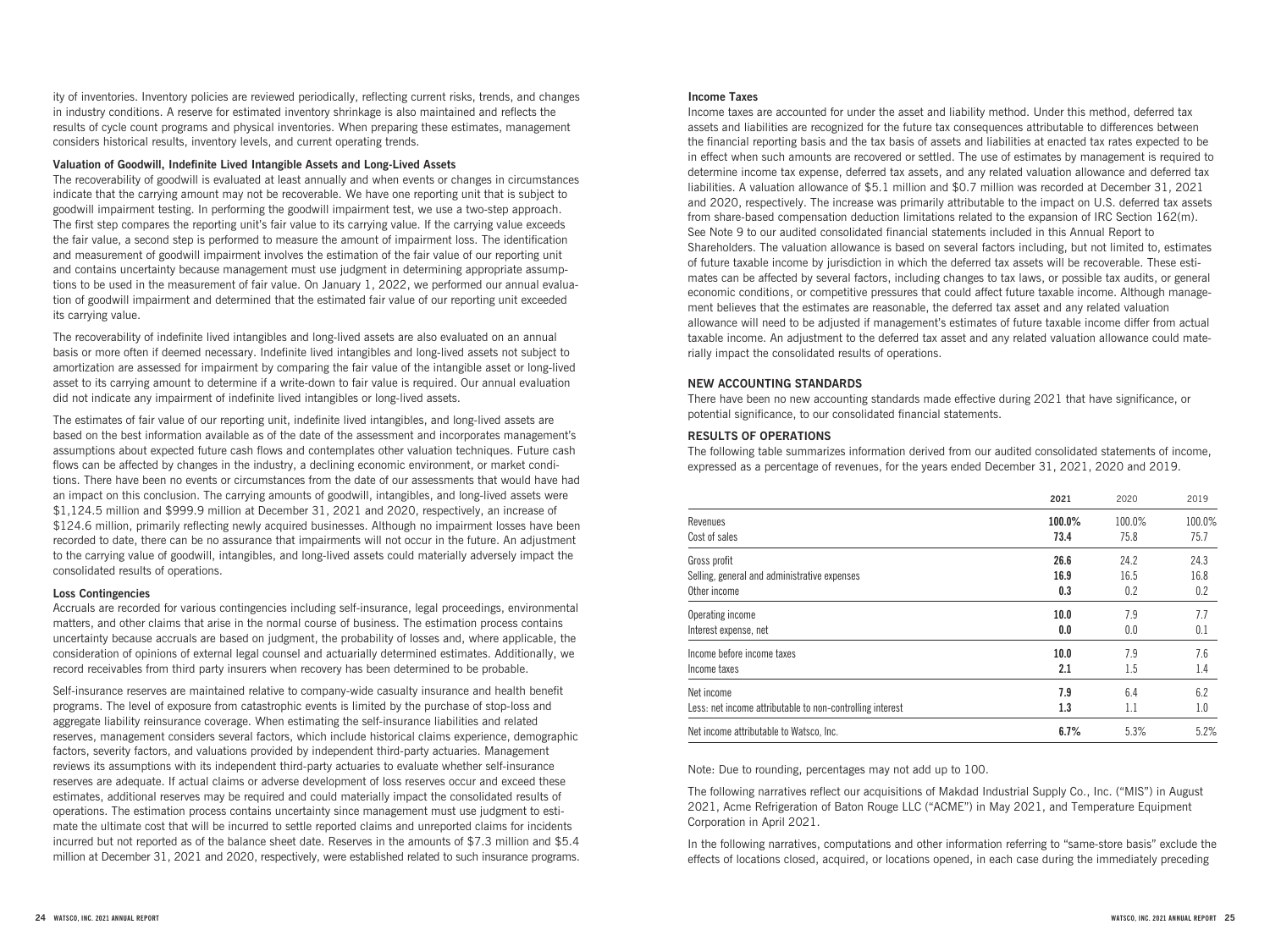12 months, unless such locations are within close geographical proximity to existing locations. At December 31, 2021 and 2020, four and two locations, respectively, that we had opened during the immediately preceding 12 months were near existing locations and were therefore included in "samestore basis" information.

The table below summarizes the changes in our locations for 2021 and 2020:

|                   | Number of<br><b>Locations</b> |
|-------------------|-------------------------------|
| December 31, 2019 | 606                           |
| Opened            | 3                             |
| Closed            | (9)                           |
| December 31, 2020 | 600                           |
| Opened            | 24                            |
| Acquired          | 56                            |
| Closed            | (9)                           |
| December 31, 2021 | 671                           |

### **2021 Compared to 2020**

### *Revenues*

Revenues for 2021 increased \$1,225.3 million, or 24%, to \$6,280.2 million, including \$326.5 million attributable to new locations acquired and \$19.1 million from other locations opened during the preceding 12 months, offset by \$8.0 million from locations closed. Sales of HVAC equipment (69% of sales) increased 23%, sales of other HVAC products (28% of sales) increased 22% and sales of commercial refrigeration products (3% of sales) increased 29%. On a same-store basis, revenues increased \$887.7 million, or 18%, as compared to 2020, reflecting an 18% increase in sales of HVAC equipment (69% of sales), which included an 18% increase in residential HVAC equipment (17% increase in U.S. markets and a 26% increase in international markets) and a 17% increase in sales of commercial HVAC equipment (16% increase in U.S. markets and a 20% increase in international markets), a 17% increase in sales of other HVAC products (27% of sales), and a 29% increase in sales of commercial refrigeration products (4% of sales). For HVAC equipment, the increase in revenues was primarily due to strong demand for residential HVAC equipment, the realization of price increases, and a greater mix of high-efficiency air conditioning and heating systems, which sell at higher unit prices. During 2021, the unit volume for residential unitary air conditioning equipment increased 8% and the average selling price increased 9%.

### *Gross Profit*

Gross profit for 2021 increased \$444.7 million, or 36%, to \$1,667.5 million, primarily as a result of increased revenues. Gross profit margin improved 240 basis-points to 26.6% in 2021 versus 24.2% in 2020, primarily due to the benefits of pricing actions implemented using technologies to optimize pricing and margins to pass on price increases from our suppliers to our customers and an improved sales mix of higher-efficiency HVAC systems.

### *Selling, General and Administrative Expenses*

Selling, general and administrative expenses for 2021 increased \$225.3 million, or 27%, to \$1,058.3 million, primarily due to increased revenues and newly acquired locations. Selling, general and administrative expenses as a percentage of revenues for 2021 increased to 16.9% versus 16.5% in 2020. On a samestore basis, selling, general and administrative expenses increased 19% as compared to 2020 and as a percentage of sales increased to 16.6% versus 16.5% in 2020. The increase was primarily related to increased higher variable selling costs driven by the increase in revenues, investments in employee headcount and performance-based compensation costs (commissions and bonuses throughout the Company), increased logistics costs in response to strong demand and continuing supply chain disruptions, and increased rent

expense associated with new locations opened. Selling, general and administrative expenses in 2021 also reflect a \$7.6 million increase in spending for ongoing technology initiatives.

### *Other Income*

Other income of \$19.3 million and \$11.3 million for 2021 and 2020, respectively, represented our share of the net income of Russell Sigler, Inc. ("RSI"), in which we have a 38.1% equity interest.

### *Operating Income*

Operating income for 2021 increased \$227.5 million, or 57%, to \$628.5 million. Operating margin improved 210 basis-points to 10.0% in 2021 from 7.9% at 2020. On a same-store basis, operating margin was 10.1% in 2021 as compared to 7.9% in 2020.

### *Interest Expense, Net*

Interest expense, net for 2021 decreased \$0.2 million, or 20%, to \$1.0 million, primarily as a result of a decrease in average outstanding borrowings for the 2021 period, as compared to the same period in 2020.

### *Income Taxes*

Income taxes increased 68% to \$128.8 million and represent a composite of the income taxes attributable to our wholly owned operations and income taxes attributable to the Carrier joint ventures, which are primarily taxed as partnerships for income tax purposes; therefore, Carrier is responsible for its proportionate share of income taxes attributable to its share of earnings from these joint ventures. The effective income tax rates attributable to us were 23.4% and 22.0% for 2021 and 2020, respectively. The increase was primarily due to the addition of a valuation allowance on the deferred tax asset related to share-based compensation, higher state income taxes, and proportionately higher income in 2021 as compared to tax credits and share-based compensation deductions in 2020.

### *Net Income Attributable to Watsco, Inc.*

Net income attributable to Watsco in 2021 increased \$149.4 million, or 55%, to \$418.9 million. The increase was primarily driven by higher revenues and expanded profit margins, partially offset by higher selling, general and administrative expenses, income taxes, and an increase in the net income attributable to the non-controlling interest.

Refer to "Management's Discussion and Analysis of Financial Condition and Results of Operations" in our Annual Report on Form 10-K for the year ended December 31, 2020 for a discussion of results of operations for the year ended December 31, 2020 compared to the year ended December 31, 2019.

### **LIQUIDITY AND CAPITAL RESOURCES**

We assess our liquidity in terms of our ability to generate cash to execute our business strategy and fund operating and investing activities, taking into consideration the seasonal demand for HVAC/R products, which peaks in the months of May through August. Significant factors that could affect our liquidity include the following:

- cash needed to fund our business (primarily working capital requirements);
- borrowing capacity under our revolving credit facility;
- the ability to attract long-term capital with satisfactory terms;
- acquisitions, including joint ventures and investments in unconsolidated entities;
- dividend payments;
- capital expenditures; and
- the timing and extent of common stock repurchases.

### *Sources and Uses of Cash*

We rely on cash flows from operations and borrowing capacity under our revolving credit agreement to fund seasonal working capital needs and for other general corporate purposes in the short-term and the long-term, including dividend payments (if and as declared by our Board of Directors), capital expenditures, business acquisitions, and development of our long-term operating and technology strategies. Additionally, we may also generate cash through the issuance and sale of our Common stock.

As of December 31, 2021, we had \$118.3 million of cash and cash equivalents, of which \$103.6 million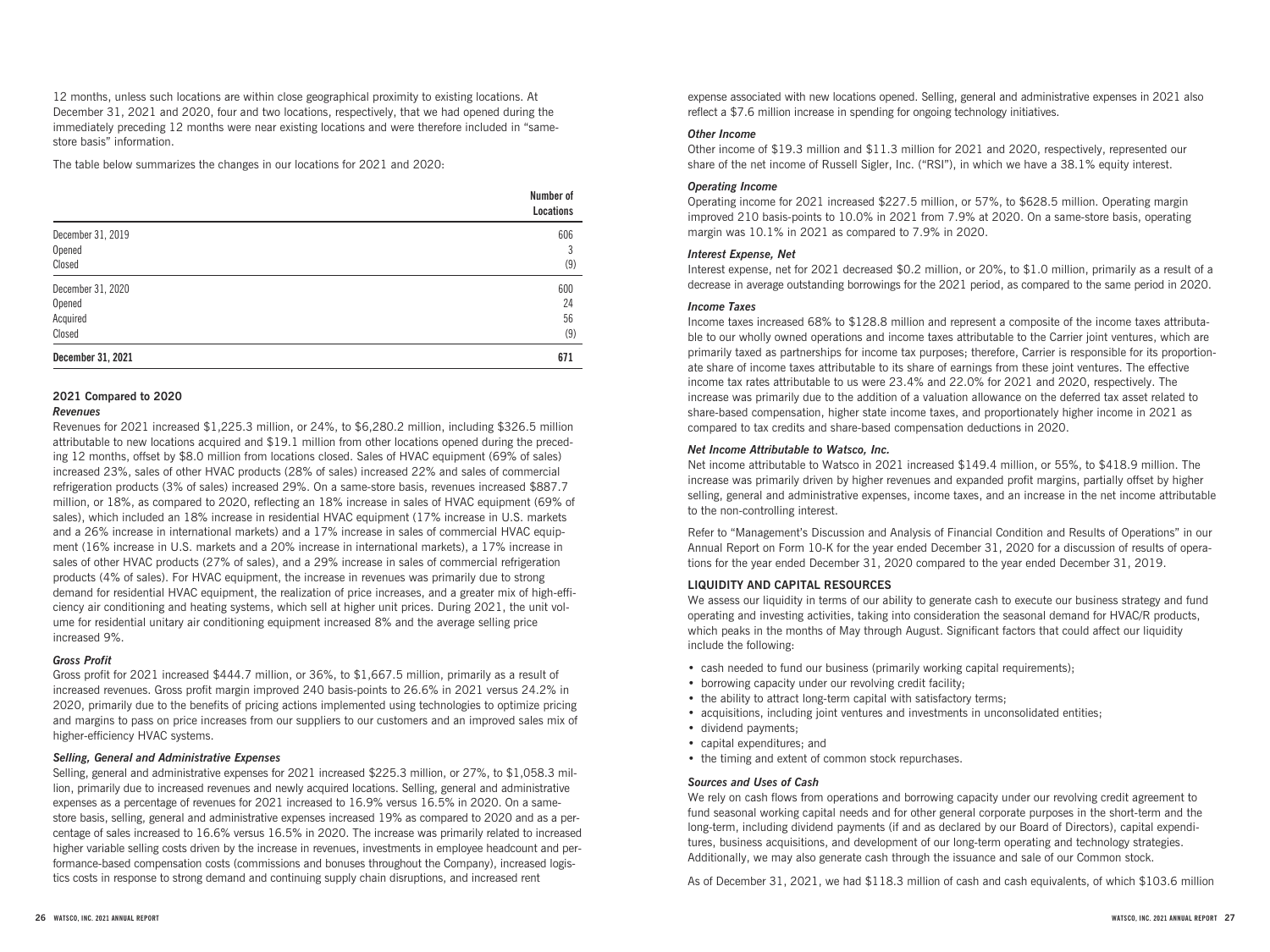was held by foreign subsidiaries. The repatriation of cash balances from our foreign subsidiaries could have adverse tax impacts or be subject to capital controls; however, these balances are generally available to fund the ordinary business operations of our foreign subsidiaries without legal restrictions.

We believe that our operating cash flows, cash on hand, funds available for borrowing under our revolving credit agreement, and funds available from sales of our Common stock under our at-the-market offering program, each of which is described below, will be sufficient to meet our liquidity needs for the foreseeable future. However, there can be no assurance that our current sources of available funds will be sufficient to meet our cash requirements.

Our access to funds under our revolving credit agreement depends on the ability of the syndicate banks to meet their respective funding commitments. Disruptions in the credit and capital markets could adversely affect our ability to draw on our revolving credit agreement and may also adversely affect the determination of interest rates, particularly rates based on LIBOR, which is one of the base rates under our revolving credit agreement. On March 5, 2021, the United Kingdom Financial Conduct Authority, which regulates LIBOR, confirmed that LIBOR will either cease to be provided by any administrator or will no longer be representative after June 30, 2023 for USD LIBOR reference rates. Our revolving credit agreement provides that it may be amended to replace LIBOR with an alternate benchmark rate. The impact of such an amendment cannot be entirely predicted but could result in an increase in the cost of our debt. Additionally, disruptions in the credit and capital markets could also result in increased borrowing costs and/or reduced borrowing capacity under our revolving credit agreement.

### *Working Capital*

Working capital increased to \$1,234.7 million at December 31, 2021, which includes 56 locations added by acquisitions in 2021 that in aggregate added \$91.1 million of working capital. Excluding these acquired locations, working capital increased 15% to \$1,143.6 million at December 31, 2021 from \$997.3 million at December 31, 2020, primarily due to higher accounts receivable consistent with overall increased sales and higher levels of inventory in support of stronger business conditions.

### *Cash Flows*

The following table summarizes our cash flow activity for 2021 and 2020 (in millions):

|                                                                                        | 2021             | 2020            | Change             |
|----------------------------------------------------------------------------------------|------------------|-----------------|--------------------|
| Cash flows provided by operating activities<br>Cash flows used in investing activities | 349.6<br>(148.6) | 534.4<br>(16.3) | (184.8)<br>(132.3) |
| Cash flows used in financing activities                                                | (228.6)          | (448.5)         | 219.9              |

The individual items contributing to cash flow changes for the years presented are detailed in the audited consolidated statements of cash flows included in this Annual Report to Shareholders.

### *Operating Activities*

The decrease in net cash provided by operating activities was primarily due to higher levels of inventory in support of strong business conditions and higher accounts receivable driven by increased sales, partially offset by timing of vendor payments in 2021 as compared to 2020.

### *Investing Activities*

Net cash used in investing activities was higher primarily due to cash consideration paid for acquisitions.

### *Financing Activities*

The decrease in net cash used in financing activities was primarily attributable to net borrowings under our revolving credit agreement in 2021 versus net repayments in 2020 and \$21.0 million in proceeds from the non-controlling interest for its contribution to the acquisition of Temperature Equipment Corporation in 2021, partially offset by an increase in dividends paid in 2021.

### *Revolving Credit Agreement*

We maintain an unsecured, \$560.0 million syndicated multicurrency revolving credit agreement, which we use to fund seasonal working capital needs and for other general corporate purposes, including acquisitions, dividends (if and as declared by our Board of Directors), capital expenditures, stock repurchases and issuances of letters of credit. The credit facility has a seasonal component from October 1 to March 31, during which the borrowing capacity may be reduced to \$460.0 million at our discretion (which effectively reduces fees payable in respect of the unused portion of the commitment), and we effected this reduction in 2021. Included in the credit facility are a \$100.0 million swingline subfacility, a \$10.0 million letter of credit subfacility, a \$75.0 million alternative currency borrowing sublimit and an \$8.0 million Mexican borrowing sublimit. The credit agreement matures on December 5, 2023.

Borrowings under the credit facility bear interest at either LIBOR-based rates plus a spread, which ranges from 87.5 to 150.0 basis-points (LIBOR plus 87.5 basis-points at December 31, 2021), depending on our ratio of total debt to EBITDA, or on rates based on the highest of the Federal Funds Effective Rate plus 0.5%, the Prime Rate or the Eurocurrency Rate plus 1.0%, in each case plus a spread which ranges from 0 to 50.0 basis-points (0 basis-points at December 31, 2021), depending on our ratio of total debt to EBITDA. We pay a variable commitment fee on the unused portion of the commitment under the revolving credit agreement, ranging from 7.5 to 20.0 basis-points (7.5 basis-points at December 31, 2021).

At December 31, 2021 \$89.0 million was outstanding under the revolving credit agreement. At December 31, 2020 there was no outstanding balance under the revolving credit agreement. The revolving credit agreement contains customary affirmative and negative covenants, including financial covenants with respect to consolidated leverage and interest coverage ratios, and other customary restrictions. We believe we were in compliance with all covenants at December 31, 2021.

### *At-the-Market Offering Program*

On August 6, 2021, we entered into a sales agreement with Robert W. Baird & Co. Inc. ("Baird"), which enables the Company to issue and sell shares of Common stock in one or more negotiated transactions or transactions that are deemed to be "at the market" offerings as defined in Rule 415 under the Securities Act of 1933, as amended (the "Securities Act"), for a maximum aggregate offering amount of up to \$300.0 million (the "ATM Program"). The offer and sale of our Common stock pursuant to the ATM Program has been registered under the Securities Act pursuant to our automatically effective shelf registration statement on Form S-3 (File No. 333-260758). As of December 31, 2021, no shares of Common stock had been sold under the ATM Program.

On February 25, 2022, we amended our sales agreement with Baird to include Goldman Sachs & Co. LLC as an additional sales agent. See Item 9B of our Annual Report on Form 10-K for additional information.

### *Contractual Obligations*

At December 31, 2021, operating lease liabilities for real property, vehicles and equipment totaled \$269.0 million and expire at various dates through 2031. Refer to Note 2 to our audited consolidated financial statements included in this Annual Report to Shareholders for information on our operating lease liabilities and related maturities.

On October 15, 2022, 975,622 shares of Class B restricted stock held by our Chief Executive Officer ("CEO") will vest. The CEO may elect to satisfy the tax withholding obligations in connection with the vesting of restricted stock either by the Company's withholding of shares otherwise deliverable to the CEO, or in cash, or any combination of the two. If the CEO elects to withhold shares, we would satisfy the withholding tax obligations in cash. Based on the closing price of Watsco's Class B common stock and withholding tax rates in effect at December 31, 2021, the estimated withholding tax obligation would have been approximately \$118.0 million had the shares vested on December 31, 2021.

Commercial obligations outstanding at December 31, 2021 under our revolving credit agreement consisted of borrowings totaling \$89.0 million with revolving maturities of nine days.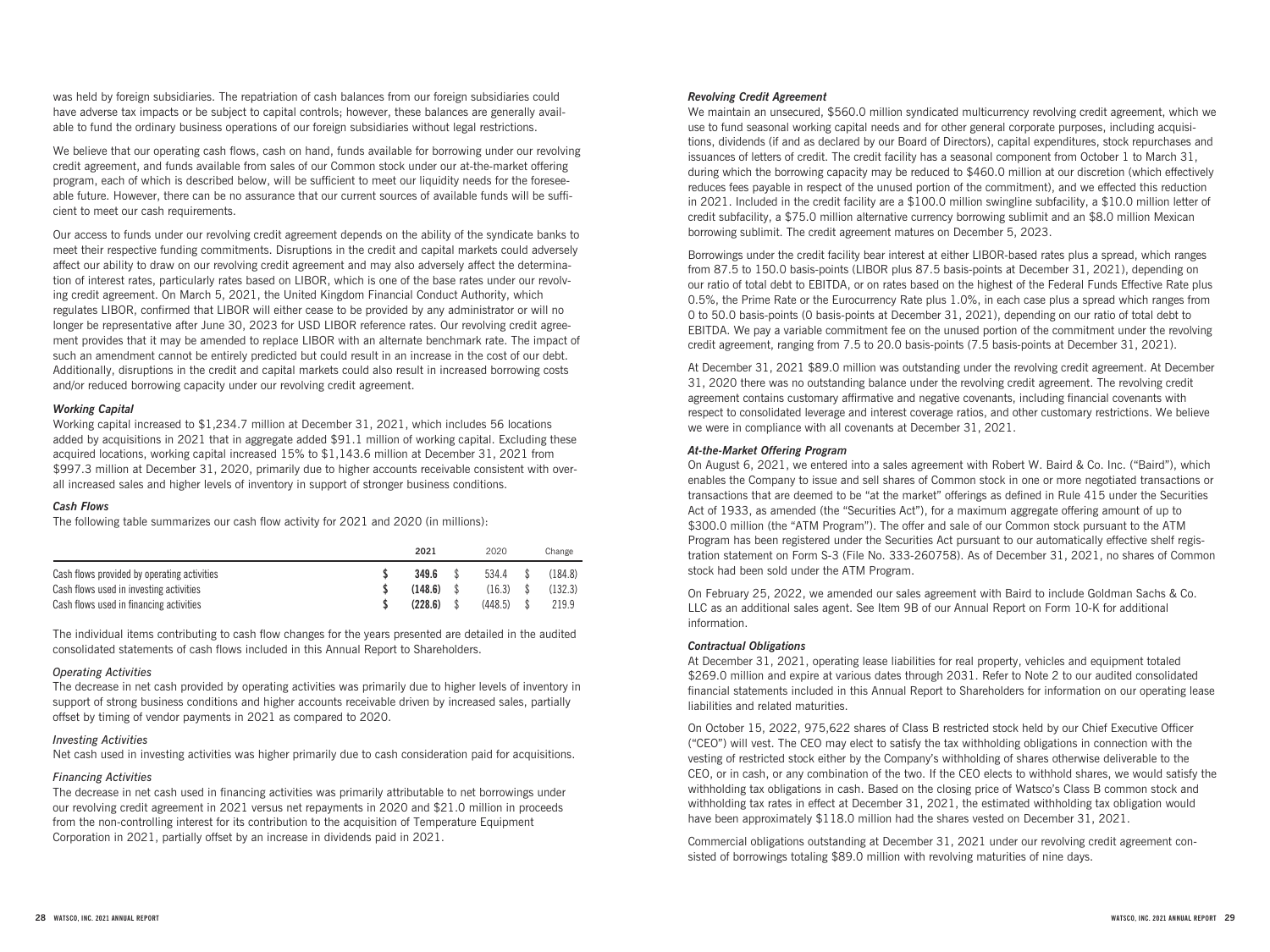At December 31, 2021, we were obligated under various non-cancelable purchase orders with our key suppliers for goods aggregating approximately \$45.0 million, of which approximately \$31.0 million is with Carrier and its affiliates. These purchase obligations represent commitments under purchase orders for goods in the ordinary course of business that are enforceable and legally binding with defined terms as to price, quantity, and delivery.

The total amount of unrecognized tax benefits (net of the federal benefit received from state positions) relating to various tax positions we have taken, the timing of which is uncertain, was \$5.6 million at December 31, 2021. Refer to Note 9 to our audited consolidated financial statements included in this Annual Report to Shareholders for additional information on our unrecognized tax benefits.

### *Off-Balance Sheet Arrangements*

Refer to Note 16 to our audited consolidated financial statements included in this Annual Report to Shareholders, under the caption "Off-Balance Sheet Financial Instruments," for a discussion of a standby letter of credit and performance bonds for which we were contingently liable at December 31, 2021.

### *Investment in Unconsolidated Entity*

Carrier Enterprise I has a 38.1% ownership interest in RSI, an HVAC distributor operating from 34 locations in the Western U.S. Our proportionate share of the net income of RSI is included in other income in our consolidated statements of income.

Carrier Enterprise I is a party to a shareholders' agreement (the "Shareholders' Agreement") with RSI and its shareholders. Pursuant to the Shareholders' Agreement, RSI's shareholders have the right to sell, and Carrier Enterprise I has the obligation to purchase, their respective shares of RSI for a purchase price determined based on either book value or a multiple of EBIT, the latter of which Carrier Enterprise I used to calculate the price paid for its investment in RSI. RSI's shareholders may transfer their respective shares of RSI common stock only to members of the Sigler family or to Carrier Enterprise I, and, at any time from and after the date on which Carrier Enterprise I owns 85% or more of RSI's outstanding common stock, it has the right, but not the obligation, to purchase from RSI's shareholders the remaining outstanding shares of RSI common stock. At December 31, 2021, the estimated purchase amount we would be contingently liable for was approximately \$315.0 million. We believe that our operating cash flows, cash on hand, and funds available for borrowing under our revolving credit agreement would be sufficient to purchase any additional ownership interests in RSI.

### *Acquisitions*

On August 20, 2021, one of our wholly owned subsidiaries acquired MIS, a distributor of air conditioning and heating products operating from six locations in Pennsylvania. Consideration for the purchase price consisted of \$3.1 million in cash and the issuance of 3,627 shares of Common stock having a fair value of \$1.0 million, net of cash acquired of \$0.2 million.

On May 7, 2021, we acquired certain assets and assumed certain liabilities of ACME, a distributor of air conditioning, heating, and refrigeration products, operating from 18 locations in Louisiana and Mississippi, for \$22.9 million less certain average revolving indebtedness. Consideration for the net purchase price consisted of \$18.1 million in cash, 8,492 shares of Common stock having a fair value of \$2.6 million, and \$3.1 million repayment of indebtedness, net of cash acquired of \$1.3 million.

On April 9, 2021, we acquired certain assets and assumed certain liabilities comprising the HVAC distribution business of Temperature Equipment Corporation, an HVAC distributor operating from 32 locations in Illinois, Indiana, Kansas, Michigan, Minnesota, Missouri and Wisconsin. We formed a new, standalone joint venture with Carrier, TEC, that operates this business. We have an 80% controlling interest in TEC, and Carrier has a 20% non-controlling interest. Consideration for the purchase was paid in cash, consisting of \$105.2 million paid to Temperature Equipment Corporation (Carrier contributed \$21.0 million and we contributed \$84.2 million) and \$1.5 million for repayment of indebtedness.

We continually evaluate potential acquisitions and/or joint ventures and investments in unconsolidated entities. We routinely hold discussions with several acquisition candidates. Should suitable acquisition opportunities arise that would require additional financing, we believe our financial position and earnings history provide a sufficient basis for us to either obtain additional debt financing at competitive rates and on reasonable terms or raise capital through the issuance of equity securities.

### *Common Stock Dividends*

We paid cash dividends of \$7.625, \$6.925 and \$6.40 per share of Common stock and Class B common stock in 2021, 2020, and 2019, respectively. On January 3, 2022, our Board of Directors declared a regular quarterly cash dividend of \$1.95 per share of both Common and Class B common stock that was paid on January 31, 2022 to shareholders of record as of January 14, 2022. On February 8, 2022, our Board of Directors approved an increase to the annual cash dividend per share of Common and Class B common stock to \$8.80 per share from \$7.80 per share, effective with the quarterly dividend that will be paid in April 2022. Future dividends and/or changes in dividend rates are at the sole discretion of the Board of Directors and depend upon factors including, but not limited to, cash flow generated by operations, profitability, financial condition, cash requirements, and future prospects.

### *Company Share Repurchase Program*

In September 1999, our Board of Directors authorized the repurchase, at management's discretion, of up to 7,500,000 shares of common stock in the open market or via private transactions. Shares repurchased under the program are accounted for using the cost method and result in a reduction of shareholders' equity. We last repurchased shares under this plan in 2008. In aggregate, 6,370,913 shares of Common and Class B common stock have been repurchased at a cost of \$114.4 million since the inception of the program. At December 31, 2021, there were 1,129,087 shares remaining authorized for repurchase under the program.

### **QUANTITATIVE AND QUALITATIVE DISCLOSURES ABOUT MARKET RISK**

We are exposed to market risks, including fluctuations in foreign currency exchange rates and interest rates. To manage certain of these exposures, we use derivative instruments, including forward and option contracts and swaps. We use derivative instruments as risk management tools and not for trading purposes.

### *Foreign Currency Exposure*

We are exposed to cash flow and earnings fluctuations resulting from currency exchange rate variations. These exposures are transactional and translational in nature. The foreign currency exchange rates to which we are exposed are the Canadian dollar and Mexican peso. Revenues in these markets accounted for 6% and 2%, respectively, of our total revenues for 2021.

Our transactional exposure primarily relates to purchases by our Canadian operations in currencies other than their local currency. To mitigate the impact of currency exchange rate movements on these purchases, we use foreign currency forward contracts. By entering into these foreign currency forward contracts, we lock in exchange rates that would otherwise cause losses should the U.S. dollar strengthen and gains should the U.S. dollar weaken, in each case against the Canadian dollar. We had only one foreign exchange contract at December 31, 2021, the total notional value of which was \$5.7 million, and such contract expired during January 2022. For the year ended December 31, 2021, foreign currency transaction gains and losses did not have a material impact on our results of operations.

We have exposure related to the translation of financial statements of our Canadian operations into U.S. dollars, our functional currency. We do not currently hold any derivative contracts that hedge our foreign currency translational exposure. A 10% change in the Canadian dollar would have had an estimated \$4.0 million impact to our financial position and results of operations for 2021.

Historically, fluctuations in these exchange rates have not materially impacted our results of operations. Our exposure to currency rate fluctuations could be material in the future if these fluctuations become significant or if our Canadian and Mexican markets grow and represent a larger percentage of our total revenues.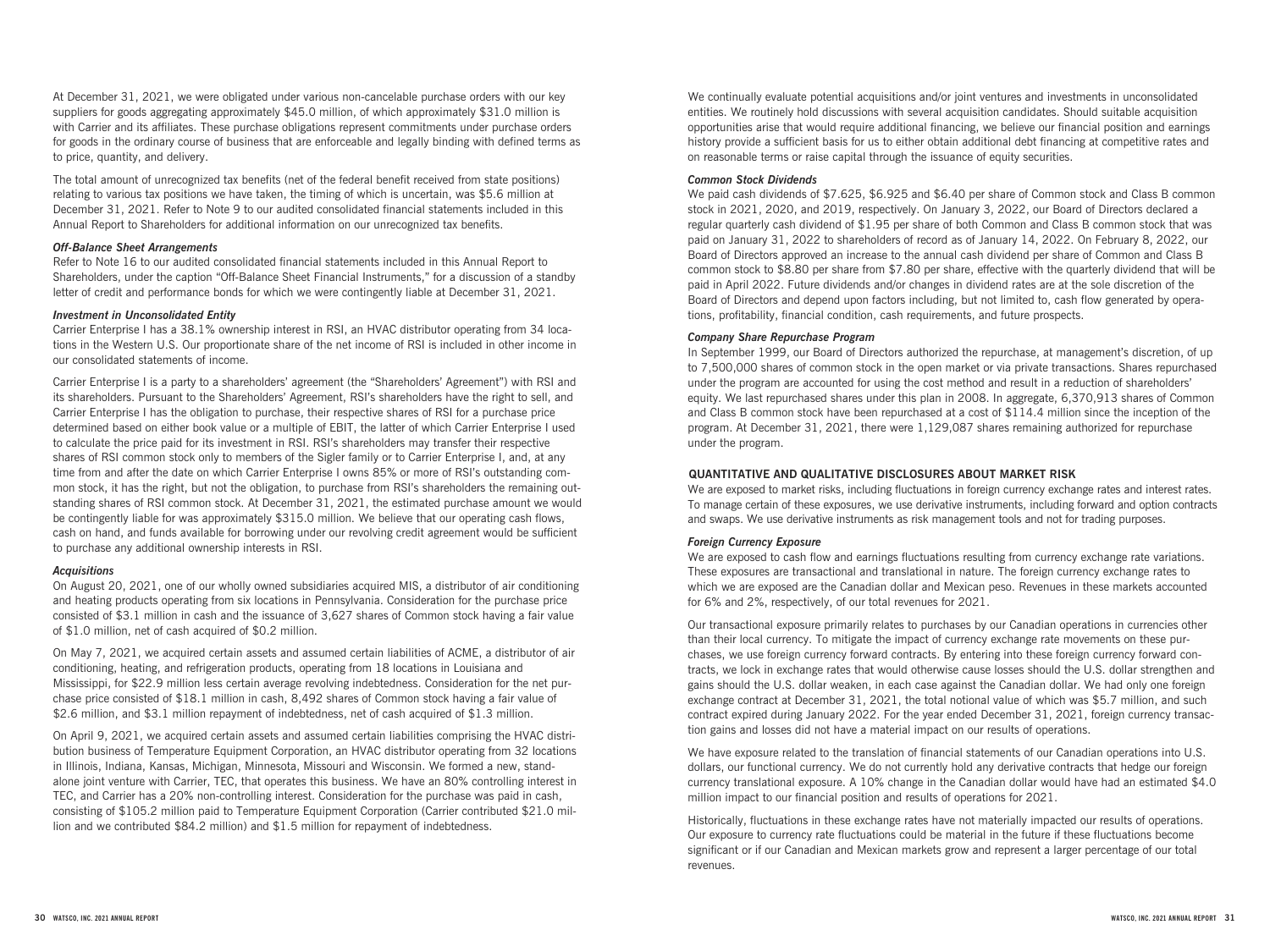### *Interest Rate Exposure*

Our revolving credit facility exposes us to interest rate risk because borrowings thereunder accrue interest at one or more variable interest rates. Our interest rate risk management objectives are to limit the impact of interest rate changes on earnings and cash flows and to lower overall borrowing costs. To achieve these objectives, we have historically entered into interest rate swap agreements with financial institutions that have investment grade credit ratings, thereby minimizing credit risk associated with these instruments. We do not currently hold any such swap agreements or any other derivative contracts that hedge our interest rate exposure, but we may enter into such instruments in the future.

We have evaluated our exposure to interest rates based on the amount of variable debt outstanding under our revolving credit agreement at December 31, 2021 and determined that a 100 basis-point change in interest rates would result in an impact to income before income taxes of approximately \$0.9 million. See Note 8 to our audited consolidated financial statements included in this Annual Report to Shareholders for further information about our debt.

### Management's Report on Internal Control Over Financial Reporting

Our management is responsible for establishing and maintaining adequate internal control over financial reporting, as such term is defined in Exchange Act Rules 13a-15(f). Our internal control system was designed to provide reasonable assurance to our management and Board of Directors regarding the reliability of financial reporting and the preparation and fair presentation of our published consolidated financial statements.

All internal control systems, no matter how well designed, have inherent limitations. Therefore, even those systems determined to be effective may not prevent or detect misstatements and can provide only reasonable assurance with respect to financial statement preparation and presentation. Also, projections of any evaluation of effectiveness to future periods are subject to the risk that controls may become inadequate because of changes in conditions, or that the degree of compliance with the policies or procedures may deteriorate.

In accordance with the rules and regulations of the SEC, we have not yet assessed the internal control over financial reporting of Makdad Industrial Supply Co., Inc. ("MIS"), Acme Refrigeration LLC ("ACME"), or TEC Distribution LLC ("TEC"), which collectively represented approximately 8% of our consolidated assets at December 31, 2021 and approximately 5% of our consolidated revenues for the year ended December 31, 2021. From the respective acquisition dates of August 20, 2021, May 7, 2021, and April 9, 2021 to December 31, 2021, the processes and systems of MIS, ACME, and TEC did not impact the internal controls over financial reporting for our other consolidated subsidiaries.

Under the supervision and with the participation of our management, including our Chief Executive Officer, Executive Vice President and Chief Financial Officer, we conducted an assessment of the effectiveness of our internal control over financial reporting as of December 31, 2021. The assessment was based on criteria established in the framework *Internal Control — Integrated Framework (2013)*, issued by the Committee of Sponsoring Organizations ("COSO") of the Treadway Commission. Based on this assessment under the COSO framework, our management concluded that our internal control over financial reporting was effective as of December 31, 2021. The effectiveness of our internal control over financial reporting as of December 31, 2021 has been audited by KPMG LLP, an independent registered public accounting firm, as stated in their report that is included herein.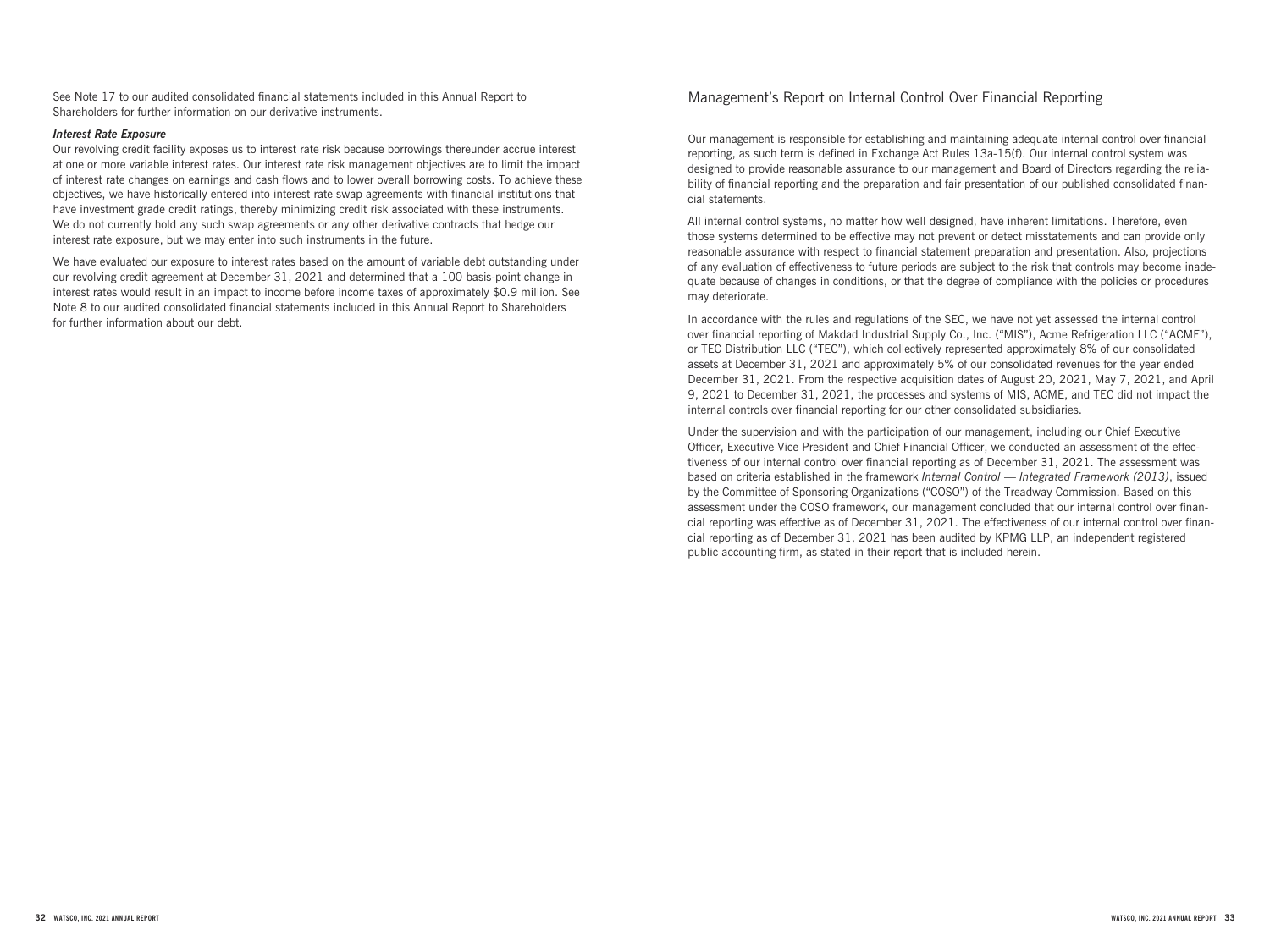### Report of Independent Registered Public Accounting Firm

To the Shareholders and Board of Directors Watsco, Inc.:

### *Opinion on Internal Control Over Financial Reporting*

We have audited Watsco, Inc. and subsidiaries' (the Company) internal control over financial reporting as of December 31, 2021, based on criteria established in *Internal Control – Integrated Framework (2013)* issued by the Committee of Sponsoring Organizations of the Treadway Commission. In our opinion, the Company maintained, in all material respects, effective internal control over financial reporting as of December 31, 2021, based on criteria established in *Internal Control – Integrated Framework (2013)* issued by the Committee of Sponsoring Organizations of the Treadway Commission.

We also have audited, in accordance with the standards of the Public Company Accounting Oversight Board (United States) (PCAOB), the consolidated balance sheets of the Company as of December 31, 2021 and 2020, the related consolidated statements of income, comprehensive income, shareholders' equity, and cash flows for each of the years in the three-year period ended December 31, 2021, and the related notes (collectively, the consolidated financial statements), and our report dated February 25, 2022 expressed an unqualified opinion on those consolidated financial statements.

The Company acquired Makdad Industrial Supply Co., Inc. ("MIS"), Acme Refrigeration LLC ("ACME"), and TEC Distribution LLC ("TEC") during 2021, and management excluded from its assessment of the effectiveness of the Company's internal control over financial reporting as of December 31, 2021, the MIS, ACME, and TEC's internal control over financial reporting associated with total assets of 8% and total revenues of 5% included in the consolidated financial statements of the Company as of and for the year ended December 31, 2021. Our audit of internal control over financial reporting of the Company also excluded an evaluation of the internal control over financial reporting of MIS, ACME, and TEC.

### *Basis for Opinion*

The Company's management is responsible for maintaining effective internal control over financial reporting and for its assessment of the effectiveness of internal control over financial reporting, included in the accompanying Management's Report on Internal Control Over Financial Reporting. Our responsibility is to express an opinion on the Company's internal control over financial reporting based on our audit. We are a public accounting firm registered with the PCAOB and are required to be independent with respect to the Company in accordance with the U.S. federal securities laws and the applicable rules and regulations of the Securities and Exchange Commission and the PCAOB.

We conducted our audit in accordance with the standards of the PCAOB. Those standards require that we plan and perform the audit to obtain reasonable assurance about whether effective internal control over financial reporting was maintained in all material respects. Our audit of internal control over financial reporting included obtaining an understanding of internal control over financial reporting, assessing the risk that a material weakness exists, and testing and evaluating the design and operating effectiveness of internal control based on the assessed risk. Our audit also included performing such other procedures as we considered necessary in the circumstances. We believe that our audit provides a reasonable basis for our opinion.

### *Definition and Limitations of Internal Control Over Financial Reporting*

A company's internal control over financial reporting is a process designed to provide reasonable assurance regarding the reliability of financial reporting and the preparation of financial statements for external purposes in accordance with generally accepted accounting principles. A company's internal control over financial reporting includes those policies and procedures that (1) pertain to the maintenance of records that, in reasonable detail, accurately and fairly reflect the transactions and dispositions of the assets of the company; (2) provide reasonable assurance that transactions are recorded as necessary to permit preparation of financial statements in accordance with generally accepted accounting principles, and that receipts and expenditures of the company are being made only in accordance with authorizations of management and directors of the company; and (3) provide reasonable assurance regarding prevention or timely detection of unauthorized acquisition, use, or disposition of the company's assets that could have a material effect on the financial statements.

Because of its inherent limitations, internal control over financial reporting may not prevent or detect misstatements. Also, projections of any evaluation of effectiveness to future periods are subject to the risk that controls may become inadequate because of changes in conditions, or that the degree of compliance with the policies or procedures may deteriorate.

Miami, Florida February 25, 2022 KPMG LIP KPMG LLP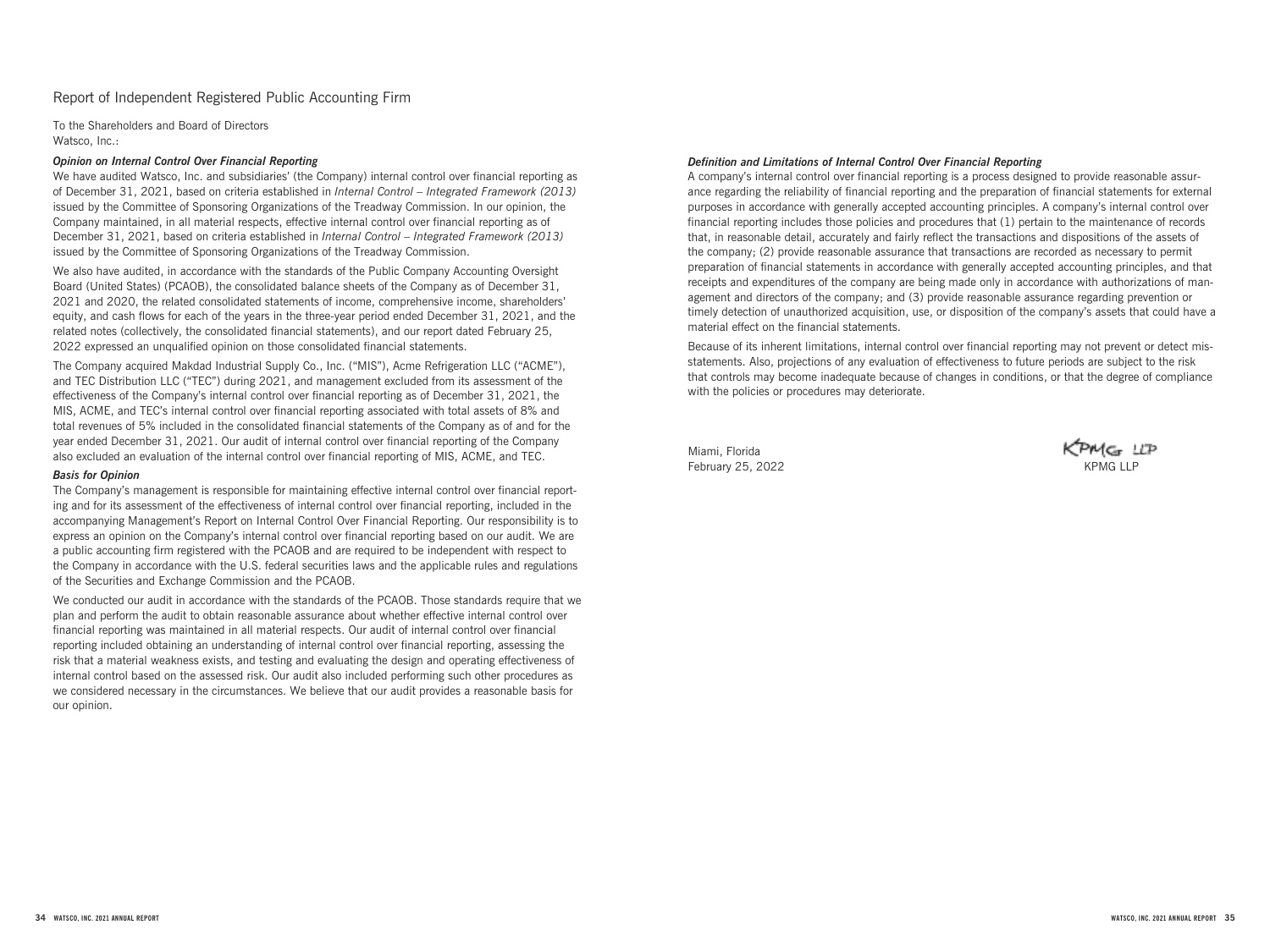### Report of Independent Registered Public Accounting Firm

To the Shareholders and Board of Directors Watsco, Inc.:

### *Opinion on the Consolidated Financial Statements*

We have audited the accompanying consolidated balance sheets of Watsco, Inc. and subsidiaries (the Company) as of December 31, 2021 and 2020, the related consolidated statements of income, comprehensive income, shareholders' equity, and cash flows for each of the years in the three-year period ended December 31, 2021, and the related notes (collectively, the consolidated financial statements). In our opinion, the consolidated financial statements present fairly, in all material respects, the financial position of the Company as of December 31, 2021 and 2020, and the results of its operations and its cash flows for each of the years in the three-year period ended December 31, 2021, in conformity with U.S. generally accepted accounting principles.

We also have audited, in accordance with the standards of the Public Company Accounting Oversight Board (United States) (PCAOB), the Company's internal control over financial reporting as of December 31, 2021, based on criteria established in *Internal Control – Integrated Framework (2013)* issued by the Committee of Sponsoring Organizations of the Treadway Commission, and our report dated February 25, 2022 expressed an unqualified opinion on the effectiveness of the Company's internal control over financial reporting.

### *Basis for Opinion*

These consolidated financial statements are the responsibility of the Company's management. Our responsibility is to express an opinion on these consolidated financial statements based on our audits. We are a public accounting firm registered with the PCAOB and are required to be independent with respect to the Company in accordance with the U.S. federal securities laws and the applicable rules and regulations of the Securities and Exchange Commission and the PCAOB.

We conducted our audits in accordance with the standards of the PCAOB. Those standards require that we plan and perform the audit to obtain reasonable assurance about whether the consolidated financial statements are free of material misstatement, whether due to error or fraud. Our audits included performing procedures to assess the risks of material misstatement of the consolidated financial statements, whether due to error or fraud, and performing procedures that respond to those risks. Such procedures included examining, on a test basis, evidence regarding the amounts and disclosures in the consolidated financial statements. Our audits also included evaluating the accounting principles used and significant estimates made by management, as well as evaluating the overall presentation of the consolidated financial statements. We believe that our audits provide a reasonable basis for our opinion.

### *Critical Audit Matter*

The critical audit matter communicated below is a matter arising from the current period audit of the consolidated financial statements that was communicated or required to be communicated to the audit committee and that: (1) relates to accounts or disclosures that are material to the consolidated financial statements and (2) involved our especially challenging, subjective, or complex judgments. The communication of a critical audit matter does not alter in any way our opinion on the consolidated financial statements, taken as a whole, and we are not, by communicating the critical audit matter below, providing a separate opinion on the critical audit matter or on the accounts or disclosures to which it relates.

*Evaluation of inventory net realizable value adjustments related to excess and slow-moving inventory*

As discussed in Note 1 to the consolidated financial statements, the Company values its inventory at the lower of cost using weighted-average cost basis and first-in, first-out methods, or net realizable value. The Company adjusts excess, slow-moving, and damaged inventory to their estimated net realizable value. As of December 31, 2021, the Company's inventory balance was \$1,115,469 thousand.

We identified the evaluation of inventory net realizable value adjustments related to excess and slowmoving inventory as a critical audit matter due to the amount of judgment required by the Company in making such estimates. As a result, there was a high degree of subjective auditor judgment in assessing such estimates, specifically as it related to the future salability of inventories.

The following are the primary procedures we performed to address this critical audit matter. We evaluated the design and tested the operating effectiveness of certain internal controls over the Company's process to estimate net realizable values related to excess and slow-moving inventory. This included controls related to the future salability of inventories, assumptions used for excess and slow-moving inventory, and the Company's review of inventory net realizable value adjustments. We compared a selection of inventory units to historical performance to assess possible write-down indications and future salability. We performed a sensitivity analysis under various scenarios and analyzed trends of total adjustments to net realizable values in relation to total inventory to test the Company's determination of the inventory valuation and adjustments related to excess and slowmoving inventory.

We have served as the Company's auditor since 2009.

KPMG LIP KPMG LLP

Miami, Florida February 25, 2022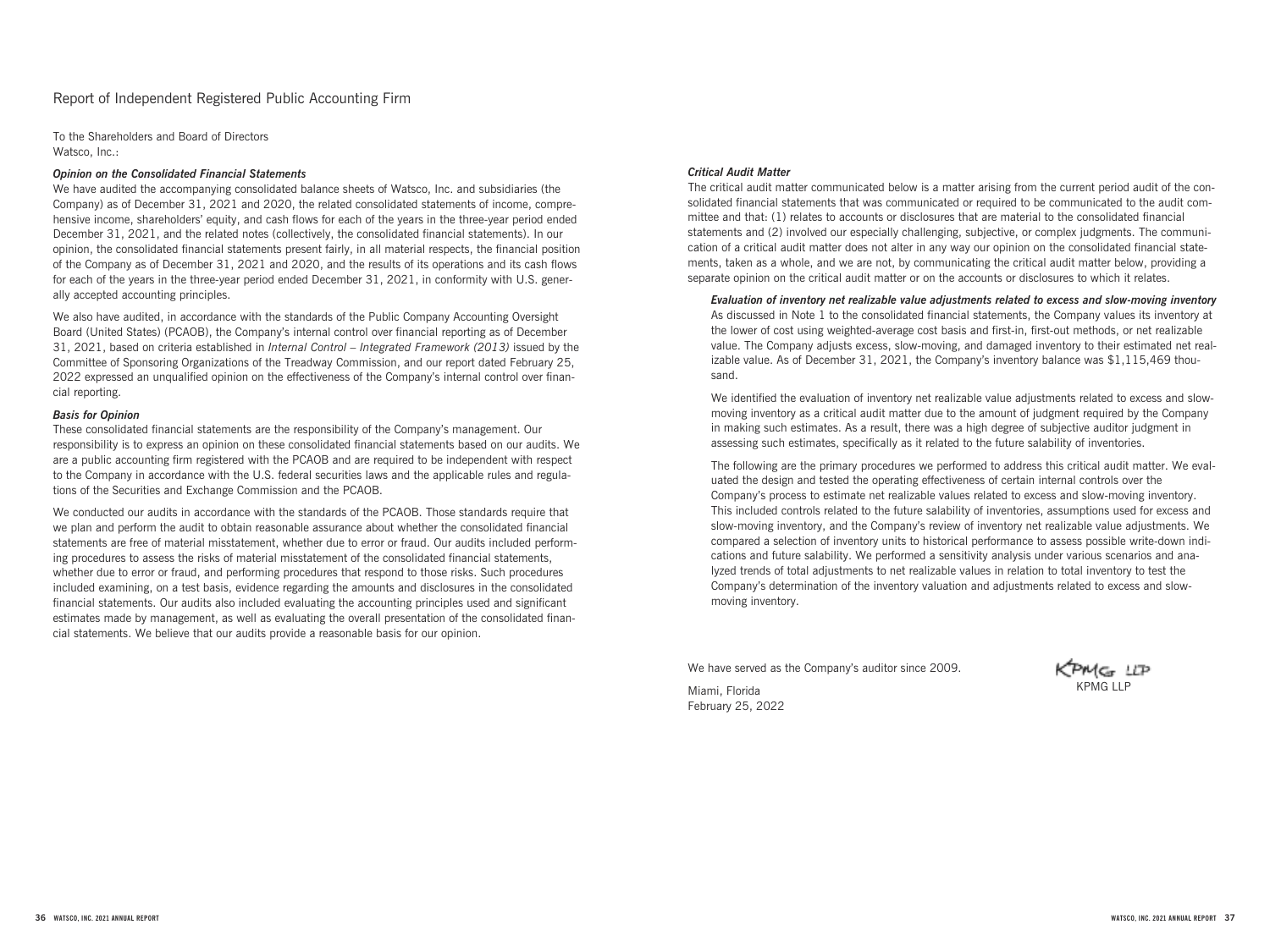### **CONSOLIDATED STATEMENTS OF INCOME**

(In thousands, except per share data)

| Years Ended December 31,                                                     |    | 2021                             |    | 2020                           | 2019                           |
|------------------------------------------------------------------------------|----|----------------------------------|----|--------------------------------|--------------------------------|
| Revenues<br>Cost of sales                                                    | \$ | 6,280,192<br>4,612,647           | \$ | 5,054,928<br>3,832,107         | \$<br>4,770,362<br>3,613,406   |
| Gross profit<br>Selling, general and administrative expenses<br>Other Income |    | 1,667,545<br>1,058,316<br>19,299 |    | 1,222,821<br>833,051<br>11,264 | 1,156,956<br>800,328<br>10,256 |
| Operating income<br>Interest expense, net                                    |    | 628,528<br>996                   |    | 401,034<br>1,239               | 366,884<br>4,032               |
| Income before income taxes<br>Income taxes                                   |    | 627.532<br>128,797               |    | 399.795<br>76,623              | 362,852<br>67,077              |
| Net income<br>Less: net income attributable to non-controlling interest      |    | 498.735<br>79,790                |    | 323.172<br>53,593              | 295,775<br>49,825              |
| Net income attributable to Watsco, Inc.                                      | \$ | 418,945                          | \$ | 269,579                        | \$<br>245.950                  |
| Earnings per share for Common and Class B common stock:<br>Racio             | ¢  | 10.83                            | ¢  | 7 U 3                          | 651                            |

| Basic          | 10.83 | w | 7.03                | w   | $0 - 1$<br>b.5 J |
|----------------|-------|---|---------------------|-----|------------------|
| <b>Diluted</b> | 10.78 | w | -<br>$^{\prime}.01$ | - D | 6.50             |
|                |       |   |                     |     |                  |

*See accompanying notes to consolidated financial statements.*

### **CONSOLIDATED STATEMENTS OF COMPREHENSIVE INCOME**

(In thousands)

| Years Ended December 31,                                                       | 2021    | 2020          |    | 2019    |
|--------------------------------------------------------------------------------|---------|---------------|----|---------|
| Net income                                                                     | 498.735 | \$<br>323.172 | S  | 295,775 |
| Other comprehensive income, net of tax                                         |         |               |    |         |
| Foreign currency translation adjustment                                        | 936     | 6.272         |    | 12,298  |
| Unrealized gain (loss) on cash flow hedging instruments                        | 70      | 880           |    | (1,461) |
| Reclassification of loss (gain) on cash flow hedging instruments into earnings | 219     | (418)         |    | (352)   |
| Other comprehensive income                                                     | 1.225   | 6.734         |    | 10.485  |
| Comprehensive income                                                           | 499.960 | 329.906       |    | 306.260 |
| Less: comprehensive income attributable to non-controlling interest            | 80,324  | 56.144        |    | 53,392  |
| Comprehensive income attributable to Watsco, Inc.                              | 419.636 | \$<br>273.762 | S. | 252.868 |

*See accompanying notes to consolidated financial statements.*

### **CONSOLIDATED BALANCE SHEETS**

(In thousands, except share and per share data)

| December 31,                                                                        | 2021          | 2020          |
|-------------------------------------------------------------------------------------|---------------|---------------|
| <b>ASSETS</b>                                                                       |               |               |
| Current assets:                                                                     |               |               |
| Cash and cash equivalents                                                           | \$<br>118,268 | \$<br>146,067 |
| Accounts receivable, net                                                            | 698,456       | 535,288       |
| Inventories, net                                                                    | 1,115,469     | 781,299       |
| Other current assets                                                                | 29,207        | 21,791        |
| Total current assets                                                                | 1,961,400     | 1,484,445     |
| Property and equipment, net                                                         | 111,019       | 98,225        |
| Operating lease right-of-use assets                                                 | 268,528       | 209,169       |
| Goodwill                                                                            | 434,019       | 412,486       |
| Intangible assets, net                                                              | 186,896       | 169,929       |
| Investment in unconsolidated entity                                                 | 114,808       | 97,847        |
| Other assets                                                                        | 9,191         | 12,246        |
|                                                                                     | \$3,085,861   | \$2,484,347   |
|                                                                                     |               |               |
| <b>LIABILITIES AND SHAREHOLDERS' EQUITY</b>                                         |               |               |
| Current liabilities:                                                                |               |               |
| Current portion of other long-term obligations                                      | \$<br>84,501  | \$<br>71,804  |
| Accounts payable                                                                    | 364,185       | 251,553       |
| Accrued expenses and other current liabilities                                      | 278,036       | 163,788       |
| <b>Total current liabilities</b>                                                    | 726,722       | 487,145       |
| Long-term obligations:                                                              |               |               |
| Borrowings under revolving credit agreement                                         | 89,000        |               |
| Operating lease liabilities, net of current portion                                 | 187,024       | 139,527       |
| Finance lease liabilities, net of current portion                                   | 9,189         | 4,811         |
| <b>Total long-term obligations</b>                                                  | 285,213       | 144,338       |
| Deferred income taxes and other liabilities                                         | 76,511        | 73,103        |
| Commitments and contingencies                                                       |               |               |
| Watsco, Inc. shareholders' equity:                                                  |               |               |
| Common stock, \$0.50 par value, 60,000,000 shares authorized; 37,881,247 and        |               |               |
| 37,702,489 shares outstanding at December 31, 2021 and 2020, respectively           | 18,941        | 18,851        |
| Class B common stock, \$0.50 par value, 10,000,000 shares authorized; 5,790,636 and |               |               |
| 5,691,456 shares outstanding at December 31, 2021 and 2020, respectively            | 2,895         | 2,846         |
| Preferred stock, \$0.50 par value, 10,000,000 shares authorized; no shares issued   |               |               |
| Paid-in capital                                                                     | 1,003,932     | 950,915       |
| Accumulated other comprehensive loss, net of tax                                    | (34, 176)     | (34, 867)     |
| <b>Retained earnings</b>                                                            | 760,796       | 636,373       |
| Treasury stock, at cost, 4,823,988 shares of Common stock and 48,263 shares         |               |               |
| of Class B common stock at both December 31, 2021 and 2020, respectively            | (87, 440)     | (87, 440)     |
| Total Watsco, Inc. shareholders' equity                                             | 1,664,948     | 1,486,678     |
| Non-controlling interest                                                            | 332,467       | 293,083       |
|                                                                                     |               |               |
| Total shareholders' equity                                                          | 1,997,415     | 1,779,761     |
|                                                                                     | \$3,085,861   | \$2,484,347   |

38 WATSCO, INC. 2021 ANNUAL REPORT 39 NATSCO, INC. 2021 ANNUAL REPORT 39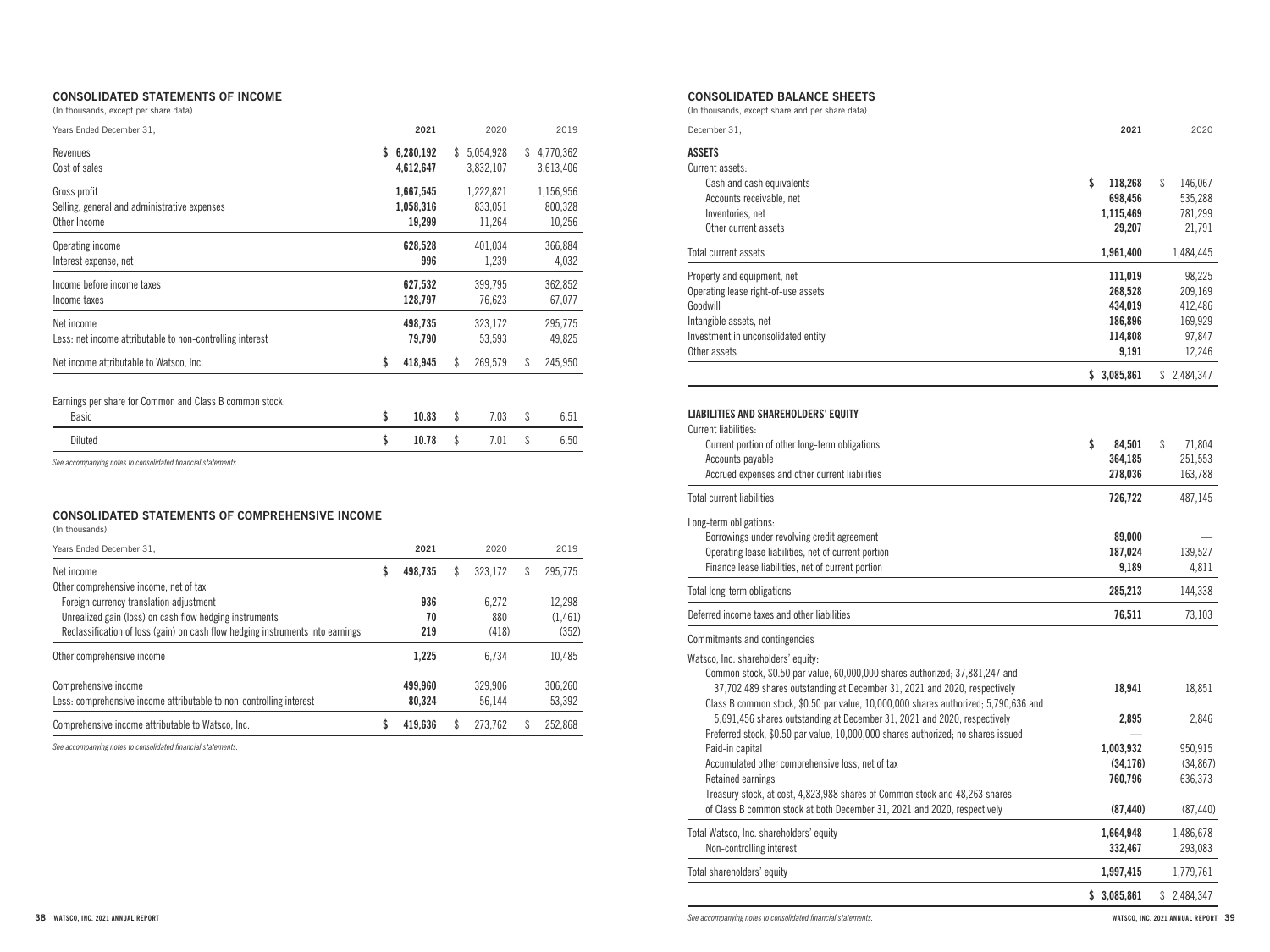### **CONSOLIDATED STATEMENTS OF SHAREHOLDERS' EQUITY**

| (In thousands, except share and per share data)                                        | <b>Common Stock,</b><br>Class B<br><b>Common Stock</b><br>and Preferred<br><b>Stock Shares</b> | <b>Common Stock,</b><br>Class B<br><b>Common Stock</b><br>and Preferred<br><b>Stock Amount</b> | Paid-In<br>Capital | Accumulated<br><b>Other</b><br>Comprehensive<br>Loss | Retained<br><b>Earnings</b> | <b>Treasury</b><br><b>Stock</b> | Non-controlling<br>Interest | Total                    |
|----------------------------------------------------------------------------------------|------------------------------------------------------------------------------------------------|------------------------------------------------------------------------------------------------|--------------------|------------------------------------------------------|-----------------------------|---------------------------------|-----------------------------|--------------------------|
| Balance at December 31, 2018                                                           | 37,461,643                                                                                     | \$21,167                                                                                       | \$832,121          | $$$ (45,968)                                         | \$627,969                   | \$ (87, 440)                    | \$253,864                   | \$1,601,713              |
| Net income                                                                             |                                                                                                |                                                                                                |                    |                                                      | 245,950                     |                                 | 49,825                      | 295,775                  |
| Other comprehensive gain                                                               |                                                                                                |                                                                                                |                    | 6,918                                                |                             |                                 | 3,567                       | 10,485                   |
| Issuances of non-vested restricted shares of common stock                              | 173,940                                                                                        | 87                                                                                             | (87)               |                                                      |                             |                                 |                             | $\overline{\phantom{0}}$ |
| Forfeitures of non-vested restricted shares of common stock                            | (12, 837)                                                                                      | (7)                                                                                            | $\overline{7}$     |                                                      |                             |                                 |                             |                          |
| Common stock contribution to 401(k) plan                                               | 30,715                                                                                         | 15                                                                                             | 4,259              |                                                      |                             |                                 |                             | 4,274                    |
| Stock issuances from exercise of stock options and employee stock purchase plan        | 105,288                                                                                        | 53                                                                                             | 13,411             |                                                      |                             |                                 |                             | 13,464                   |
| Retirement of common stock                                                             | (10,623)                                                                                       | (5)                                                                                            | (1,647)            |                                                      |                             |                                 |                             | (1,652)                  |
| Share-based compensation                                                               |                                                                                                |                                                                                                | 16,537             |                                                      |                             |                                 |                             | 16,537                   |
| Cash dividends declared and paid on Common and Class B common stock, \$6.40 per share  |                                                                                                |                                                                                                |                    |                                                      | (241, 412)                  |                                 |                             | (241, 412)               |
| Common stock issued for Dunphey & Associates Supply Co., Inc.                          | 50,952                                                                                         | 25                                                                                             | 6,866              |                                                      |                             |                                 |                             | 6,891                    |
| Investment in unconsolidated entity                                                    |                                                                                                |                                                                                                |                    |                                                      |                             |                                 | 988                         | 988                      |
| Decrease in non-controlling interest in Carrier Enterprise II                          |                                                                                                |                                                                                                | (25,768)           |                                                      |                             |                                 | (6,632)                     | (32, 400)                |
| Common stock issued for Peirce-Phelps, Inc.                                            | 372,543                                                                                        | 186                                                                                            | 58,158             |                                                      |                             |                                 |                             | 58,344                   |
| Investment in Peirce-Phelps, Inc.                                                      |                                                                                                |                                                                                                |                    |                                                      |                             |                                 | 17,000                      | 17,000                   |
| Common stock issued for N&S Supply of Fishkill, Inc.                                   | 22,435                                                                                         | 12                                                                                             | 4,020              |                                                      |                             |                                 |                             | 4,032                    |
| Distributions to non-controlling interest                                              |                                                                                                |                                                                                                |                    |                                                      |                             |                                 | (39, 272)                   | (39, 272)                |
| Balance at December 31, 2019<br>Net income                                             | 38,194,056                                                                                     | 21,533                                                                                         | 907,877            | (39,050)                                             | 632,507<br>269,579          | (87, 440)                       | 279,340<br>53,593           | 1,714,767<br>323,172     |
| Other comprehensive gain                                                               |                                                                                                |                                                                                                |                    | 4,183                                                |                             |                                 | 2,551                       | 6,734                    |
| Issuances of non-vested restricted shares of common stock                              | 184,265                                                                                        | 92                                                                                             | (92)               |                                                      |                             |                                 |                             |                          |
| Forfeitures of non-vested restricted shares of common stock                            | (3,589)                                                                                        | (2)                                                                                            | $\overline{2}$     |                                                      |                             |                                 |                             |                          |
| Common stock contribution to 401(k) plan                                               | 25,216                                                                                         | 13                                                                                             | 4,530              |                                                      |                             |                                 |                             | 4,543                    |
| Stock issuances from exercise of stock options and employee stock purchase plan        | 144,894                                                                                        | 72                                                                                             | 21,528             |                                                      |                             |                                 |                             | 21,600                   |
| Retirement of common stock                                                             | (23, 148)                                                                                      | (11)                                                                                           | (4,631)            |                                                      |                             |                                 |                             | (4, 642)                 |
| Share-based compensation                                                               |                                                                                                |                                                                                                | 21,862             |                                                      |                             |                                 |                             | 21,862                   |
| Cash dividends declared and paid on Common and Class B common stock, \$6.925 per share |                                                                                                |                                                                                                |                    |                                                      | (265, 713)                  |                                 |                             | (265, 713)               |
| Adjustment to fair value of Common stock issued for N&S Supply of Fishkill, Inc.       |                                                                                                |                                                                                                | (161)              |                                                      |                             |                                 |                             | (161)                    |
| Distributions to non-controlling interest                                              |                                                                                                |                                                                                                |                    |                                                      |                             |                                 | (42, 401)                   | (42, 401)                |
| Balance at December 31, 2020                                                           | 38,521,694                                                                                     | 21,697                                                                                         | 950,915            | (34, 867)                                            | 636,373                     | (87, 440)                       | 293,083                     | 1,779,761                |
| Net income                                                                             |                                                                                                |                                                                                                |                    |                                                      | 418,945                     |                                 | 79,790                      | 498,735                  |
| Other comprehensive gain                                                               |                                                                                                |                                                                                                |                    | 691                                                  |                             |                                 | 534                         | 1,225                    |
| Issuances of non-vested restricted shares of common stock                              | 194,643                                                                                        | 97                                                                                             | (97)               |                                                      |                             |                                 |                             |                          |
| Forfeitures of non-vested restricted shares of common stock                            | (57,089)                                                                                       | (28)                                                                                           | 28                 |                                                      |                             |                                 |                             |                          |
| Common stock contribution to 401(k) plan                                               | 22,752                                                                                         | 11                                                                                             | 5,143              |                                                      |                             |                                 |                             | 5,154                    |
| Stock issuances from exercise of stock options and employee stock purchase plan        | 136,641                                                                                        | 69                                                                                             | 22,111             |                                                      |                             |                                 |                             | 22,180                   |
| Retirement of common stock                                                             | (7, 898)                                                                                       | (4)                                                                                            | (2, 253)           |                                                      |                             |                                 |                             | (2, 257)                 |
| Common stock released from escrow                                                      | (23, 230)                                                                                      | (12)                                                                                           | 12                 |                                                      | 522                         |                                 |                             | 522                      |
| Share-based compensation                                                               |                                                                                                |                                                                                                | 24,531             |                                                      |                             |                                 |                             | 24,531                   |
| Cash dividends declared and paid on Common and Class B common stock, \$7.625 per share |                                                                                                |                                                                                                |                    |                                                      | (295, 044)                  |                                 |                             | (295, 044)               |
| Common stock issued for Acme Refrigeration of Baton Rouge LLC                          | 8,492                                                                                          |                                                                                                | 2,547              |                                                      |                             |                                 |                             | 2,551                    |
| Common stock issued for Makdad Industrial Supply Co., Inc.                             | 3,627                                                                                          | $\overline{2}$                                                                                 | 995                |                                                      |                             |                                 |                             | 997                      |
| Investment in TEC Distribution LLC                                                     |                                                                                                |                                                                                                |                    |                                                      |                             |                                 | 21,040                      | 21,040                   |
| Distributions to non-controlling interest                                              |                                                                                                |                                                                                                |                    |                                                      |                             |                                 | (61,980)                    | (61, 980)                |
| Balance at December 31, 2021                                                           | 38,799,632                                                                                     | \$21,836                                                                                       | \$1,003,932        | $$$ (34,176)                                         | \$760,796                   | $$$ (87,440)                    | \$332,467                   | \$1,997,415              |

*See accompanying notes to consolidated financial statements.*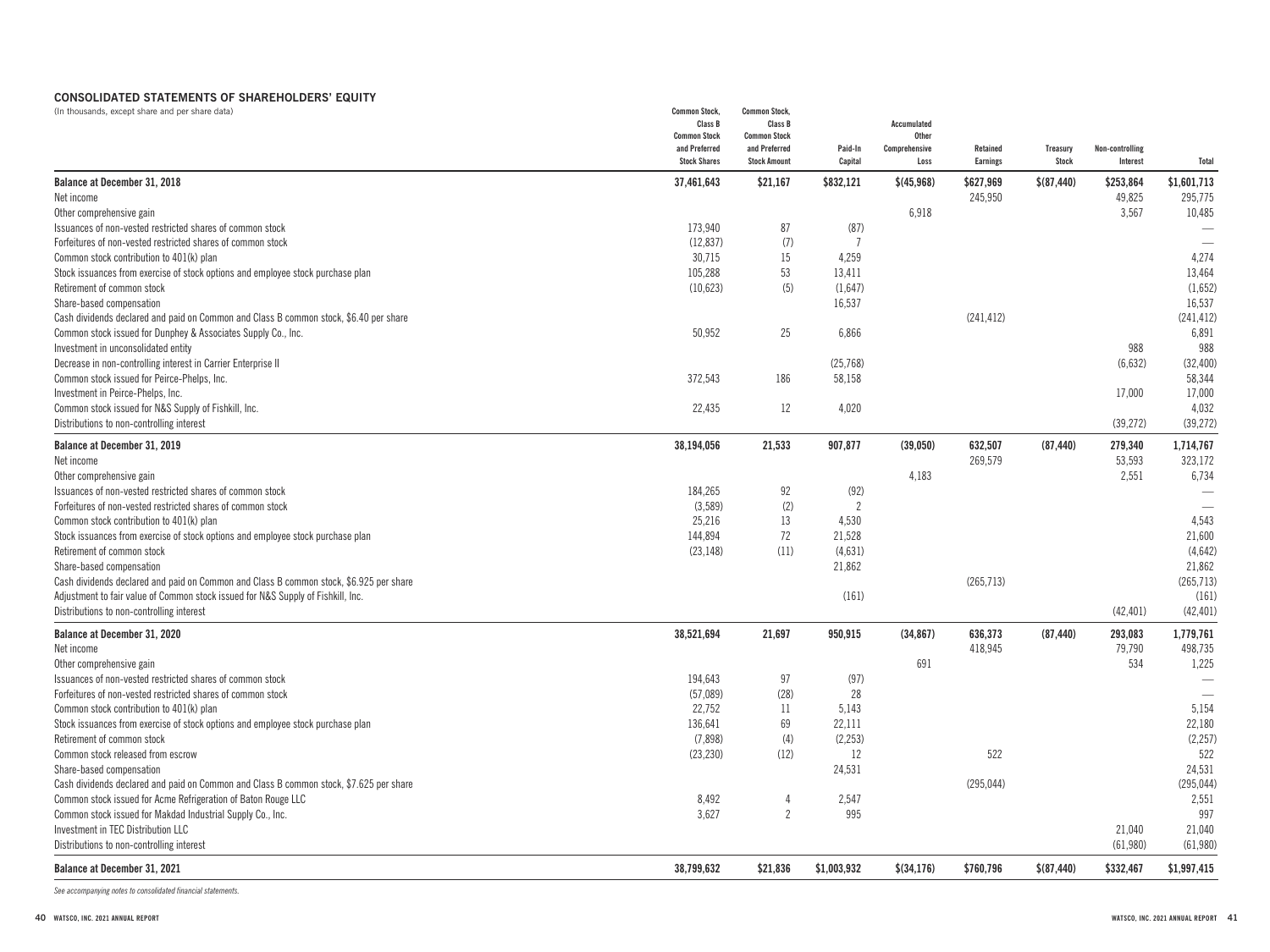### **CONSOLIDATED STATEMENTS OF CASH FLOWS**

(In thousands)

| Years Ended December 31,                                                          | 2021       | 2020          | 2019          |
|-----------------------------------------------------------------------------------|------------|---------------|---------------|
| Cash flows from operating activities:                                             |            |               |               |
| \$<br>Net income                                                                  | 498,735    | \$<br>323,172 | \$<br>295,775 |
| Adjustments to reconcile net income to net cash provided by operating activities: |            |               |               |
| Depreciation and amortization                                                     | 28,127     | 25,908        | 24,512        |
| Share-based compensation                                                          | 25.365     | 22.129        | 17,032        |
| Non-cash contribution to 401(k) plan                                              | 5,154      | 4,543         | 4,274         |
| Provision for doubtful accounts                                                   | 6,888      | 2,688         | 3,948         |
| Loss (gain) on sale of property and equipment                                     | 350        | 17            | (585)         |
| Deferred income tax provision                                                     | 5,939      | 40            | 1,278         |
| Other income from investment in unconsolidated entity                             | (19, 299)  | (11, 264)     | (10, 256)     |
| Changes in operating assets and liabilities, net of effects of acquisitions:      |            |               |               |
| Accounts receivable, net                                                          | (130, 414) | (3, 559)      | 8,457         |
| Inventories, net                                                                  | (243,660)  | 139,929       | (15, 525)     |
| Accounts payable and other liabilities                                            | 182,819    | 33,936        | 12,734        |
| Other, net                                                                        | (10, 438)  | (3,160)       | (5,873)       |
| Net cash provided by operating activities                                         | 349,566    | 534,379       | 335,771       |
| Cash flows from investing activities:                                             |            |               |               |
| Business acquisitions, net of cash acquired                                       | (129, 462) |               | (59, 672)     |
| Capital expenditures                                                              | (25, 464)  | (16, 436)     | (17, 805)     |
| Other investment                                                                  | (1,000)    |               |               |
| Investment in unconsolidated entity                                               |            |               | (4,940)       |
| Proceeds from sale of property and equipment                                      | 1,356      | 94            | 1,380         |
| Proceeds from sale of equity securities                                           | 5,993      |               |               |
| Net cash used in investing activities                                             | (148, 577) | (16, 342)     | (81,037)      |
| Cash flows from financing activities:                                             |            |               |               |
| Dividends on Common and Class B common stock                                      | (294, 522) | (265, 713)    | (241, 412)    |
| Distributions to non-controlling interest                                         | (61, 980)  | (42, 401)     | (39, 272)     |
| Net repayments of finance lease liabilities                                       | (2,040)    | (1, 441)      | (1,240)       |
| Repurchases of common stock to satisfy employee withholding tax obligations       | (1,092)    | (2, 299)      | (1, 528)      |
| Payment of fees related to revolving credit agreement                             | (22)       | (196)         |               |
| Purchase of additional ownership from non-controlling interest                    |            |               | (32, 400)     |
| Proceeds from non-controlling interest for investment in unconsolidated entity    |            |               | 988           |
| Proceeds from non-controlling interest for investment in Peirce-Phelps, Inc.      |            |               | 17,000        |
| Net proceeds from issuances of common stock                                       | 21.014     | 19,257        | 13,341        |
| Proceeds from non-controlling interest for investment in TEC Distribution LLC     | 21,040     |               |               |
| Net proceeds (repayments) under revolving credit agreement                        | 89,000     | (155, 700)    | 20,500        |
| Net cash used in financing activities                                             | (228, 602) | (448, 493)    | (264, 023)    |
| Effect of foreign exchange rate changes on cash and cash equivalents              | (186)      | 2,069         | 849           |
| Net (decrease) increase in cash and cash equivalents                              | (27, 799)  | 71,613        | (8,440)       |
| Cash and cash equivalents at beginning of year                                    | 146,067    | 74,454        | 82,894        |
| \$<br>Cash and cash equivalents at end of year                                    | 118.268    | \$<br>146.067 | \$<br>74.454  |

Supplemental cash flow information (Note 22)

*See accompanying notes to consolidated financial statements.*

Notes to Consolidated Financial Statements (In thousands, except share and per share data)

### **1. SUMMARY OF SIGNIFICANT ACCOUNTING POLICIES**

### **Organization, Consolidation and Presentation**

Watsco, Inc. (collectively with its subsidiaries, "Watsco," "we," "us," or "our") was incorporated in Florida in 1956 and is the largest distributor of air conditioning, heating and refrigeration equipment and related parts and supplies ("HVAC/R") in the HVAC/R distribution industry in North America. At December 31, 2021, we operated from 671 locations in 42 U.S. states, Canada, Mexico, and Puerto Rico with additional market coverage on an export basis to portions of Latin America and the Caribbean.

The consolidated financial statements include the accounts of Watsco, all of its wholly owned subsidiaries, the accounts of four joint ventures with Carrier Global Corporation, which we refer to as Carrier, the accounts of Carrier InterAmerica Corporation, of which we have an 80% controlling interest and Carrier has a 20% non-controlling interest, and our 38.1% investment in Russell Sigler, Inc. ("RSI"), which is accounted for under the equity method of accounting. All significant intercompany balances and transactions have been eliminated in consolidation.

### **Impact of COVID-19 Pandemic**

Since COVID-19 was declared a pandemic in March 2020, it has impacted our operations and the operations of our customers and suppliers. Although we learned to navigate COVID-19 while maintaining our operations in all material respects, the pandemic continued to impact our business and operating results throughout 2020 and into 2021. However, as economic activity has been recovering and the effects of the pandemic lessened in 2021, the impact of the pandemic on our business has been more reflective of greater economic and marketplace dynamics, which include supply chain disruptions and labor shortages, rather than pandemic-related issues such as quarantines, location closures, mandated restrictions, employee illnesses, and travel restrictions. The extent to which the COVID-19 pandemic impacts our business, results of operations, and financial condition will depend on future developments, which are highly uncertain and cannot be predicted, including, but not limited to, potential subsequent waves of COVID-19 infection or potential new variants, the effectiveness and adoption of COVID-19 vaccines and therapeutics, the ultimate duration and scope of the pandemic, its impact on our employees, customers and suppliers, the broader implications of the macro-economic recovery on our business, and the extent to which normal economic and operating conditions are impacted. Therefore, we cannot reasonably estimate the future impact at this time.

### **Foreign Currency Translation and Transactions**

The functional currency of our operations in Canada is the Canadian dollar. Foreign currency denominated assets and liabilities are translated into U.S. dollars at the exchange rates in effect at the balance sheet date, and income and expense items are translated at the average exchange rates in effect during the applicable period. The aggregate effect of foreign currency translation is recorded in accumulated other comprehensive loss in our consolidated balance sheets. Our net investment in our Canadian operations is recorded at the historical rate and the resulting foreign currency translation adjustments are included in accumulated other comprehensive loss in our consolidated balance sheets. Gains or losses resulting from transactions denominated in U.S. dollars are recognized in earnings primarily within cost of sales in our consolidated statements of income.

Our operations in Mexico consider their functional currency to be the U.S. dollar because the majority of their transactions are denominated in U.S. dollars. Gains or losses resulting from transactions denominated in Mexican pesos are recognized in earnings primarily within selling, general and administrative expenses in our consolidated statements of income.

### **Equity Method Investments**

Investments in which we have the ability to exercise significant influence, but do not control, are accounted for under the equity method of accounting and are included in investment in unconsolidated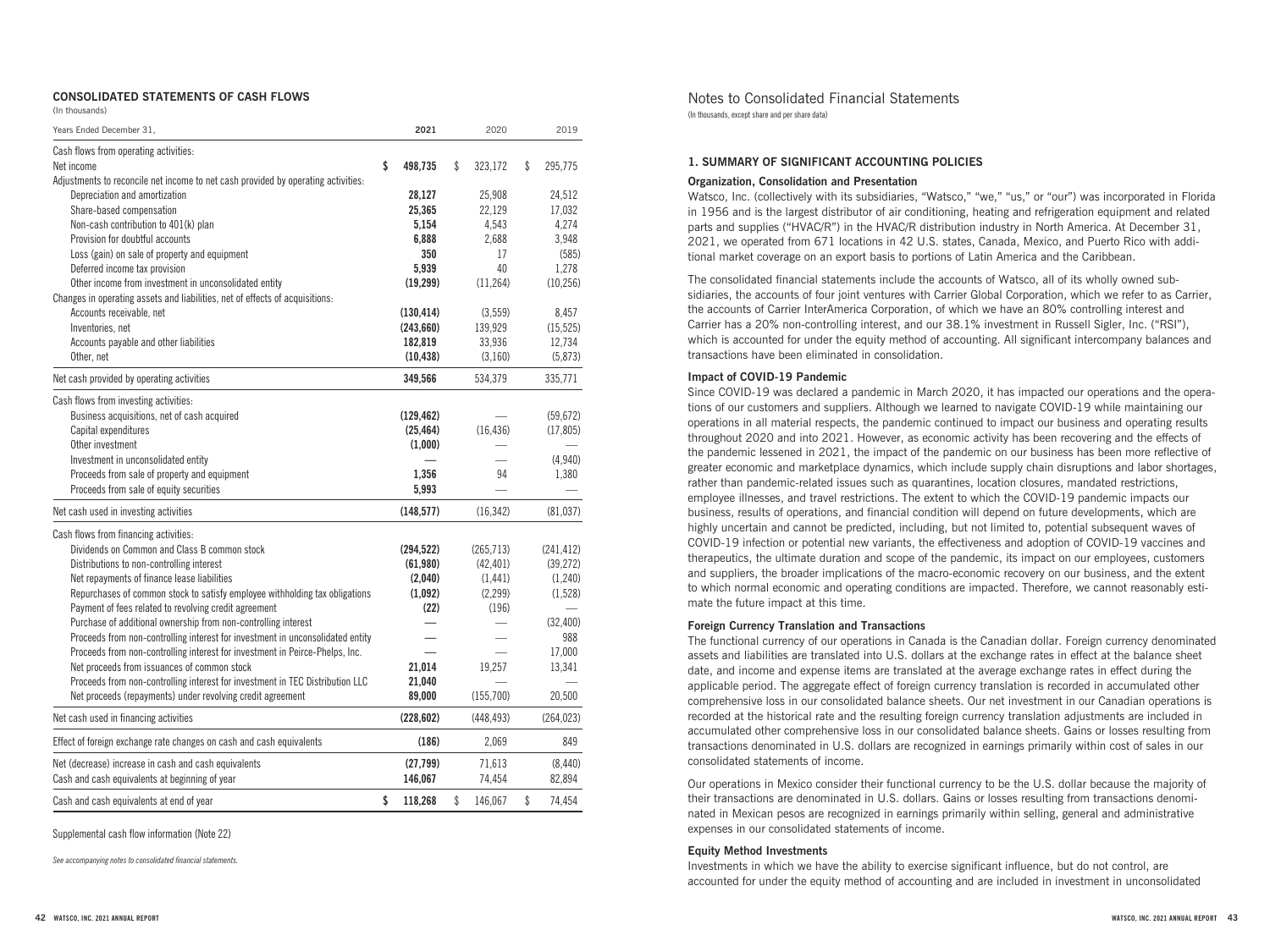entity in our consolidated balance sheets. Under this method of accounting, our proportionate share of the net income or loss of the investee is included in other income in our consolidated statements of income. The excess, if any, of the carrying amount of our investment over our ownership percentage in the underlying net assets of the investee is attributed to certain fair value adjustments with the remaining portion recognized as goodwill.

### **Use of Estimates**

The preparation of consolidated financial statements in conformity with U.S. GAAP requires management to make estimates and assumptions that affect the reported amounts of assets and liabilities and disclosure of contingent assets and liabilities at the date of the consolidated financial statements and the reported amounts of revenues and expenses for the reporting period. Significant estimates include valuation reserves for accounts receivable, net realizable value adjustments to inventories, income taxes, reserves related to loss contingencies and the valuation of goodwill, indefinite-lived intangible assets and long-lived assets. While we believe that these estimates are reasonable, actual results could differ from such estimates.

### **Cash Equivalents**

All highly liquid instruments purchased with original maturities of three months or less are considered to be cash equivalents.

### **Accounts Receivable and Allowance for Doubtful Accounts**

Accounts receivable primarily consist of trade receivables due from customers and are stated at the invoiced amount less an allowance for doubtful accounts. An allowance for doubtful accounts is maintained for estimated losses resulting from the inability of customers to make required payments. When preparing these estimates, we consider a number of factors, including the aging of a customer's account, past transactions with customers, creditworthiness of specific customers, historical trends and other information, including potential impacts of business and economic conditions. Upon determination that an account is uncollectible, the receivable balance is written off. At December 31, 2021 and 2020, the allowance for doubtful accounts totaled \$11,315 and \$7,087, respectively.

### **Inventories**

Inventories consist of air conditioning, heating and refrigeration equipment and related parts and supplies and are valued at the lower of cost using the first-in, first-out and weighted-average cost basis methods, or net realizable value. As part of the valuation process, inventories are adjusted to reflect excess, slowmoving and damaged inventories at their estimated net realizable value. Inventory policies are reviewed periodically, reflecting current risks, trends and changes in industry conditions. A reserve for estimated inventory shrinkage is also maintained to consider inventory shortages determined from cycle counts and physical inventories.

### **Vendor Rebates and Purchase Discounts**

We have arrangements with several vendors that provide rebates payable to us when we achieve any of a number of measures, generally related to the volume level of purchases. We account for such rebates as a reduction of inventory until we sell the product, at which time such rebates are reflected as a reduction of cost of sales in our consolidated statements of income. Throughout the year, we estimate the amount of the rebate based on our estimate of purchases to date relative to the purchase levels that mark our progress toward earning the rebates. We continually revise our estimates of earned vendor rebates based on actual purchase levels. At December 31, 2021 and 2020, we had \$22,692 and \$13,434, respectively, of rebates recorded as a reduction of inventory. Substantially all vendor rebate receivables are collected within three months immediately following the end of the year. Vendor rebates that are earned based on products sold are credited directly to cost of sales in our consolidated statements of income.

We also have vendors that offer a cash discount when we pay their invoice within a specified period of time. We account for such cash discounts as a reduction of inventory until we sell the product at which time such cash discounts are reflected as a reduction of cost of sales in our consolidated statements of income. At December 31, 2021 and 2020, we had \$17,893 and \$12,029, respectively, of cash discounts recorded as a reduction of inventory.

### **Equity Securities**

Investments in equity securities are recorded at fair value using the specific identification method and are included in other assets in our consolidated balance sheets. Changes in the fair value of equity securities and dividend income are recognized in our consolidated statements of income.

### **Property and Equipment**

Property and equipment are stated at cost less accumulated depreciation and amortization. Depreciation and amortization of property and equipment is computed using the straight-line method. Buildings and improvements are depreciated or amortized over estimated useful lives ranging from 3-40 years. Leasehold improvements are amortized over the shorter of the respective lease terms or estimated useful lives. Machinery, vehicles, and equipment are depreciated over estimated useful lives ranging from 3-10 years. Computer hardware and software are depreciated over estimated useful lives ranging from 3-10 years. Furniture and fixtures are depreciated over estimated useful lives ranging from 5-7 years.

### **Operating and Finance Leases**

We have operating leases for real property, vehicles and equipment, and finance leases primarily for vehicles. Operating leases are included in operating lease right-of-use ("ROU") assets, current portion of longterm obligations, and operating lease liabilities, net of current portion in our consolidated balance sheets. Finance leases are not considered significant to our consolidated balance sheets or consolidated statements of income. Finance lease ROU assets at December 31, 2021 and 2020, of \$11,489 and \$6,232, respectively, are included in property and equipment, net in our consolidated balance sheets. Finance lease liabilities at December 31, 2021 and 2020, of \$11,762 and \$6,383, respectively, are included in current portion of long-term obligations and finance lease liabilities, net of current portion in our consolidated balance sheets.

ROU assets represent our right to use an underlying asset for the lease term, and lease liabilities represent our obligation to make lease payments arising from the lease. Operating lease ROU assets and liabilities are recognized at the applicable commencement date based on the present value of lease payments over the lease term. As most of our leases do not provide an implicit interest rate, we use our incremental borrowing rate based on the information available at the commencement dates of the respective leases in determining the present value of the applicable lease payments.

Operating lease ROU assets also include any lease pre-payments made and exclude lease incentives. Certain of our leases include variable payments, which are excluded from lease ROU assets and lease liabilities and expensed as incurred. Our leases have remaining lease terms of 1-10 years, some of which include options to extend the leases for up to five years. The exercise of lease renewal options is at our sole discretion, and our lease ROU assets and liabilities reflect only the options we are reasonably certain that we will exercise. Certain real property lease agreements have lease and non-lease components, which are generally accounted for as a single lease component. Lease expense for lease payments is recognized on a straight-line basis over the lease term. Lease payments for short-term leases, which are 12 months or less without a purchase option that is likely to be exercised, are recognized as lease cost on a straight-line basis over the lease term.

### *Practical Expedients*

We elected the practical expedients related to short-term leases and separating lease components from non-lease components for all underlying asset classes.

### **Goodwill and Intangible Assets**

Goodwill is recorded when the purchase price paid for an acquisition exceeds the fair value of the net identified tangible and intangible assets acquired. We evaluate goodwill for impairment annually or more frequently when an event occurs or circumstances change that indicate that the carrying value may not be recoverable. We test goodwill for impairment by comparing the fair value of our reporting unit to its carrying value. If the fair value is determined to be less than the carrying value, an impairment charge would be recognized. On January 1, 2022, we performed our annual evaluation of goodwill impairment and determined that the estimated fair value of our reporting unit exceeded its carrying value.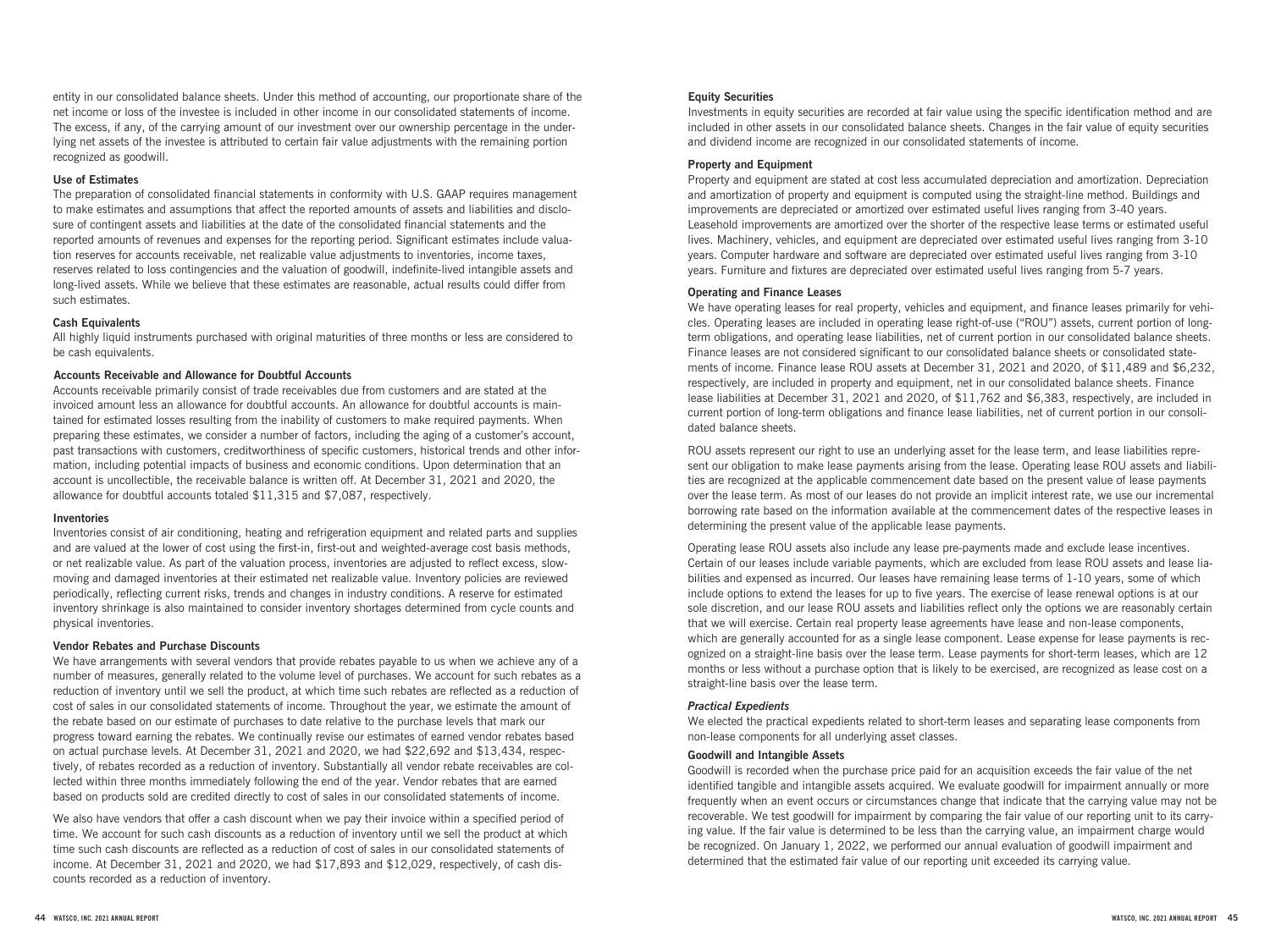Intangible assets primarily consist of the value of trade names and trademarks, distributor agreements, customer relationships and patented and unpatented technology. Indefinite lived intangibles not subject to amortization are assessed for impairment at least annually, or more frequently if events or changes in circumstances indicate they may be impaired, by comparing the fair value of the intangible asset to its carrying amount to determine if a write-down to fair value is required. Finite lived intangible assets are amortized using the straight-line method over their respective estimated useful lives.

We perform our annual impairment tests each year and have determined there to be no impairment for any of the periods presented. There were no events or circumstances identified from the date of our assessment that would require an update to our annual impairment tests.

### **Long-Lived Assets**

Long-lived assets, other than goodwill and intangible assets, are reviewed for impairment whenever events or changes in circumstances indicate that the carrying amount of the assets may not be recoverable. Recoverability is evaluated by determining whether the amortization of the balance over its remaining life can be recovered through undiscounted future operating cash flows. We measure the impairment loss based on projected discounted cash flows using a discount rate reflecting the average cost of funds and compared to the asset's carrying value. As of December 31, 2021, there were no such events or circumstances.

### **Fair Value Measurements**

We carry various assets and liabilities at fair value in the consolidated balance sheets. Fair value is defined as the price that would be received for an asset or paid to transfer a liability in an orderly transaction between market participants at the measurement date. As such, fair value is a market-based measurement that should be determined based on assumptions that market participants would use in pricing an asset or liability. Fair value measurements are classified based on the following fair value hierarchy:

- Level 1 Quoted prices in active markets for identical assets or liabilities. An active market for an asset or liability is a market in which transactions for the asset or liability occur with sufficient frequency and volume to provide pricing information on an ongoing basis.
- Level 2 Observable inputs other than Level 1 prices such as quoted prices in active markets for similar assets or liabilities; quoted prices in markets that are not active; or model-driven valuations or other inputs that are observable or can be corroborated by observable market data for substantially the full term of the assets or liabilities.
- Level 3 Unobservable inputs for the asset or liability. These inputs reflect our own assumptions about the assumptions a market participant would use in pricing the asset or liability.

### **Revenue Recognition**

Revenue primarily consists of sales of air conditioning, heating and refrigeration equipment, and related parts and supplies. We generate our revenue primarily from the sale of finished products to customers; therefore, the significant majority of our contracts are short-term in nature and have only a single performance obligation to deliver products; therefore, we satisfy our performance obligation under such contracts when we transfer control of the product to the customer. Some contracts contain a combination of product sales and services, the latter of which is distinct and accounted for as a separate performance obligation. We satisfy our performance obligations for services when we render the services within the agreed-upon service period. Total service revenue is not material and accounted for less than 1% of our consolidated revenues for all three years ended December 31, 2021, 2020 and 2019.

Revenue is recognized when control transfers to our customers when products are picked up or via shipment of products or delivery of services. We measure revenue as the amount of consideration we expect to be entitled to receive in exchange for those goods or services, net of any variable considerations (e.g., rights to return product, sales incentives, others) and any taxes collected from customers and subsequently remitted to governmental authorities. Revenue for shipping and handling charges is recognized when products are delivered to the customer.

### *Product Returns*

We estimate product returns based on historical experience and record them on a gross basis on our balance sheets. Substantially all customer returns relate to products that are returned under manufacturers' warranty obligations. Accrued sales returns at December 31, 2021 and 2020 of \$16,707 and \$12,739, respectively, were included in accrued expenses and other current liabilities in our consolidated balance sheets.

### *Sales Incentives*

We estimate sales incentives expected to be paid over the term of the program based on the most likely amounts. Sales incentives are accounted for as a reduction in the transaction price and are generally paid on an annual basis.

### *Practical Expedients*

We generally expense sales commissions when incurred because the amortization period is one year or less. These costs are recorded within selling, general and administrative expenses. We do not disclose the value of unsatisfied performance obligations for contracts with an original expected length of one year or less.

### **Advertising Costs**

Advertising costs are expensed as incurred. Advertising expense for the years ended December 31, 2021, 2020, and 2019, were \$21,552, \$12,588, and \$16,587, respectively.

### **Shipping and Handling**

Shipping and handling costs associated with inbound freight are capitalized to inventories and relieved through cost of sales as inventories are sold. Shipping and handling costs associated with the delivery of products are included in selling, general and administrative expenses. Shipping and handling costs included in selling, general and administrative expenses for the years ended December 31, 2021, 2020, and 2019, were \$70,453, \$55,019, and \$54,783, respectively.

### **Share-Based Compensation**

The fair value of stock option and non-vested restricted stock awards are expensed net of estimated forfeitures on a straight-line basis over the vesting period of the awards. Share-based compensation expense is included in selling, general and administrative expenses in our consolidated statements of income. Tax benefits resulting from tax deductions in excess of share-based compensation expense are recognized in our provision for income taxes in our consolidated statements of income.

### **Income Taxes**

We record U.S. federal, state and foreign income taxes currently payable, as well as deferred taxes due to temporary differences between reporting income and expenses for financial statement purposes versus tax purposes. Deferred tax assets and liabilities reflect the temporary differences between the financial statement and income tax basis of assets and liabilities. Deferred tax assets and liabilities are measured using enacted tax rates expected to apply to taxable income in the years in which those temporary differences are expected to be recovered or settled. The effect of a change in tax rates is recognized as income or expense in the period that includes the enactment date. We and our eligible subsidiaries file a consolidated U.S. federal income tax return. As income tax returns are generally not filed until well after the closing process for the December 31 financial statements is complete, the amounts recorded at December 31 reflect estimates of what the final amounts will be when the actual income tax returns are filed for that calendar year. In addition, estimates are often required with respect to, among other things, the appropriate state income tax rates to use in the various states that we and our subsidiaries are required to file, the potential utilization of operating loss carryforwards and valuation allowances required, if any, for tax assets that may not be realizable in the future.

We recognize the financial statement benefit of a tax position only after determining that the relevant tax authority would more likely than not sustain the position following an audit. For tax positions meeting the "more-likely-than-not" threshold, the amount recognized in the financial statements is the largest benefit that has a greater than 50% likelihood of being realized upon ultimate settlement with the relevant tax authority.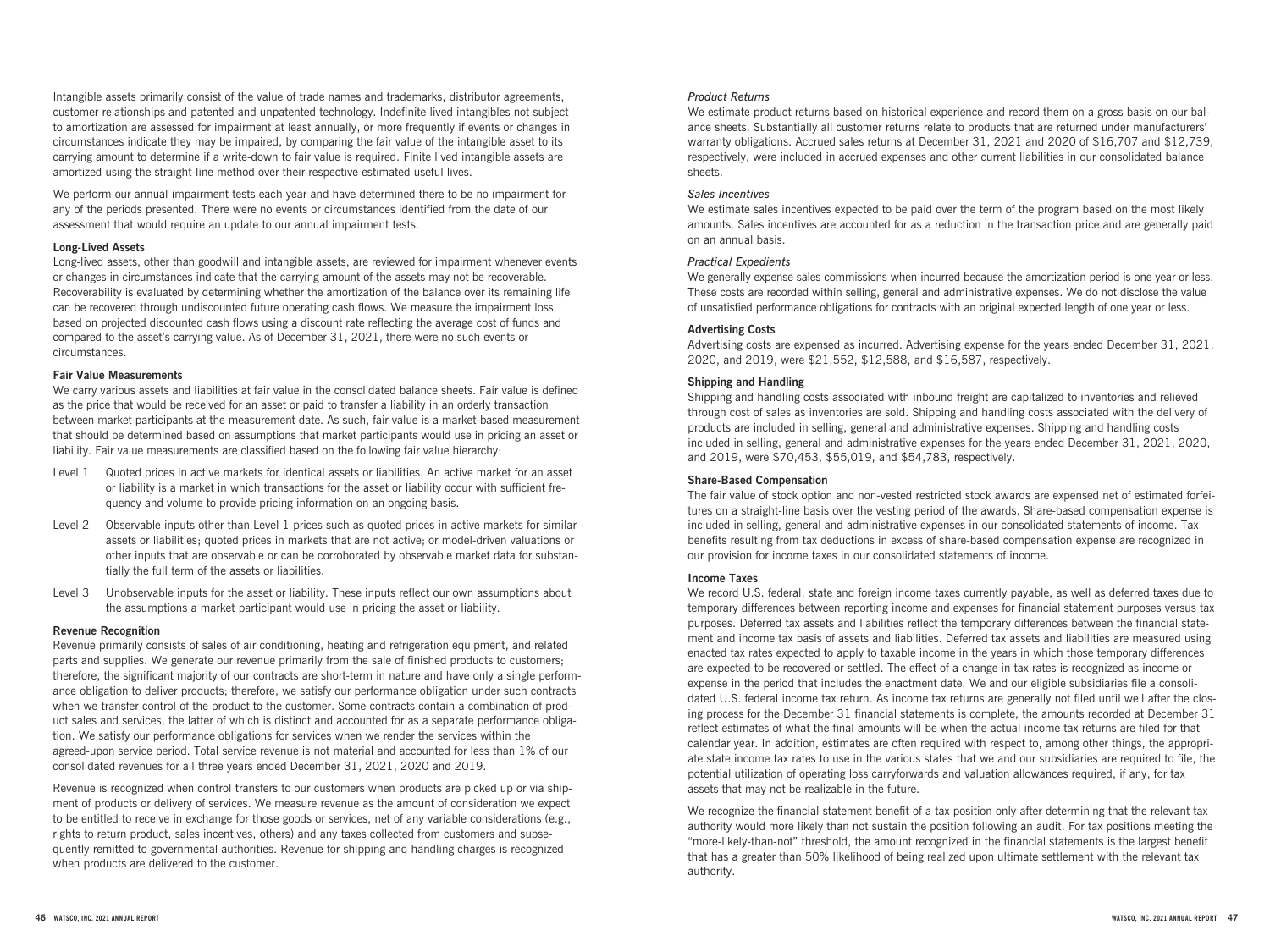### **Earnings per Share**

We compute earnings per share using the two-class method. The two-class method of computing earnings per share is an earnings allocation formula that determines earnings per share for common stock and any participating securities according to dividends declared (whether paid or unpaid) and participation rights in undistributed earnings. Shares of our non-vested restricted stock are considered participating securities because these awards contain a non-forfeitable right to dividends irrespective of whether the awards ultimately vest. Under the two-class method, earnings per common share for our Common and Class B common stock is computed by dividing the sum of distributed earnings to common shareholders and undistributed earnings allocated to common shareholders by the weighted-average number of shares of Common and Class B common stock outstanding for the period. In applying the two-class method, undistributed earnings are allocated to Common stock, Class B common stock and participating securities based on the weighted-average shares outstanding during the period.

Diluted earnings per share reflects the dilutive effect of potential common shares from stock options. The dilutive effect of outstanding stock options is computed using the treasury stock method, which assumes any proceeds that could be obtained upon the exercise of stock options, would be used to purchase common stock at the average market price for the period. The assumed proceeds include the purchase price the optionee pays, the windfall tax benefit that we receive upon assumed exercise and the unrecognized compensation expense at the end of each period.

### **Derivative Instruments and Hedging Activity**

We have used derivative instruments, including forward and option contracts and swaps, to manage our exposure to fluctuations in foreign currency exchange rates and interest rates. The use of these derivative instruments modifies the exposure of these risks with the intent to reduce the risk or cost to us. We use derivative instruments as risk management tools and not for trading purposes. All derivatives, whether designated as hedging relationships or not, are recorded on the balance sheet at fair value. Cash flows from derivative instruments are classified in the consolidated statements of cash flows in the same category as the cash flows from the items subject to the designated hedge or undesignated (economic) hedge relationships. The hedging designation may be classified as one of the following:

*No Hedging Designation.* The gain or loss on a derivative instrument not designated as an accounting hedging instrument is recognized in earnings within selling, general and administrative expenses.

*Cash Flow Hedge.* A hedge of a forecasted transaction or of the variability of cash flows to be received or paid related to a recognized asset or liability is considered a cash flow hedge. The effective portion of the change in the fair value of a derivative that is designated as a cash flow hedge is recorded in other comprehensive income and reclassified to earnings as a component of cost of sales in the period for which the hedged transaction affects earnings. Ineffective portions of changes in the fair value of cash flow hedges are recognized in earnings.

*Fair Value Hedge.* A hedge of a recognized asset or liability or an unrecognized firm commitment is considered a fair value hedge. Fair value hedges, both the effective and ineffective portions of the changes in the fair value of the derivative, along with the gain or loss on the hedged item that is attributable to the hedged risk, are recorded in earnings.

See Note 17 for additional information pertaining to derivative instruments.

### **Loss Contingencies**

Accruals are recorded for various contingencies including self-insurance, legal proceedings, environmental matters, and other claims that arise in the normal course of business. The estimation process contains uncertainty because accruals are based on judgment, the probability of losses and, where applicable, the consideration of opinions of external legal counsel and actuarially determined estimates. Additionally, we record receivables from third party insurers when recovery has been determined to be probable.

### **2. LEASES**

The components of operating lease expense were as follows:

| Years Ended December 31, | 2021    | 2020   | 2019   |
|--------------------------|---------|--------|--------|
| Lease cost               | 90.742  | 82.543 | 74.755 |
| Short-term lease cost    | 9.598   | 6,317  | 9,427  |
| Variable lease cost      | 1.868   | 942    | 707    |
| Sublease income          | (332)   | (228)  | (226)  |
|                          | 101.876 | 89.574 | 84.663 |

Supplemental balance sheet information related to operating leases were as follows:

| December 31,                                                                       | 2021               | 2020                    |
|------------------------------------------------------------------------------------|--------------------|-------------------------|
| ROU assets                                                                         | 268.528<br>S       | 209.169<br>S            |
| Current portion of operating lease liabilities<br>Operating lease liabilities      | 81.928<br>187.024  | 70.232<br>S.<br>139,527 |
| <b>Total operating lease liabilities</b>                                           | 268.952            | 209.759<br>\$           |
| Weighted Average Remaining Lease Term (in years)<br>Weighted Average Discount Rate | 4.4 years<br>3.29% | 3.5 years<br>4.00%      |

Supplemental cash flow information related to operating leases were as follows:

| Years Ended December 31.                                                        | 2021    | 2020   |              | 2019    |
|---------------------------------------------------------------------------------|---------|--------|--------------|---------|
| Operating cash flows for the measurement of operating lease liabilities         | 91.063  | 80.921 | $\mathbb{S}$ | 75.357  |
| Operating lease ROU assets obtained in exchange for operating lease obligations | 141.198 | 59.093 | $\mathbb{S}$ | 290.422 |

At December 31, 2021, maturities of operating lease liabilities over each of the next five years and thereafter were as follows:

| <b>Total lease liability</b> | 268,952      |
|------------------------------|--------------|
| Less imputed interest        | 20,094       |
| Total lease payments         | 289,046      |
| Thereafter                   | 26,837       |
| 2026                         | 19,662       |
| 2025                         | 31,995       |
| 2024                         | 49,245       |
| 2023                         | 71,985       |
| 2022                         | \$<br>89,322 |
|                              |              |

At December 31, 2021, we had additional operating leases, primarily for real property, that had not yet commenced. Such leases had estimated future minimum rental commitments of approximately \$39,700. These operating leases are expected to commence in 2022 with lease terms of 5-11 years. These undiscounted amounts are not included in the table above.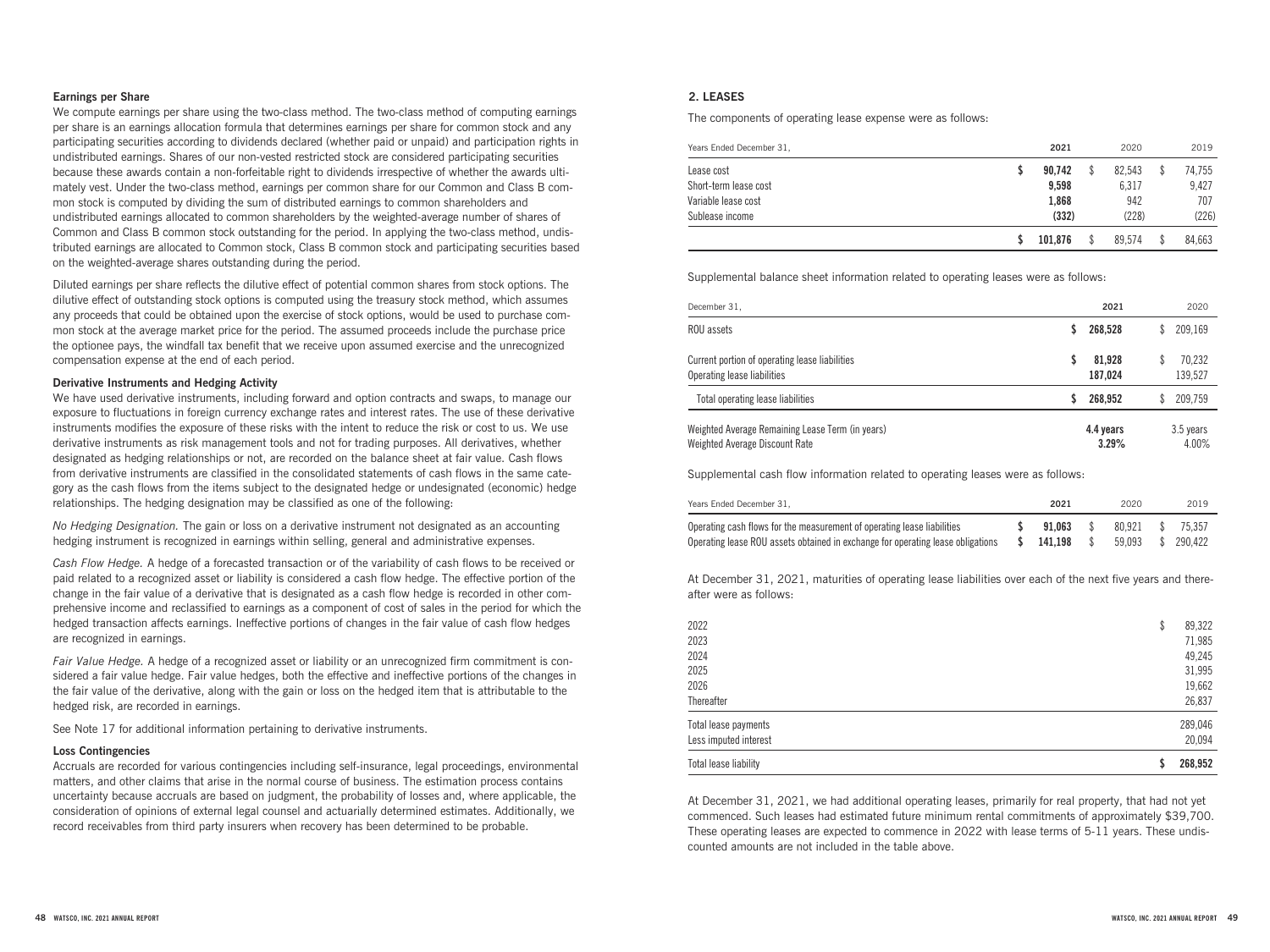### **3. REVENUES Disaggregation of Revenues**

The following table presents our revenues disaggregated by primary geographical regions and major product lines within our single reporting segment:

| Years Ended December 31,             | 2021            | 2020            | 2019            |
|--------------------------------------|-----------------|-----------------|-----------------|
| <b>Primary Geographical Regions:</b> |                 |                 |                 |
| <b>United States</b>                 | 5.636.929<br>s  | 4.535.262<br>S. | 4.184.206<br>S. |
| Canada                               | 386.780         | 301.727         | 294.040         |
| Latin America and the Caribbean      | 256.483         | 217.939         | 292.116         |
|                                      | 6,280,192<br>S. | 5.054.928<br>\$ | 4,770,362<br>\$ |
| <b>Major Product Lines:</b>          |                 |                 |                 |
| <b>HVAC</b> equipment                | 69%             | 69%             | 68%             |
| Other HVAC products                  | 28%             | 28%             | 28%             |
| Commercial refrigeration products    | 3%              | 3%              | 4%              |
|                                      | 100%            | 100%            | 100%            |

### **4. EARNINGS PER SHARE**

The following table presents the calculation of basic and diluted earnings per share for our Common and Class B common stock:

| Years Ended December 31,                                                                                                                                                                      | 2021                    | 2020                    | 2019                    |
|-----------------------------------------------------------------------------------------------------------------------------------------------------------------------------------------------|-------------------------|-------------------------|-------------------------|
| <b>Basic Earnings per Share:</b><br>Net income attributable to Watsco, Inc. shareholders<br>Less: distributed and undistributed earnings allocated to non-vested<br>restricted common stock   | \$<br>418.945<br>37,273 | \$<br>269.579<br>23,140 | \$<br>245.950<br>20,412 |
| Earnings allocated to Watsco, Inc. shareholders                                                                                                                                               | \$<br>381,672           | \$<br>246,439           | \$<br>225,538           |
| Weighted-average common shares outstanding - Basic                                                                                                                                            | 35,244,230              | 35,069,516              | 34.644.700              |
| Basic earnings per share for Common and Class B common stock                                                                                                                                  | \$<br>10.83             | \$<br>7.03              | \$<br>6.51              |
| Allocation of earnings for Basic:<br>Common stock<br>Class B common stock                                                                                                                     | \$<br>353.873<br>27,799 | \$<br>228.361<br>18,078 | \$<br>208,779<br>16,759 |
|                                                                                                                                                                                               | \$<br>381.672           | \$<br>246.439           | \$<br>225,538           |
| <b>Diluted Earnings per Share:</b><br>Net income attributable to Watsco, Inc. shareholders<br>Less: distributed and undistributed earnings allocated to non-vested<br>restricted common stock | \$<br>418.945<br>37,222 | \$<br>269.579<br>23,140 | \$<br>245,950<br>20,411 |
| Earnings allocated to Watsco, Inc. shareholders                                                                                                                                               | \$<br>381,723           | \$<br>246,439           | \$<br>225,539           |
| Weighted-average common shares outstanding - Basic<br>Effect of dilutive stock options                                                                                                        | 35,244,230<br>179.608   | 35,069,516<br>81,055    | 34,644,700<br>30,941    |
| Weighted-average common shares outstanding - Diluted                                                                                                                                          | 35,423,838              | 35,150,571              | 34,675,641              |
| Diluted earnings per share for Common and Class B common stock                                                                                                                                | \$<br>10.78             | \$<br>7.01              | \$<br>6.50              |

Diluted earnings per share for our Common stock assumes the conversion of all our Class B common stock into Common stock as of the beginning of the fiscal year; therefore, no allocation of earnings to Class B common stock is required. At December 31, 2021, 2020, and 2019, our outstanding Class B common stock was convertible into 2,566,990, 2,572,536, and 2,574,336 shares of our Common stock, respectively.

Diluted earnings per share excluded 40,529, 19,722, and 205,380 shares for the years ended December 31, 2021, 2020, and 2019, respectively, related to stock options with an exercise price per share greater than the average market value, resulting in an anti-dilutive effect on diluted earnings per share.

### **5. OTHER COMPREHENSIVE INCOME**

Other comprehensive income consists of the foreign currency translation adjustment associated with our Canadian operations' use of the Canadian dollar as their functional currency and changes in the unrealized gains (losses) on cash flow hedging instruments. The tax effects allocated to each component of other comprehensive income were as follows:

| Years Ended December 31,                                                                                       |   | 2021        |    | 2020           |   | 2019           |
|----------------------------------------------------------------------------------------------------------------|---|-------------|----|----------------|---|----------------|
| Foreign currency translation adjustment                                                                        | S | 936         | \$ | 6.272          | S | 12,298         |
| Unrealized gain (loss) on cash flow hedging instruments<br>Income tax (expense) benefit                        |   | 97<br>(27)  |    | 1.205<br>(325) |   | (2.001)<br>540 |
| Unrealized gain (loss) on cash flow hedging instruments, net of tax                                            |   | 70          |    | 880            |   | (1,461)        |
| Reclassification of loss (gain) on cash flow hedging instruments into earnings<br>Income tax (benefit) expense |   | 305<br>(86) |    | (574)<br>156   |   | (482)<br>130   |
| Reclassification of loss (gain) on cash flow hedging instruments into earnings,<br>net of tax                  |   | 219         |    | (418)          |   | (352)          |
| Other comprehensive income                                                                                     |   | 1.225       | P  | 6.734          |   | 10.485         |

The changes in each component of accumulated other comprehensive loss, net of tax, were as follows:

| Years Ended December 31,                         |   | 2021      |   | 2020     |   | 2019      |
|--------------------------------------------------|---|-----------|---|----------|---|-----------|
| Foreign currency translation adjustment:         |   |           |   |          |   |           |
| Beginning balance                                | S | (34.694)  | S | (38.599) | S | (46, 604) |
| Current period other comprehensive income        |   | 518       |   | 3.905    |   | 8,005     |
| Ending balance                                   |   | (34, 176) |   | (34.694) |   | (38,599)  |
| Cash flow hedging instruments:                   |   |           |   |          |   |           |
| Beginning balance                                |   | (173)     |   | (451)    |   | 636       |
| Current period other comprehensive income (loss) |   | 43        |   | 528      |   | (876)     |
| Reclassification adjustment                      |   | 130       |   | (250)    |   | (211)     |
| Ending balance                                   |   |           |   | (173)    |   | (451)     |
| Accumulated other comprehensive loss, net of tax |   | (34.176)  |   | (34.867) |   | (39.050)  |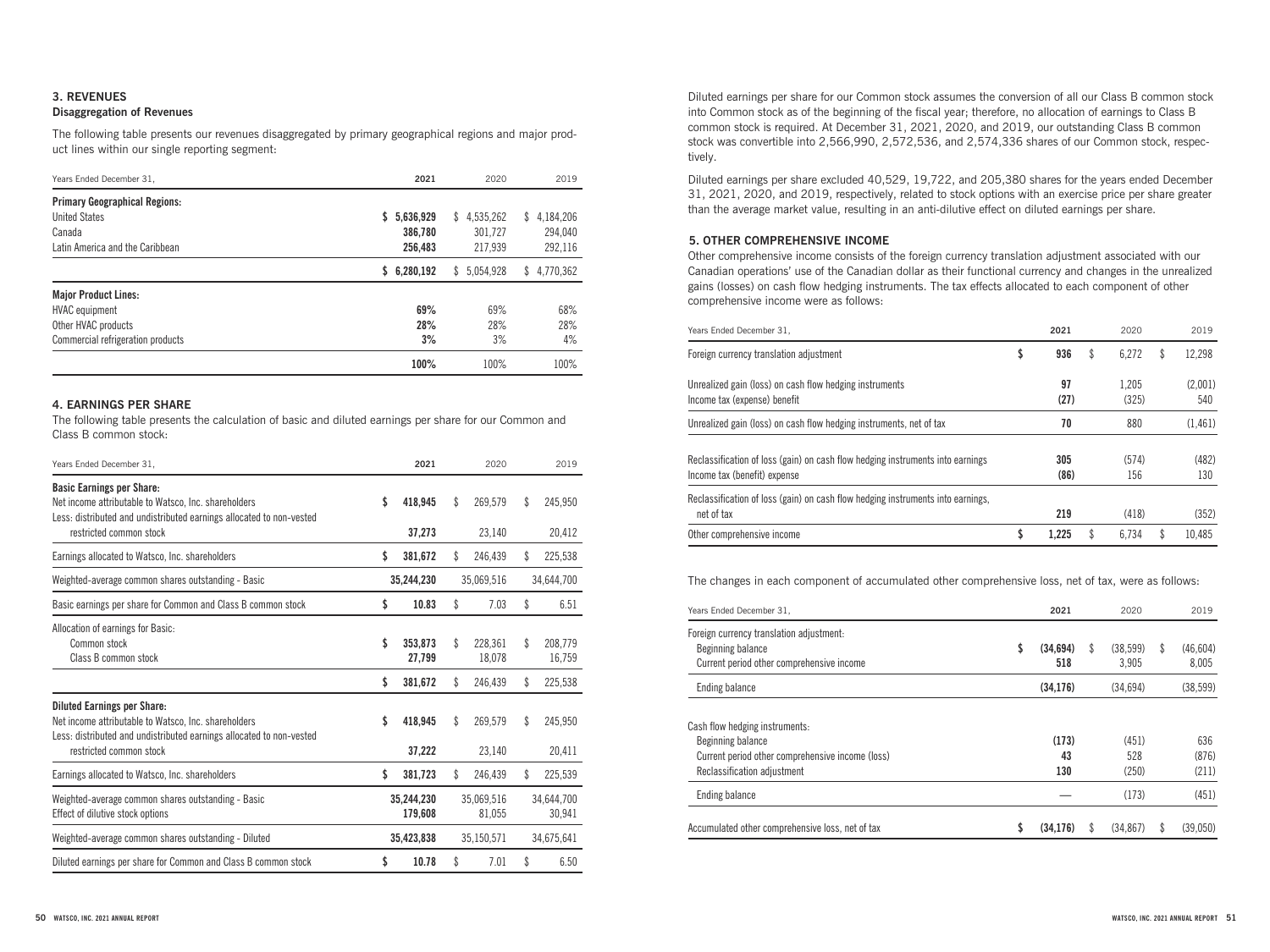### **6. SUPPLIER CONCENTRATION**

Purchases from our top ten suppliers comprised 83%, 85%, and 83% of all purchases made in 2021, 2020, and 2019, respectively. Our largest supplier, Carrier and its affiliates, accounted for 61%, 63%, and 62% of all purchases made in 2021, 2020, and 2019, respectively. See Note 20. A significant interruption by Carrier, or any of our other key suppliers, in the delivery of products could impair our ability to maintain current inventory levels and could materially impact our consolidated results of operations and consolidated financial position.

At December 31, 2021, \$78,454 was recorded as a reduction of inventory related to pricing claim advances, of which \$59,644 was provided by Carrier and its affiliates.

At December 31, 2020, \$68,182 was recorded as a reduction of inventory related to pricing claim advances, of which \$54,593 was provided by Carrier and its affiliates.

### **7. PROPERTY AND EQUIPMENT**

Property and equipment, net, consists of:

| December 31,                              | 2021      | 2020       |
|-------------------------------------------|-----------|------------|
| Land                                      | 676<br>\$ | \$<br>741  |
| <b>Buildings and improvements</b>         | 85.857    | 80,877     |
| Machinery, vehicles and equipment         | 108,110   | 92,577     |
| Computer hardware and software            | 68,762    | 62,776     |
| Furniture and fixtures                    | 21.404    | 19,077     |
|                                           | 284.809   | 256.048    |
| Accumulated depreciation and amortization | (173,790) | (157, 823) |
|                                           | 111.019   | 98,225     |

Depreciation and amortization expense related to property and equipment included in selling, general and administrative expenses for the years ended December 31, 2021, 2020, and 2019, were \$22,566, \$19,963, and \$18,808, respectively.

### **8. DEBT**

We maintain an unsecured, \$560,000 syndicated multicurrency revolving credit agreement, which we use to fund seasonal working capital needs and for other general corporate purposes, including acquisitions, dividends (if and as declared by our Board of Directors), capital expenditures, stock repurchases and issuances of letters of credit. The credit facility has a seasonal component from October 1 to March 31, during which the borrowing capacity may be reduced to \$460,000 at our discretion (which effectively reduces fees payable in respect of the unused portion of the commitment), and we effected this reduction in 2021. Included in the credit facility are a \$100,000 swingline subfacility, a \$10,000 letter of credit subfacility, a \$75,000 alternative currency borrowing sublimit and an \$8,000 Mexican borrowing sublimit. The credit agreement matures on December 5, 2023.

Borrowings under the credit facility bear interest at either LIBOR-based rates plus a spread, which ranges from 87.5 to 150.0 basis-points (LIBOR plus 87.5 basis-points at December 31, 2021), depending on our ratio of total debt to EBITDA, or on rates based on the highest of the Federal Funds Effective Rate plus 0.5%, the Prime Rate or the Eurocurrency Rate plus 1.0%, in each case plus a spread which ranges from 0 to 50.0 basis-points (0 basis-points at December 31, 2021), depending on our ratio of total debt to EBITDA. We pay a variable commitment fee on the unused portion of the commitment under the revolving credit agreement, ranging from 7.5 to 20.0 basis-points (7.5 basis-points at December 31, 2021). During 2021 and 2020, we paid fees of \$22 and \$196, respectively, in connection with the increase in the aggregate borrowing capacity of our revolving credit agreement, which are being amortized ratably through the maturity of the facility in December 2023.

At December 31, 2021 \$89,000 was outstanding under the revolving credit agreement. At December 31, 2020 there was no outstanding balance under the revolving credit agreement. The revolving credit agreement contains customary affirmative and negative covenants, including financial covenants with respect to consolidated leverage and interest coverage ratios, and other customary restrictions. We believe we were in compliance with all covenants at December 31, 2021.

### **9. INCOME TAXES**

The components of income tax expense from our wholly owned operations and investments and our controlling interest in CIAC and joint ventures with Carrier are as follows:

| Years Ended December 31, | 2021          | 2020         | 2019         |
|--------------------------|---------------|--------------|--------------|
| Current:                 |               |              |              |
| U.S. Federal             | \$<br>91,162  | \$<br>58,895 | \$<br>48,359 |
| <b>State</b>             | 20,703        | 12,909       | 9,362        |
| Foreign                  | 10,993        | 4,779        | 8,078        |
|                          | 122,858       | 76,583       | 65,799       |
| Deferred:                |               |              |              |
| U.S. Federal             | 6,434         | 218          | 2,603        |
| <b>State</b>             | 1,374         | 21           | 446          |
| Foreign                  | (1,869)       | (199)        | (1,771)      |
|                          | 5,939         | 40           | 1,278        |
| Income tax expense       | \$<br>128,797 | \$<br>76,623 | \$<br>67,077 |

We calculate our income tax expense and our effective tax rate for 100% of income attributable to our wholly owned operations and for our controlling interest of income attributable to CIAC and our joint ventures with Carrier, which are primarily taxed as partnerships for income tax purposes.

Following is a reconciliation of the effective income tax rate:

| Years Ended December 31.                               | 2021  | 2020  | 2019  |
|--------------------------------------------------------|-------|-------|-------|
| U.S. federal statutory rate                            | 21.0% | 21.0% | 21.0% |
| State income taxes, net of federal benefit and other   | 3.5   | 3.3   | 2.8   |
| Excess tax benefits from share-based compensation      | (1.7) | (2.1) | (1.8) |
| Tax effects on foreign income                          | 0.4   | 0.3   | 0.5   |
| GILTI                                                  |       |       | (0.1) |
| FDII                                                   | (0.1) |       |       |
| Change in valuation allowance                          | 0.8   |       |       |
| Tax credits and other                                  | (0.5) | (0.5) | (1.2) |
| Effective income tax rate attributable to Watsco, Inc. | 23.4  | 22.0  | 21.2  |
| Taxes attributable to non-controlling interest         | (2.9) | (2.8) | (2.7) |
| Effective income tax rate                              | 20.5% | 19.2% | 18.5% |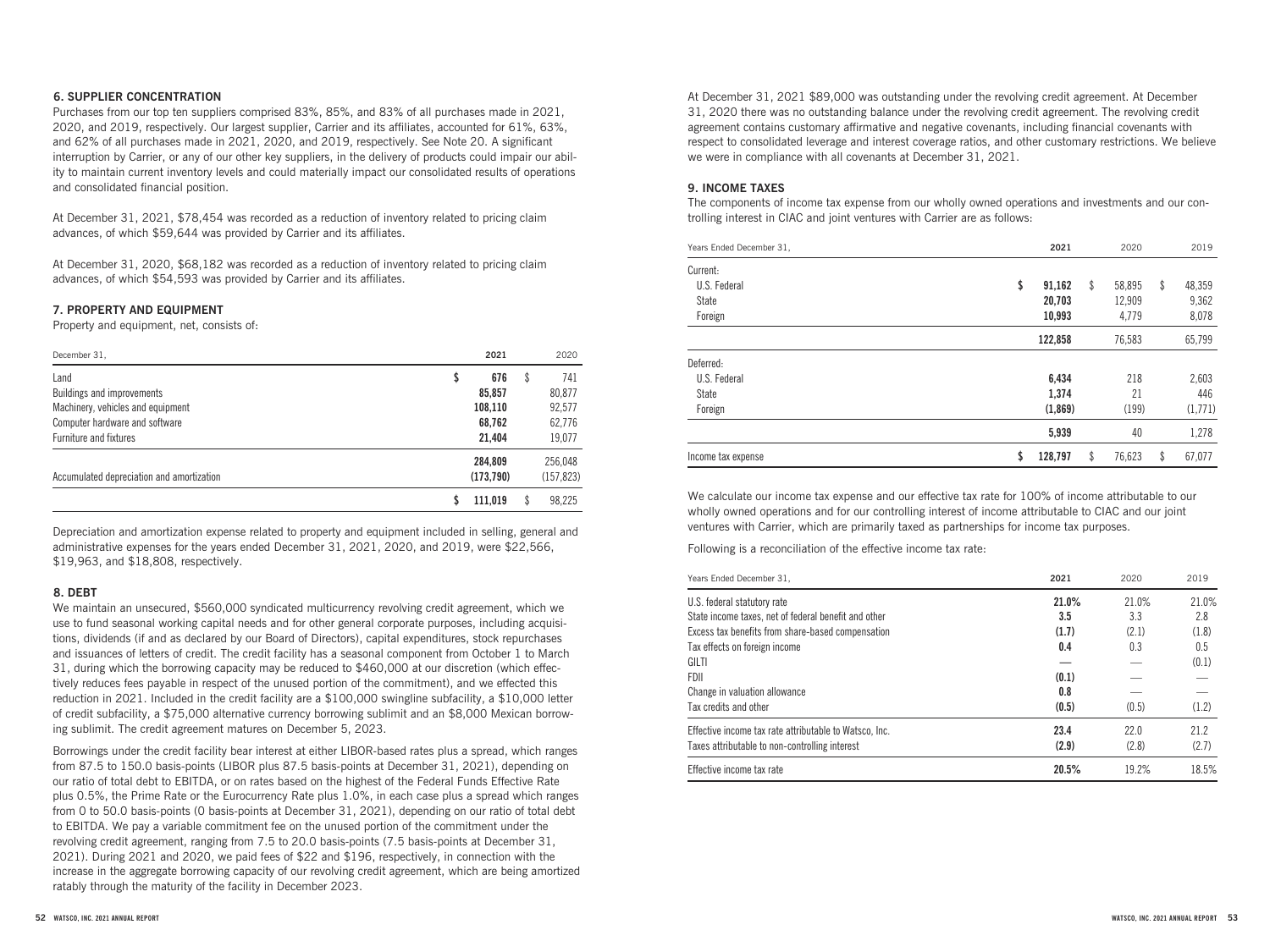The following is a summary of the significant components of our net deferred tax liabilities:

| December 31,                                          | 2021            | 2020            |
|-------------------------------------------------------|-----------------|-----------------|
| Deferred tax assets:                                  |                 |                 |
| Share-based compensation                              | \$<br>30,854    | \$<br>27,223    |
| Capitalized inventory costs and inventory adjustments | 3,449           | 3,189           |
| Allowance for doubtful accounts                       | 1,328           | 949             |
| Self-insurance reserves                               | 1,027           | 518             |
| <b>Other</b>                                          | 6,081           | 5,090           |
| Net operating loss carryforwards                      | 3,959           | 2,930           |
|                                                       | 46,698          | 39,899          |
| Valuation allowance                                   | (5, 107)        | (668)           |
| Total deferred tax assets                             | 41,591          | 39,231          |
| Deferred tax liabilities:                             |                 |                 |
| Deductible goodwill                                   | (82, 704)       | (78, 288)       |
| Depreciation                                          | (18, 744)       | (16, 441)       |
| <b>Other</b>                                          | (8, 794)        | (7,050)         |
| Total deferred tax liabilities                        | (110, 242)      | (101,779)       |
| Net deferred tax liabilities (1)                      | \$<br>(68, 651) | \$<br>(62, 548) |

(1) Net deferred tax liabilities have been included in the consolidated balance sheets in deferred income taxes and other liabilities.

Provisions of the Tax Cuts and Jobs Act of 2017 (the "TCJA") such as the one-time repatriation transition tax and the global intangible low-taxed income (GILTI) for years beginning in 2018, effectively taxed the undistributed earnings previously deferred from U.S. federal and certain state income taxes and eliminate any additional US taxation resulting from repatriation of earnings on non-US subsidiaries. GILTI is a tax on foreign income in excess of a deemed return on tangible assets of foreign corporations. We have elected to provide for the tax expense related to GILTI in the year the tax was incurred as a period expense. As of December 31, 2021, we have accumulated undistributed earnings generated by our foreign subsidiaries of approximately \$114,000. Any additional taxes due with respect to such previously taxed earnings, if repatriated, would generally be limited to certain state income taxes and foreign withholding. Deferred taxes have been recorded for foreign withholding taxes on certain earnings of our foreign consolidated subsidiaries expected to be repatriated. We do not intend to distribute the remaining previously taxed foreign earnings and therefore have not recorded deferred taxes for certain state income taxes and foreign withholding on such earnings. The amount of certain state income taxes and foreign withholding that might be payable on the remaining amounts at December 31, 2021 is not practicable to estimate.

On March 11, 2021, the America Rescue Plan Act of 2021 (the "ARPA") was enacted. The ARPA expanded IRC Section 162(m) to include five additional most highly compensated individuals. The expansion of Section 162(m) coverage is effective for tax years beginning after December 31, 2026. Unlike the employees subject to Section 162(m) by virtue of being the Chief Executive Officer ("CEO"), Chief Financial Officer, or three most highly compensated named executive officers, an employee who is identified as one of the "additional" five employees is not considered to be a covered employee indefinitely. The five additional employees will be subject to the annual \$1,000 cap on compensation, and will be determined annually.

Valuation allowances are provided to reduce the related deferred income tax assets to an amount which will, more likely than not, be realized. The valuation allowance was \$5,107 and \$668 at December 31, 2021 and 2020, respectively. The increase was primarily attributable to the impact on U.S deferred tax assets from share-based compensation deduction limitations related to the expansion of IRC Section 162(m). At December 31, 2021, there were state net operating loss carryforwards of \$15,595, which expire in varying amounts from 2026 through 2041. At December 31, 2021, there were foreign net operating loss carryforwards of \$14,977, which expire in varying amounts from 2036 through 2041. These amounts are available to offset future taxable income. There were no federal net operating loss carryforwards at December 31, 2021.

We are subject to United States federal income tax, income tax of multiple state jurisdictions and foreign income tax. We are subject to tax audits in the various jurisdictions until the respective statutes of limitations expire. We are no longer subject to United States federal tax examinations for tax years prior to 2018. For the majority of states and foreign jurisdictions, we are no longer subject to tax examinations for tax years prior to 2017.

At December 31, 2021 and 2020, the total amount of gross unrecognized tax benefits (excluding the federal benefit received from state positions) was \$6,727 and \$6,505, respectively. Of these totals, \$5,636 and \$5,461, respectively, (net of the federal benefit received from state positions) represent the amount of unrecognized tax benefits that, if recognized, would affect the effective tax rate. Our continuing practice is to recognize penalties within selling, general and administrative expenses and interest related to income tax matters in income tax expense in the consolidated statements of income. At December 31, 2021 and 2020, the cumulative amount of estimated accrued interest and penalties resulting from such unrecognized tax benefits was \$1,211 and \$982, respectively, and is included in deferred income taxes and other current liabilities in the accompanying consolidated balance sheets.

The changes in gross unrecognized tax benefits were as follows:

| Balance at December 31, 2018                                 | \$<br>4,902 |
|--------------------------------------------------------------|-------------|
| Additions based on tax positions related to the current year | 1.027       |
| Reductions due to lapse of applicable statute of limitations | (562)       |
| Balance at December 31, 2019                                 | 5,367       |
| Additions based on tax positions related to the current year | 1,911       |
| Reductions due to lapse of applicable statute of limitations | (773)       |
| Balance at December 31, 2020                                 | 6,505       |
| Additions based on tax positions related to the current year | 1.143       |
| Reductions due to lapse of applicable statute of limitations | (921)       |
| Balance at December 31, 2021                                 | 6.727       |

### **10. SHARE-BASED COMPENSATION AND BENEFIT PLANS Share-Based Compensation Plans**

We have two share-based compensation plans for employees. The 2021 Incentive Compensation Plan (the "2021 Plan") provides for the award of a broad variety of share-based compensation alternatives such as non-vested restricted stock, non-qualified stock options, incentive stock options, performance awards, dividend equivalents, deferred stock and stock appreciation rights at no less than 100% of the market price on the date the award is granted. To date, awards under the 2021 Plan consist of non-qualified stock options and non-vested restricted stock.

Under the 2021 Plan, the number of shares of Common and Class B common stock available for issuance is (i) 2,500,000, plus (ii) any shares of Common stock or Class B common stock that remained available for grant in connection with awards under the Watsco, Inc. 2014 Incentive Compensation Plan (the "2014 Plan") on the date on which our shareholders approved the 2021 Plan (iii) shares underlying currently outstanding awards issued under the 2014 Plan, which shares become reissuable under the 2021 Plan to the extent that such underlying shares are not issued due to their forfeiture, expiration, termination or otherwise. A total of 125,995 shares of Common and Class B common stock, net of cancellations, had been awarded under the 2021 Plan as of December 31, 2021. As of December 31, 2021, 2,381,332 shares of common stock were reserved for future grants under the 2021 Plan. Options under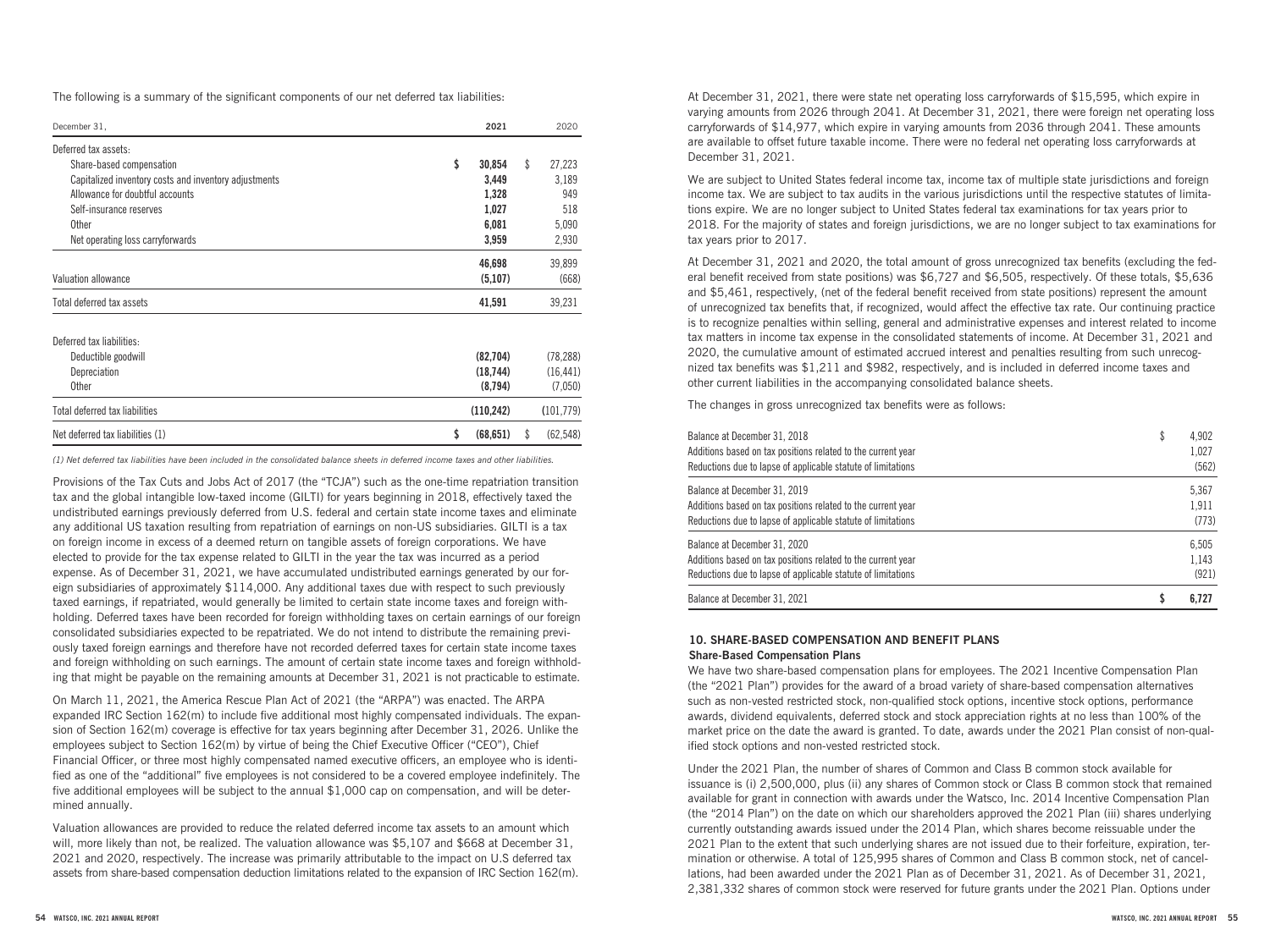the 2021 Plan vest over two to four years of service and have contractual terms of five years. Awards of non-vested restricted stock, which are granted at no cost to the employee, vest upon attainment of a specified age, generally toward the end of an employee's career at age 62 or older. Vesting may be accelerated in certain circumstances prior to the original vesting date.

The 2014 Plan expired during 2021; therefore, no additional options may be granted. There were 498,138 options to exercise common stock outstanding under the 2014 Plan at December 31, 2021. Options under the 2014 Plan vest over two to four years of service and have contractual terms of five years.

The following is a summary of stock option activity under the 2021 Plan and the 2014 Plan as of and for the year ended December 31, 2021:

|                                          | <b>Options</b> |    | Weighted-<br>Average<br><b>Exercise</b><br>Price | Weighted-<br>Average<br>Remaining<br>Contractual<br>Term<br>(in years) |    | Aggregate<br><b>Intrinsic</b><br>Value |
|------------------------------------------|----------------|----|--------------------------------------------------|------------------------------------------------------------------------|----|----------------------------------------|
| Options outstanding at December 31, 2020 | 585.116        | \$ | 174.83                                           |                                                                        |    |                                        |
| Granted                                  | 163.550        |    | 276.41                                           |                                                                        |    |                                        |
| Exercised                                | (130, 178)     |    | 157.50                                           |                                                                        |    |                                        |
| Forfeited                                | (15.500)       |    | 208.77                                           |                                                                        |    |                                        |
| Expired                                  | (500)          |    | 146.09                                           |                                                                        |    |                                        |
| Options outstanding at December 31, 2021 | 602.488        | S  | 205.30                                           | 3.11                                                                   | \$ | 64,816                                 |
| Options exercisable at December 31, 2021 | 105.665        | J  | 168.77                                           | 1.95                                                                   | S  | 15,227                                 |
|                                          |                |    |                                                  |                                                                        |    |                                        |

The following is a summary of non-vested restricted stock activity as of and for the year ended December 31, 2021:

|                                                              | <b>Shares</b> |   | Weighted-<br>Average<br><b>Grant Date</b><br><b>Fair Value</b> |
|--------------------------------------------------------------|---------------|---|----------------------------------------------------------------|
| Non-vested restricted stock outstanding at December 31, 2020 | 3,335,107     | P | 75.00                                                          |
| Granted                                                      | 194.643       |   | 254.73                                                         |
| Vested                                                       | (13,000)      |   | 138.97                                                         |
| Forfeited                                                    | (57,089)      |   | 131.31                                                         |
| Non-vested restricted stock outstanding at December 31, 2021 | 3,459,661     |   | 83.94                                                          |

The weighted-average grant date fair value of non-vested restricted stock granted during 2021, 2020, and 2019 was \$254.73, \$193.89, and \$151.58, respectively. The fair value of non-vested restricted stock that vested during 2021, 2020, and 2019 was \$3,646, \$7,354, and \$4,931, respectively.

During 2021, 3,858 shares of Class B common stock with an aggregate fair market value of \$1,078 were withheld as payment in lieu of cash to satisfy tax withholding obligations in connection with the vesting of restricted stock. During 2020, 11,693 shares of Common and Class B common stock with an aggregate fair market value of \$2,299 were withheld as payment in lieu of cash to satisfy tax withholding obligations in connection with the vesting of restricted stock. During 2019, 9,824 shares of Common and Class B common stock with an aggregate fair market value of \$1,518 were withheld as payment in lieu of cash to satisfy tax withholding obligations in connection with the vesting of restricted stock. These shares were retired upon delivery.

### **Share-Based Compensation Fair Value Assumptions**

The fair value of each stock option award is estimated on the date of grant using the Black-Scholes option pricing valuation model based on the weighted-average assumptions noted in the table below. The fair value of each stock option award, which is subject to graded vesting, is expensed, net of estimated forfeitures, on a straight-line basis over the requisite service period for each separately vesting portion of the stock option. We use historical data to estimate stock option forfeitures. The expected term of stock option awards granted represents the period of time that stock option awards granted are expected to be outstanding and was calculated using the simplified method for plain vanilla options, which we believe provides a reasonable estimate of expected life based on our historical data. The risk-free rate for periods within the contractual life of the stock option award is based on the yield curve of a zero-coupon United States Treasury bond on the date the stock option award is granted with a maturity equal to the expected term of the stock option award. Expected volatility is based on historical volatility of our stock.

The following table presents the weighted-average assumptions used for stock options granted:

| Years Ended December 31, | 2021    | 2020    | 2019    |
|--------------------------|---------|---------|---------|
| Expected term in years   | 4.25    | 4.25    | 4.25    |
| Risk-free interest rate  | 0.79%   | 0.26%   | 1.64%   |
| Expected volatility      | 21.85%  | 20.89%  | 18.01%  |
| Expected dividend yield  | 2.97%   | 3.69%   | 3.99%   |
| Grant date fair value    | \$34.79 | \$20.76 | \$14.81 |

### **Exercise of Stock Options**

The total intrinsic value of stock options exercised during 2021, 2020, and 2019 was \$16,903, \$8,753, and \$4,153, respectively. Cash received from the exercise of stock options during 2021, 2020, and 2019 was \$19,338, \$17,608, and \$11,703, respectively. The tax benefit from stock option exercises during 2021, 2020, and 2019 was \$3,595, \$1,586, and \$626, respectively. During 2021, 2020, and 2019, 4,040 shares of Common stock with an aggregate fair market value of \$1,179, 11,455 shares of Common stock with an aggregate fair market value of \$2,343 and 799 shares of Common stock with an aggregate fair market value of \$134, respectively, were withheld as payment in lieu of cash for stock option exercises and related tax withholdings. These shares were retired upon delivery.

### **Share-Based Compensation Expense**

The following table provides information on share-based compensation expense:

| Years Ended December 31,                     | 2021            | 2020            | 2019            |
|----------------------------------------------|-----------------|-----------------|-----------------|
| Stock options<br>Non-vested restricted stock | 2.908<br>22.457 | 2.447<br>19.682 | 2.440<br>14.592 |
| Share-based compensation expense             | 25.365          | 22.129          | 17.032          |

At December 31, 2021, there was \$5,770 of unrecognized pre-tax compensation expense related to stock options granted under the 2021 Plan, which is expected to be recognized over a weighted-average period of approximately 1.9 years. The total fair value of stock options that vested during 2021, 2020, and 2019 was \$2,621, \$2,177, and \$2,055, respectively.

At December 31, 2021, there was \$180,661 of unrecognized pre-tax compensation expense related to non-vested restricted stock, which is expected to be recognized over a weighted-average period of approximately 11.8 years. Of this amount, approximately \$55,000 is related to awards granted to our CEO, of which approximately \$1,000, \$26,000, \$27,000, and \$1,000 vest in approximately 1, 5, 7, and 8 years upon his attainment of age 82, 86, 88, and 89, respectively, and approximately \$31,000 is related to awards granted to our President, of which approximately \$30,000 and \$1,000 vest in approximately 22 and 24 years upon his attainment of age 62 and 64, respectively. In the event that vesting is accelerated for any circumstance, as defined in the related agreements, the remaining unrecognized share-based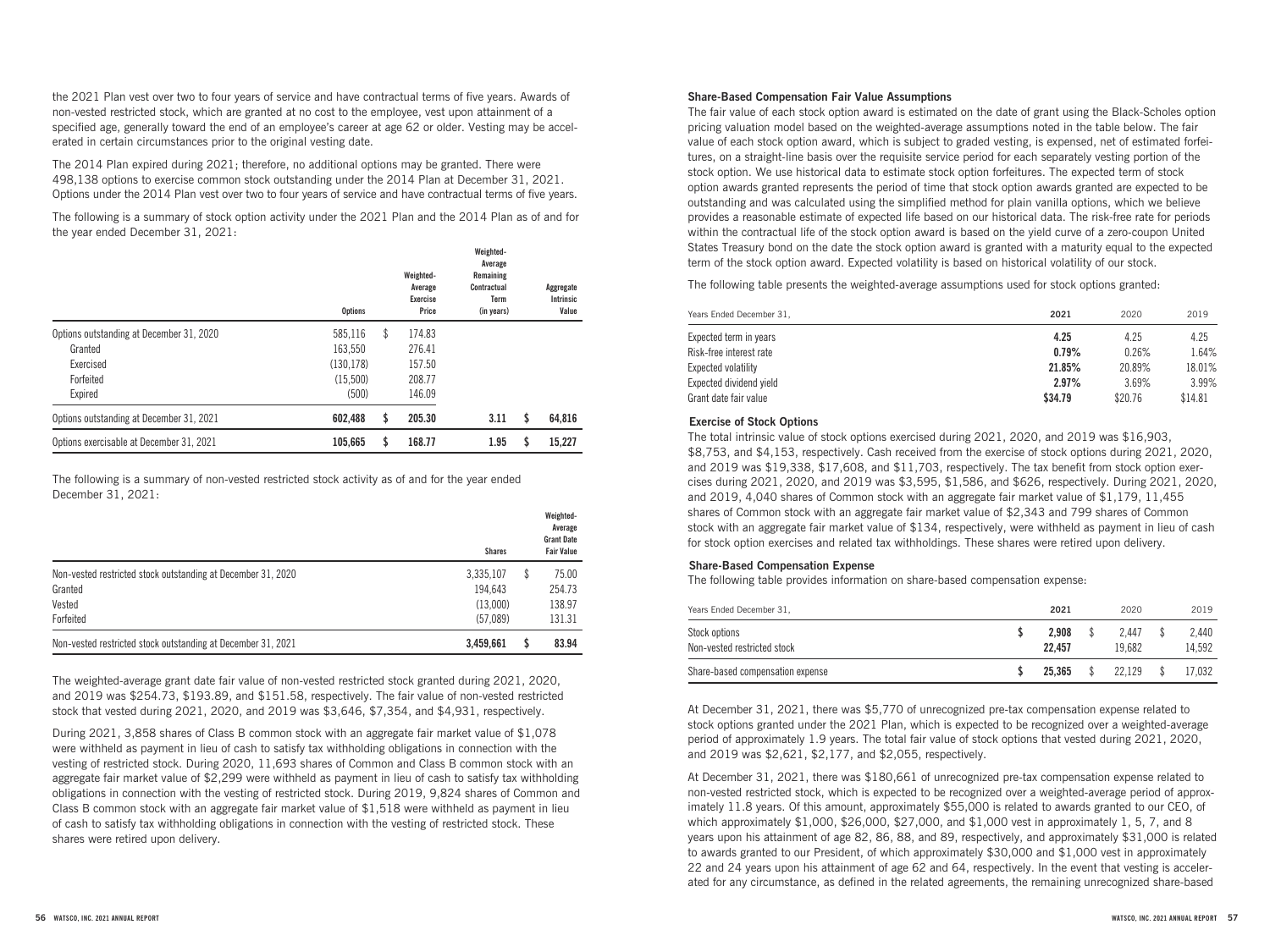compensation expense would be immediately recognized as a charge to earnings with a corresponding tax benefit. At December 31, 2021, we were obligated to issue 32,592 shares of non-vested restricted stock to our CEO that vest in 7 years, 31,668 shares of non-vested restricted stock to our President that vest in 22 years, and 18,540 shares of non-vested restricted stock to various key leaders that vest in 5-14 years in connection with 2021's performance-based incentive compensation program.

### **Employee Stock Purchase Plan**

The Watsco, Inc. Fourth Amended and Restated 1996 Qualified Employee Stock Purchase Plan (the "ESPP") provides for up to 1,500,000 shares of Common stock to be available for purchase by our full-time employees with at least 90 days of service. The ESPP allows participating employees to purchase shares of Common stock at a 5% discount to the fair market value at specified times. During 2021, 2020, and 2019, employees purchased 3,501, 5,121, and 5,676 shares of Common stock at an average price of \$239.11, \$171.89, and \$145.09 per share, respectively. Cash dividends received by the ESPP were reinvested in Common stock and resulted in the issuance of 2,962, 3,964, and 5,087 additional shares during 2021, 2020, and 2019, respectively. We received net proceeds of \$1,676, \$1,649, and \$1,638, respectively, during 2021, 2020, and 2019, for shares of our Common stock purchased under the ESPP. At December 31, 2021, 450,945 shares remained available for purchase under the ESPP.

### **401(k) Plan**

We have a profit sharing retirement plan for our employees that is qualified under Section 401(k) of the Internal Revenue Code. Annual matching contributions are made based on a percentage of eligible employee compensation deferrals. The contribution has historically been made with the issuance of Common stock to the plan on behalf of our employees. For the years ended December 31, 2021, 2020, and 2019, we issued 22,752, 25,216, and 30,715 shares of Common stock, respectively, to the plan, representing the Common stock discretionary matching contribution of \$5,154, \$4,543 and \$4,274, respectively.

### **11. PURCHASE OF REMAINING OWNERSHIP INTEREST IN JOINT VENTURE**

Effective May 31, 2019, we purchased an additional 20% ownership interest in Homans Associates II LLC ("Homans") from our second joint venture with Carrier, Carrier Enterprise Northeast, LLC, which we refer to as Carrier Enterprise II, for cash consideration of \$32,400, which increased our ownership in Homans to 100%. Homans previously operated as a division of Carrier Enterprise II and subsequent to the purchase operates as a wholly owned subsidiary of the Company with 25 locations in the Northeastern U.S.

### **12. INVESTMENT IN UNCONSOLIDATED ENTITY**

On June 21, 2017, our first joint venture with Carrier, Carrier Enterprise, LLC, which we refer to as Carrier Enterprise I, acquired a 34.9% ownership interest in RSI, an HVAC distributor operating from 34 locations in the Western U.S. We have an 80% controlling interest in Carrier Enterprise I, and Carrier has a 20% non-controlling interest. Carrier Enterprise I acquired its ownership interest in RSI for cash consideration of \$63,600, of which we contributed \$50,880 and Carrier contributed \$12,720. Effective June 29, 2018, Carrier Enterprise I acquired an additional 1.4% ownership interest in RSI, which increased Carrier Enterprise I's ownership interest in RSI to 36.3% for cash consideration of \$3,760, of which we contributed \$3,008 and Carrier contributed \$752. Effective April 22, 2019, Carrier Enterprise I acquired an additional 1.8% ownership interest in RSI for cash consideration of \$4,940, of which we contributed \$3,952 and Carrier contributed \$988. This acquisition increased Carrier Enterprise I's ownership interest in RSI to 38.1%.

Carrier Enterprise I is a party to a shareholders' agreement (the "Shareholders' Agreement") with RSI and its shareholders. Pursuant to the Shareholders' Agreement, RSI's shareholders have the right to sell, and Carrier Enterprise I has the obligation to purchase, their respective shares of RSI for a purchase price determined based on either book value or a multiple of EBIT, the latter of which Carrier Enterprise I used to calculate the price paid for its investment in RSI. RSI's shareholders may transfer their respective shares of RSI common stock only to members of the Sigler family or to Carrier Enterprise I, and, at any time from and after the date on which Carrier Enterprise I owns 85% or more of RSI's outstanding common stock, it has the right, but not the obligation, to purchase from RSI's shareholders the remaining outstanding shares of RSI common stock. Additionally, Carrier Enterprise I has the right to appoint two of RSI's six board members. Given Carrier Enterprise I's 38.1% equity interest in RSI and its right to appoint two out of RSI's six board members, this investment in RSI is accounted for under the equity method.

### **13. ACQUISITIONS**

### **Makdad Industrial Supply Co., Inc.**

On August 20, 2021, one of our wholly owned subsidiaries acquired Makdad Industrial Supply Co., Inc. ("MIS"), a distributor of air conditioning and heating products operating from six locations in Pennsylvania. Consideration for the purchase price consisted of \$3,117 in cash and the issuance of 3,627 shares of Common stock having a fair value of \$997, net of cash acquired of \$204. The purchase price resulted in the recognition of \$981 in goodwill. The tax basis of such goodwill is deductible for income tax purposes over 15 years.

### **Acme Refrigeration of Baton Rouge LLC**

On May 7, 2021, we acquired certain assets and assumed certain liabilities of Acme Refrigeration of Baton Rouge LLC ("ACME"), a distributor of air conditioning, heating, and refrigeration products, operating from 18 locations in Louisiana and Mississippi, for \$22,855 less certain average revolving indebtedness. We formed a new, wholly owned subsidiary, Acme Refrigeration LLC, that operates this business. Consideration for the net purchase price consisted of \$18,051 in cash, 8,492 shares of Common stock having a fair value of \$2,551, and \$3,141 for repayment of indebtedness, net of cash acquired of \$1,340. The purchase price resulted in the recognition of \$3,710 in goodwill and intangibles. The fair value of the identified intangible assets was \$2,124 and consisted of \$1,508 in trade names and distribution rights, and \$616 in customer relationships to be amortized over an 18-year period. The tax basis of such goodwill is deductible for income tax purposes over 15 years.

### **Temperature Equipment Corporation**

On April 9, 2021, we acquired certain assets and assumed certain liabilities comprising the HVAC distribution business of Temperature Equipment Corporation, an HVAC distributor operating from 32 locations in Illinois, Indiana, Kansas, Michigan, Minnesota, Missouri and Wisconsin. We formed a new, standalone joint venture with Carrier, TEC Distribution LLC ("TEC"), that operates this business. We have an 80% controlling interest in TEC, and Carrier has a 20% non-controlling interest. Consideration for the purchase was paid in cash, consisting of \$105,200 paid to Temperature Equipment Corporation (Carrier contributed \$21,040 and we contributed \$84,160) and \$1,497 for repayment of indebtedness.

The purchase price resulted in the recognition of \$38,624 in goodwill and intangibles. The fair value of the identified intangible assets was \$19,900 and consisted of \$15,700 in trade names and distribution rights, and \$4,200 in customer relationships to be amortized over an 18-year period. The tax basis of such goodwill is deductible for income tax purposes over 15 years.

The table below presents the allocation of the total consideration to tangible and intangible assets acquired and liabilities assumed from the acquisition of our 80% controlling interest in TEC based on their respective fair values as of April 9, 2021:

| Total                                               |   | 106.697   |
|-----------------------------------------------------|---|-----------|
| Operating lease liabilities, net of current portion |   | (48,046)  |
| Accrued expenses and other current liabilities      |   | (20, 509) |
| Accounts payable                                    |   | (25, 393) |
| Intangibles                                         |   | 19.900    |
| Goodwill                                            |   | 18,724    |
| Operating lease ROU assets                          |   | 53,829    |
| Property and equipment                              |   | 2.590     |
| Other current assets                                |   | 962       |
| Inventories                                         |   | 71,325    |
| Accounts receivable                                 | Φ | 33,315    |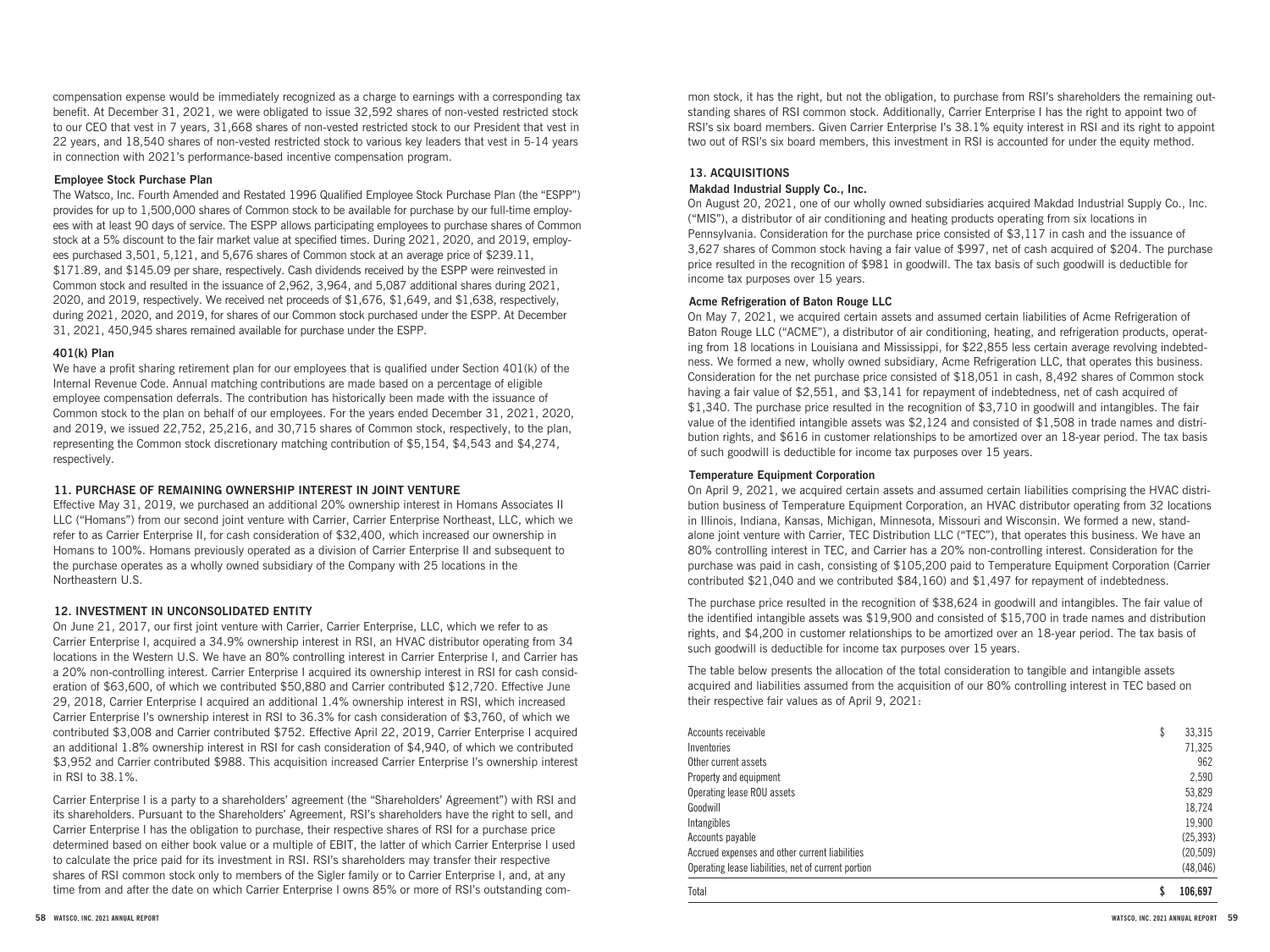### **N&S Supply of Fishkill, Inc.**

On November 26, 2019, one of our wholly owned subsidiaries acquired certain assets and assumed certain liabilities of N&S Supply of Fishkill, Inc. ("N&S"), a distributor of air conditioning, heating and plumbing products operating from seven locations in New York and Connecticut. The purchase price was composed of cash consideration of \$12,000, the issuance of 22,435 shares of Common stock having a fair value of \$3,871, net of a discount for lack of marketability, and the repayment of certain indebtedness. The purchase price resulted in the recognition of \$4,672 in goodwill and intangibles. The fair value of the identified intangible assets was \$1,540 and consisted of \$770 trade names and distribution rights, and \$770 in customer relationships to be amortized over an 18-year period. The tax basis of such goodwill is deductible for income tax purposes over 15 years.

### **Peirce-Phelps, Inc.**

On August 1, 2019, Carrier Enterprise I acquired substantially all the HVAC assets and assumed certain of the liabilities of Peirce-Phelps, Inc. ("PPI"), an HVAC distributor operating from 19 locations in Pennsylvania, New Jersey, and Delaware, for \$85,000 less certain average revolving indebtedness. Consideration for the net purchase price consisted of \$10,000 in cash, 372,543 shares of Common stock having a fair value of \$58,344, net of a discount for lack of marketability, and the repayment of certain average revolving indebtedness. Carrier contributed cash of \$17,000 to Carrier Enterprise I in connection with the acquisition of PPI.

The purchase price resulted in the recognition of \$28,884 in goodwill and intangibles. The fair value of the identified intangible assets was \$19,000 and consisted of \$13,500 in trade names and distribution rights, and \$5,500 in customer relationships to be amortized over an 18-year period. The tax basis of such goodwill is deductible for income tax purposes over 15 years.

The table below presents the allocation of the total consideration to tangible and intangible assets acquired and liabilities assumed from the acquisition of PPI based on the respective fair values as of August 1, 2019:

| Cash and cash equivalents                           | \$<br>4.299  |
|-----------------------------------------------------|--------------|
| Accounts receivable                                 | 30,719       |
| Inventories                                         | 45.491       |
| Other current assets                                | 135          |
| Property and equipment                              | 2,544        |
| Operating lease ROU assets                          | 19,072       |
| Goodwill                                            | 9.884        |
| Intangibles                                         | 19,000       |
| Other assets                                        | 299          |
| Accounts payable                                    | (11,079)     |
| Accrued expenses and other current liabilities      | (13,038)     |
| Operating lease liabilities, net of current portion | (14, 100)    |
| Total                                               | \$<br>93.226 |

### **Dunphey & Associates Supply Co., Inc.**

On April 2, 2019, one of our wholly owned subsidiaries acquired certain assets and assumed certain liabilities of Dunphey & Associates Supply Co., Inc. ("DASCO"), a distributor of air conditioning and heating products operating from seven locations in New Jersey, New York and Connecticut, for cash consideration of \$16,758 and the issuance of 50,952 shares of Common stock having a fair value of \$6,891, net of a discount for lack of marketability. The purchase price resulted in the recognition of \$8,974 in goodwill and intangibles. The fair value of the identified intangible assets was \$5,300 and consisted of \$2,500 trade names and trademarks, and \$2,800 in customer relationships to be amortized over a 15-year period. The tax basis of such goodwill is deductible for income tax purposes over 15 years.

The results of operations of these acquisitions have been included in the consolidated financial statements from their respective dates of acquisition. The pro forma effect of the acquisitions was not deemed significant to the consolidated financial statements.

### **14. GOODWILL AND INTANGIBLE ASSETS**

The changes in the carrying amount of goodwill are as follows:

| Balance at December 31, 2019<br>Acquired goodwill<br>Foreign currency translation adjustment | 411,217<br>410<br>859    |
|----------------------------------------------------------------------------------------------|--------------------------|
| Balance at December 31, 2020<br>Acquired goodwill<br>Foreign currency translation adjustment | 412.486<br>21.291<br>242 |
| Balance at December 31, 2021                                                                 | 434.019                  |

**Estimated**

Intangible assets are comprised of the following:

| December 31.                                    | LSUUGLEU<br><b>Useful Lives</b> |   | 2021     | 2020          |
|-------------------------------------------------|---------------------------------|---|----------|---------------|
| Indefinite lived intangible assets -            |                                 |   |          |               |
| Trade names, trademarks and distribution rights |                                 | S | 158.389  | \$<br>140,867 |
| Finite lived intangible assets:                 |                                 |   |          |               |
| <b>Customer relationships</b>                   | 7-18 years                      |   | 86,526   | 81,527        |
| Patented and unpatented technology              | 7 years                         |   | 1.721    | 1.714         |
| Trade name                                      | 10 years                        |   | 1.150    | 1.150         |
| Accumulated amortization                        |                                 |   | (60.890) | (55, 329)     |
| Finite lived intangible assets, net             |                                 |   | 28.507   | 29.062        |
|                                                 |                                 |   | 186.896  | 169.929       |

Amortization expense related to finite lived intangible assets included in selling, general and administrative expenses for the years ended December 31, 2021, 2020, and 2019, were \$5,561, \$5,945, and \$5,704, respectively.

Annual amortization of finite lived intangible assets for the next five years is expected to approximate the following:

| 2022 | \$<br>4,500 |
|------|-------------|
| 2023 | \$<br>3,900 |
| 2024 | \$<br>3,700 |
| 2025 | \$<br>3,700 |
| 2026 | \$<br>3,500 |

### **15. SHAREHOLDERS' EQUITY**

### **Common Stock**

Common stock and Class B common stock share equally in earnings and are identical in most other respects except (i) Common stock is entitled to one vote on most matters and each share of Class B common stock is entitled to ten votes; (ii) shareholders of Common stock are entitled to elect 25% of the Board of Directors (rounded up to the nearest whole number) and Class B shareholders are entitled to elect the balance of the Board of Directors; (iii) cash dividends may be paid on Common stock without paying a cash dividend on Class B common stock and no cash dividend may be paid on Class B common stock unless at least an equal cash dividend is paid on Common stock and (iv) Class B common stock is convertible at any time into Common stock on a one-for-one basis at the option of the shareholder.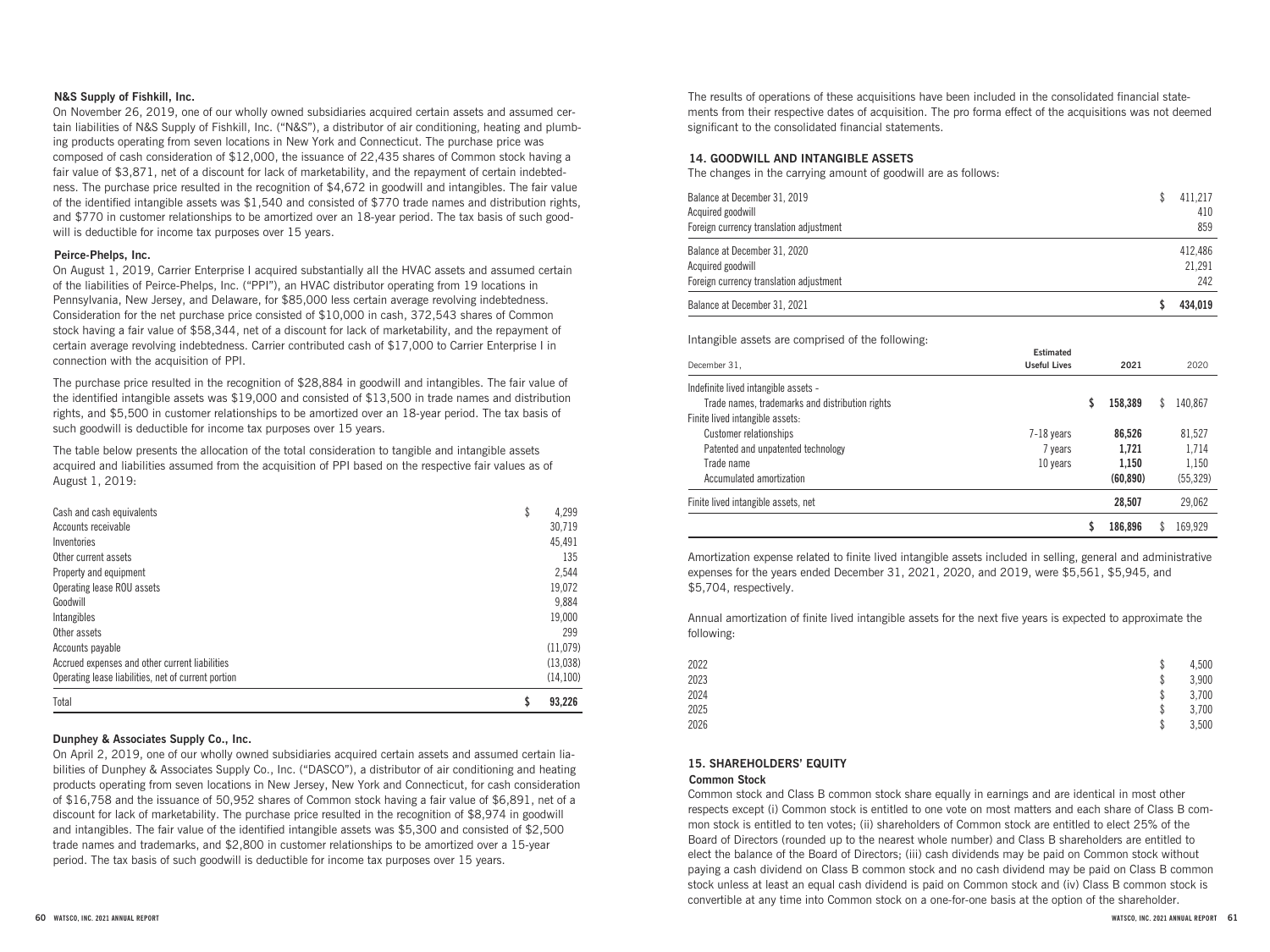### **Preferred Stock**

We are authorized to issue preferred stock with such designation, rights and preferences as may be determined from time to time by our Board of Directors. Accordingly, the Board of Directors is empowered, without shareholder approval, to issue preferred stock with dividend, liquidation, conversion, voting or other rights which could adversely affect the voting power or other rights of the holders of our Common stock and Class B common stock and, in certain instances, could adversely affect the market price of this stock. We had no preferred stock outstanding at December 31, 2021 or 2020.

### **At-the-Market Offering Program**

On August 6, 2021, we entered into a sales agreement with Robert W. Baird & Co. Inc. ("Baird"), which enables the Company to issue and sell shares of Common stock in one or more negotiated transactions or transactions that are deemed to be "at the market" offerings as defined in Rule 415 under the Securities Act of 1933, as amended (the "Securities Act"), for a maximum aggregate offering amount of up to \$300,000 (the "ATM Program"). The offer and sale of our Common stock pursuant to the ATM Program has been registered under the Securities Act pursuant to our automatically effective shelf registration statement on Form S-3 (File No. 333-260758).

As of December 31, 2021, no shares of Common stock had been sold under the ATM Program.

### **Stock Repurchase Plan**

In September 1999, our Board of Directors authorized the repurchase, at management's discretion, of up to 7,500,000 shares of common stock in the open market or via private transactions. Shares repurchased under the program are accounted for using the cost method and result in a reduction of shareholders' equity. No shares were repurchased during 2021, 2020 or 2019. We last repurchased shares under this plan during 2008. In aggregate, 6,322,650 shares of Common stock and 48,263 shares of Class B common stock have been repurchased at a cost of \$114,425 since the inception of the program. At December 31, 2021, there were 1,129,087 shares remaining authorized for repurchase under the program.

### **Common Stock Released from Escrow**

On August 23, 2018 we issued 23,230 shares of Common stock into escrow as contingent consideration in connection with the acquisition of Alert Labs, Inc. The shares were subject to certain performance metrics within a three-year measurement period. The shares, and related cash dividends paid during the three-year period, were released to us from escrow as the performance metrics were not met. These shares were retired upon delivery.

### **16. FINANCIAL INSTRUMENTS**

### **Recorded Financial Instruments**

Recorded financial instruments consist of cash and cash equivalents, accounts receivable, accounts payable, the current portion of long-term obligations and borrowings under our revolving credit agreement. At December 31, 2021 and 2020, the fair values of cash and cash equivalents, accounts receivable, accounts payable and the current portion of long-term obligations approximated their carrying values due to the short-term nature of these instruments.

The fair values of variable rate borrowings under our revolving credit agreement also approximate their carrying value based upon interest rates available for similar instruments with consistent terms and remaining maturities.

### **Off-Balance Sheet Financial Instruments**

At December 31, 2021 and 2020, we were contingently liable under standby letters of credit for \$150 and \$1,075, respectively, which were required by leases for real property. Additionally, at December 31, 2021 and 2020, we were contingently liable under various performance bonds aggregating approximately \$7,900 and \$11,400, respectively, which are used as collateral to cover any contingencies related to our nonperformance under agreements with certain customers. We do not expect that any material losses or obligations will result from the issuance of the standby letter of credit or performance bonds because we expect to meet our obligations under our lease for real property and to certain customers in the ordinary course of business.

Financial instruments which potentially subject us to concentrations of credit risk consist principally of accounts receivable. Concentrations of credit risk are limited due to the large number of customers comprising the customer base and their dispersion across many different geographical regions. We also have access to credit insurance programs which are used as an additional means to mitigate credit risk.

### **17. DERIVATIVES**

We enter into foreign currency forward and option contracts to offset the earnings impact that foreign exchange rate fluctuations would otherwise have on certain monetary liabilities that are denominated in nonfunctional currencies.

### **Cash Flow Hedging Instruments**

We enter into foreign currency forward contracts that are designated as cash flow hedges. The settlement of these derivatives results in reclassifications from accumulated other comprehensive loss to earnings for the period in which the settlement of these instruments occurs. The maximum period for which we hedge our cash flow using these instruments is 12 months. At December 31, 2021, no foreign currency forward contracts were designated as cash flow hedges.

The impact from foreign exchange derivative instruments designated as cash flow hedges was as follows:

| Years Ended December 31.                                                         | 2021 | 2020  |
|----------------------------------------------------------------------------------|------|-------|
| Gain recorded in accumulated other comprehensive loss                            | 97   | 1.205 |
| Loss (gain) reclassified from accumulated other comprehensive loss into earnings | 305  | (574) |

At December 31, 2021, no pre-tax gain (loss) is expected to be reclassified into earnings related to foreign exchange hedging within the next 12 months.

### **Derivatives Not Designated as Hedging Instruments**

We have also entered into foreign currency forward and option contracts that are either not designated as hedges or did not qualify for hedge accounting. These derivative instruments were effective economic hedges for all of the periods presented. The fair value gains and losses on these contracts are recognized in earnings as a component of selling, general and administrative expenses. We had only one foreign currency exchange contract not designated as a hedging instrument at December 31, 2021, the total notional value of which was \$5,700, and such contract subsequently expired during January 2022.

We recognized losses of \$237, \$490, and \$540 from foreign currency forward and option contracts not designated as hedging instruments in our consolidated statements of income for 2021, 2020, and 2019, respectively.

The following table summarizes the fair value of derivative instruments, which consist solely of foreign exchange contracts, included in accrued expenses and other current liabilities in our consolidated balance sheets. See Note 18.

|                                                   |  |      | <b>Asset Derivatives</b> | <b>Liability Derivatives</b> |      |
|---------------------------------------------------|--|------|--------------------------|------------------------------|------|
| December 31,                                      |  | 2021 | 2020                     | 2021                         | 2020 |
| Derivatives designated as hedging instruments     |  |      |                          |                              | 91   |
| Derivatives not designated as hedging instruments |  |      |                          |                              | 10   |
| Total derivative instruments                      |  |      | $-5$                     | 5 \$                         | 101  |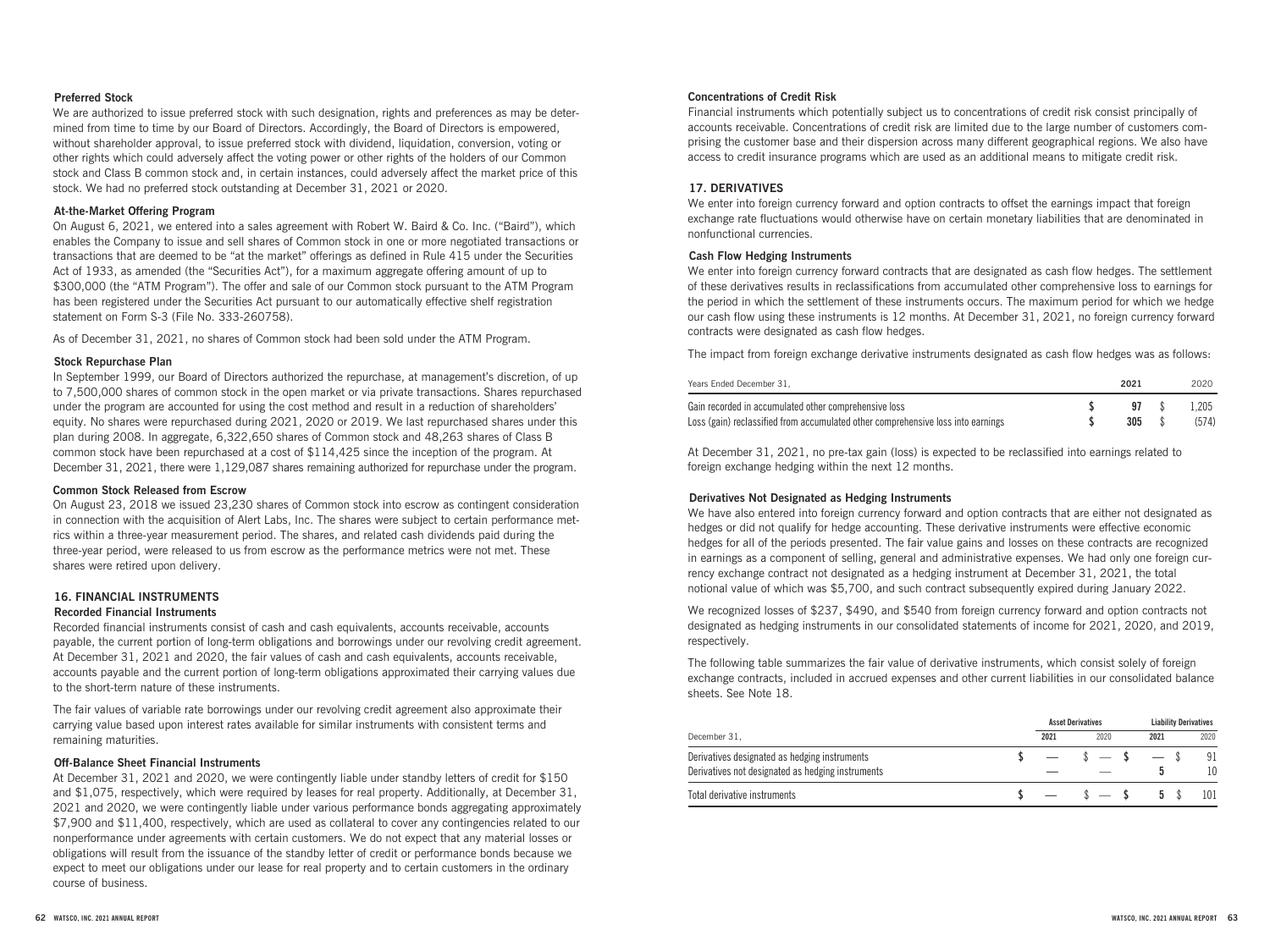### **18. FAIR VALUE MEASUREMENTS**

The following tables present our assets and liabilities carried at fair value that are measured on a recurring basis:

|                                  |                                                   |             |    |                                                              |    | <b>Fair Value Measurements</b><br>at December 31, 2021 Using |    |         |
|----------------------------------|---------------------------------------------------|-------------|----|--------------------------------------------------------------|----|--------------------------------------------------------------|----|---------|
|                                  | <b>Balance Sheet Location</b>                     | Total       |    | Level 1                                                      |    | Level <sub>2</sub>                                           |    | Level 3 |
| Assets:                          |                                                   |             |    |                                                              |    |                                                              |    |         |
| <b>Equity securities</b>         | Other assets                                      | \$<br>1,790 | S  | 1,790                                                        |    |                                                              |    |         |
| Private equities                 | Other assets                                      | \$<br>1,000 |    |                                                              |    |                                                              | \$ | 1,000   |
| Liabilities:                     |                                                   |             |    |                                                              |    |                                                              |    |         |
| Derivative financial instruments | Accrued expenses and<br>other current liabilities | \$<br>5     |    |                                                              | S  | 5                                                            |    |         |
|                                  |                                                   |             |    | <b>Fair Value Measurements</b><br>at December 31, 2020 Using |    |                                                              |    |         |
|                                  | <b>Balance Sheet Location</b>                     | Total       |    | Level 1                                                      |    | Level 2                                                      |    | Level 3 |
| Assets:                          |                                                   |             |    |                                                              |    |                                                              |    |         |
| Equity securities                | Other assets                                      | \$<br>6,065 | \$ | 6,065                                                        |    |                                                              |    |         |
| Liabilities:                     |                                                   |             |    |                                                              |    |                                                              |    |         |
| Derivative financial instruments | Accrued expenses and<br>other current liabilities | \$<br>101   |    |                                                              | \$ | 101                                                          |    |         |

The following is a description of the valuation techniques used for these assets and liabilities, as well as the level of input used to measure fair value:

*Equity securities* – these investments are exchange-traded equity securities. Fair values for these investments are based on closing stock prices from active markets and are therefore classified within Level 1 of the fair value hierarchy.

*Private equities* – other investment in which fair value inputs are unobservable.

*Derivative financial instruments* – these derivatives are foreign currency forward and option contracts. See Note 17. Fair value is based on observable market inputs, such as forward rates in active markets; therefore, we classify these derivatives within Level 2 of the valuation hierarchy.

During 2021, we recognized a realized gain of \$3,815 recorded in our consolidated statement of income attributable to the sale of certain equity securities. There were no transfers in or out of Level 1 and Level 2 during 2020 or 2019.

### **19. COMMITMENTS AND CONTINGENCIES**

### **Litigation, Claims and Assessments**

We are involved in litigation incidental to the operation of our business. We vigorously defend all matters in which we or our subsidiaries are named defendants and, for insurable losses, maintain significant levels of insurance to protect against adverse judgments, claims or assessments that may affect us. Although the adequacy of existing insurance coverage and the outcome of any legal proceedings cannot be predicted with certainty, based on the current information available, we do not believe the ultimate liability associated with any known claims or litigation will have a material adverse effect on our financial condition or results of operations.

### **Self-Insurance**

Self-insurance reserves are maintained relative to company-wide casualty insurance and health benefit programs. The level of exposure from catastrophic events is limited by the purchase of stop-loss and aggregate liability reinsurance coverage. When estimating the self-insurance liabilities and related reserves, management considers a number of factors, which include historical claims experience, demographic factors, severity factors, and valuations provided by independent third-party actuaries. Management reviews its assumptions with its independent third-party actuaries to evaluate whether the self-insurance reserves are adequate. If actual claims or adverse development of loss reserves occur and exceed these estimates, additional reserves may be required. Reserves in the amounts of \$7,253 and \$5,404 at December 31, 2021 and 2020, respectively, were established related to such programs and are included in accrued expenses and other current liabilities in our consolidated balance sheets.

### **Variable Interest Entity**

As of December 31, 2021, in conjunction with our casualty insurance programs, limited equity interests are held in a captive insurance entity. The programs permit us to self-insure a portion of losses, to gain access to a wide array of safety-related services, to pool insurance risks and resources in order to obtain more competitive pricing for administration and reinsurance and to limit risk of loss in any particular year. The entity meets the definition of Variable Interest Entity ("VIE"); however, we do not meet the requirements to include this entity in the consolidated financial statements. At December 31, 2021, the maximum exposure to loss related to our involvement with this entity is limited to approximately \$6,200 and we have a cash deposit of approximately \$2,600 with them as collateral to cover any contingency related to additional risk assessments pertaining to our self-insurance programs. See "Self-Insurance" above for further information on commitments associated with the insurance programs. At December 31, 2021, there were no other entities that met the definition of a VIE.

### **Purchase Obligations**

At December 31, 2021, we were obligated under various non-cancelable purchase orders with our key suppliers for goods aggregating approximately \$45,000, of which approximately \$31,000 is with Carrier and its affiliates.

### **20. RELATED PARTY TRANSACTIONS**

Purchases from Carrier and its affiliates comprised 61%, 63%, and 62% of all inventory purchases made during 2021, 2020 and 2019, respectively. At December 31, 2021 and 2020, approximately \$90,000 and \$81,000, respectively, was payable to Carrier and its affiliates, net of receivables. Our joint ventures with Carrier also sell HVAC products to Carrier and its affiliates. Revenues in our consolidated statements of income for 2021, 2020, and 2019 included approximately \$108,000, \$103,000, and \$91,000, respectively, of sales to Carrier and its affiliates. We believe these transactions are conducted on terms equivalent to an arm's-length basis in the ordinary course of business.

A member of our Board of Directors is the Senior Chairman of Greenberg Traurig, P.A., which serves as our principal outside counsel for compliance and acquisition-related legal services. During 2021, 2020, and 2019, fees for services performed were \$225, \$156, and \$187, respectively, and \$34 and \$8 was payable at December 31, 2021 and 2020, respectively.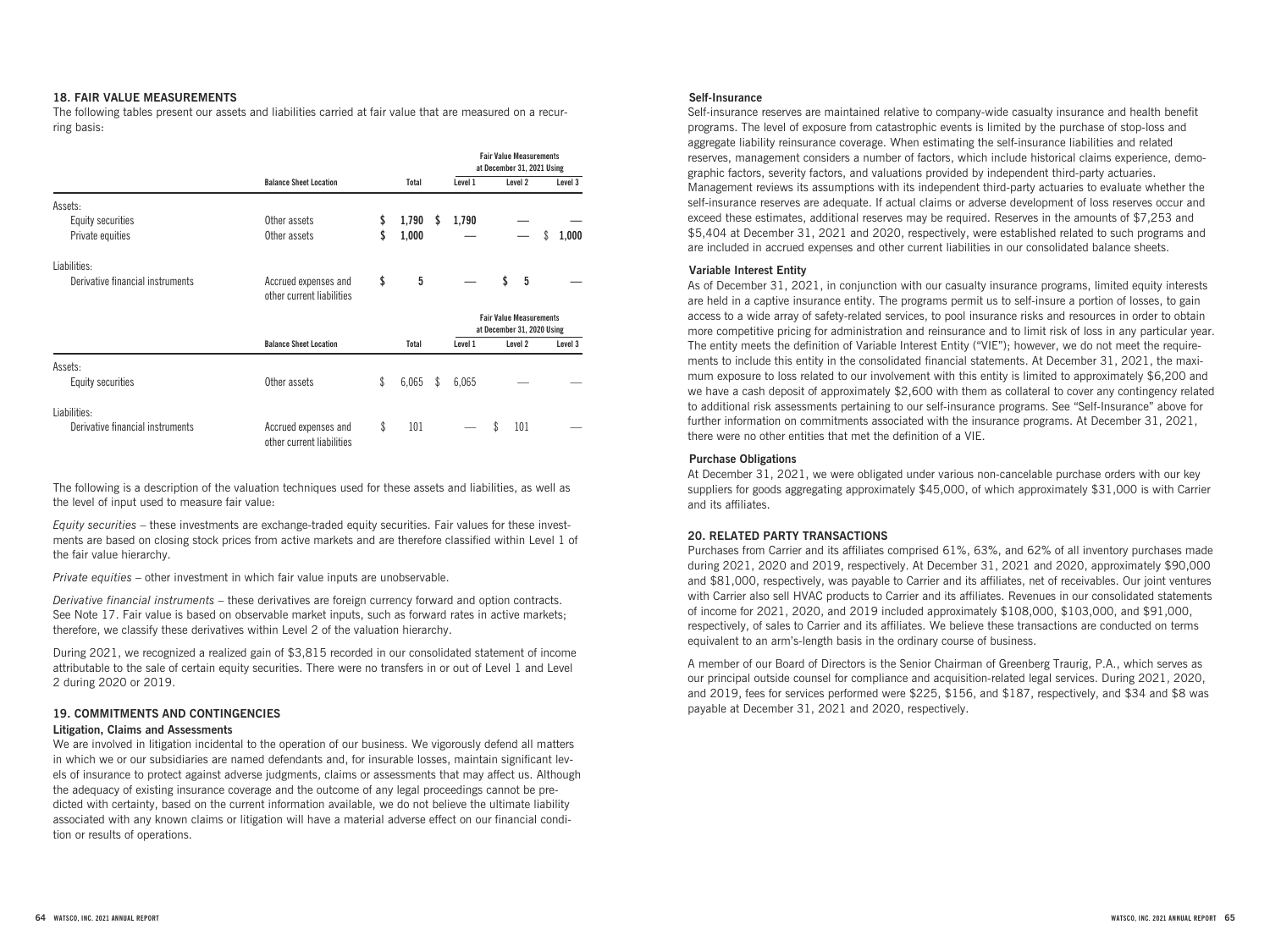### **21. INFORMATION ABOUT GEOGRAPHIC AREAS**

Our operations are primarily within the United States, including Puerto Rico, Canada and Mexico. Products are also sold from the United States on an export-only basis to portions of Latin America and the Caribbean Basin. The following tables set forth revenues and long-lived assets by geographical area:

| Years Ended December 31,        | 2021            | 2020                      | 2019            |
|---------------------------------|-----------------|---------------------------|-----------------|
| Revenues:                       |                 |                           |                 |
| <b>United States</b>            | 5,636,929<br>S. | 4,535,262<br>$\mathbb{S}$ | 4,184,206<br>\$ |
| Canada                          | 386.780         | 301.727                   | 294,040         |
| Latin America and the Caribbean | 256,483         | 217,939                   | 292,116         |
| Total revenues                  | 6,280,192<br>\$ | 5,054,928<br>\$           | 4,770,362<br>\$ |
|                                 |                 |                           |                 |
| December 31,                    | 2021            | 2020                      |                 |
| <b>Long-Lived Assets:</b>       |                 |                           |                 |
| <b>United States</b>            | \$<br>931.170   | \$<br>799,665             |                 |
| Canada                          | 175.864         | 180,518                   |                 |
| Latin America and the Caribbean | 17,427          | 19,719                    |                 |
| Total long-lived assets         | 1,124,461<br>S. | \$<br>999,902             |                 |

Revenues are attributed to countries based on the location of the store from which the sale occurred. Long-lived assets consist primarily of goodwill and intangible assets, operating lease ROU assets, property and equipment, and our investment in an unconsolidated entity.

### **22. SUPPLEMENTAL CASH FLOW INFORMATION**

Supplemental cash flow information was as follows:

| Years Ended December 31,      | 2021    | 2020   | 2019   |
|-------------------------------|---------|--------|--------|
| Interest paid                 | 913     | 1.844  | 4.341  |
| Income taxes net of refunds   | 124.984 | 70.889 | 70,095 |
| Common stock issued for MIS   | 997     |        |        |
| Common stock issued for ACME  | 2.551   |        |        |
| Common stock issued for N&S   |         | (161)  | 4.032  |
| Common stock issued for PPI   |         |        | 58,344 |
| Common stock issued for DASCO |         |        | 6.891  |

### **23. SUBSEQUENT EVENTS**

On February 8, 2022, our Board of Directors approved an increase to the quarterly cash dividend per share of Common and Class B common stock to \$2.20 per share from \$1.95 per share, beginning with the dividend that will be paid in April 2022.

### **SHAREHOLDER RETURN PERFORMANCE (UNAUDITED)**

The following graph compares the cumulative five-year total shareholder return attained by holders of our Common stock and Class B common stock relative to the cumulative total returns of the Russell 2000 index, the S&P MidCap 400 index, and the S&P 500 index. Given our position as the largest distributor of HVAC/R equipment, parts and supplies in North America, our unique, sole line of business, the nature of our customers (air conditioning and heating contractors), and the products and markets we serve, we cannot reasonably identify an appropriate peer group; therefore, we have included in the graph below the performance of the Russell 2000 index, the S&P MidCap 400 index, and the S&P 500 index, which contain companies with market capitalizations similar to our own. An investment of \$100 (with reinvestment of all dividends) is assumed to have been made in our common stock and in each index on December 31, 2016 and its relative performance is tracked through December 31, 2021.

The performance graph shall not be deemed incorporated by reference by any general statement incorporating by reference this annual report into any filing under the Securities Act of 1933 or the Securities Exchange Act of 1934, as amended, except to the extent we *specifically incorporate this information by reference, and shall not otherwise be deemed filed under such acts.*



\*\$100 invested on 12/31/16 in stock or index, including reinvestment of dividends. Fiscal vear ending December 31, *Copyright© 2022 Standard & Poor's, a division of S&P Global. All rights reserved.*

*Copyright© 2022 Russell Investment Group. All rights reserved.*

|                      | 12/31/16 | 12/31/17 | 12/31/18 | 12/31/19 | 12/31/20 | 12/31/21 |
|----------------------|----------|----------|----------|----------|----------|----------|
| Watsco, Inc.         | 100.00   | 118.36   | 99.99    | 134.94   | 176.11   | 250.19   |
| Watsco, Inc. Class B | 100.00   | 117.11   | 96.73    | 135.33   | 180.41   | 244.52   |
| Russell 2000 Index   | 100.00   | 114.65   | 102.02   | 128.06   | 153.62   | 176.39   |
| S&P MidCap 400 Index | 100.00   | 116.24   | 103.36   | 130.44   | 148.26   | 184.96   |
| S&P 500 Index        | 100.00   | 121.83   | 116.49   | 153.17   | 181.35   | 233.41   |

### **COMPARISON OF 5-YEAR CUMULATIVE TOTAL SHAREHOLDER RETURN\***

Among Watsco, Inc., the Russell 2000 Index, the S&P Midcap 400 Index and the S&P 500 Index